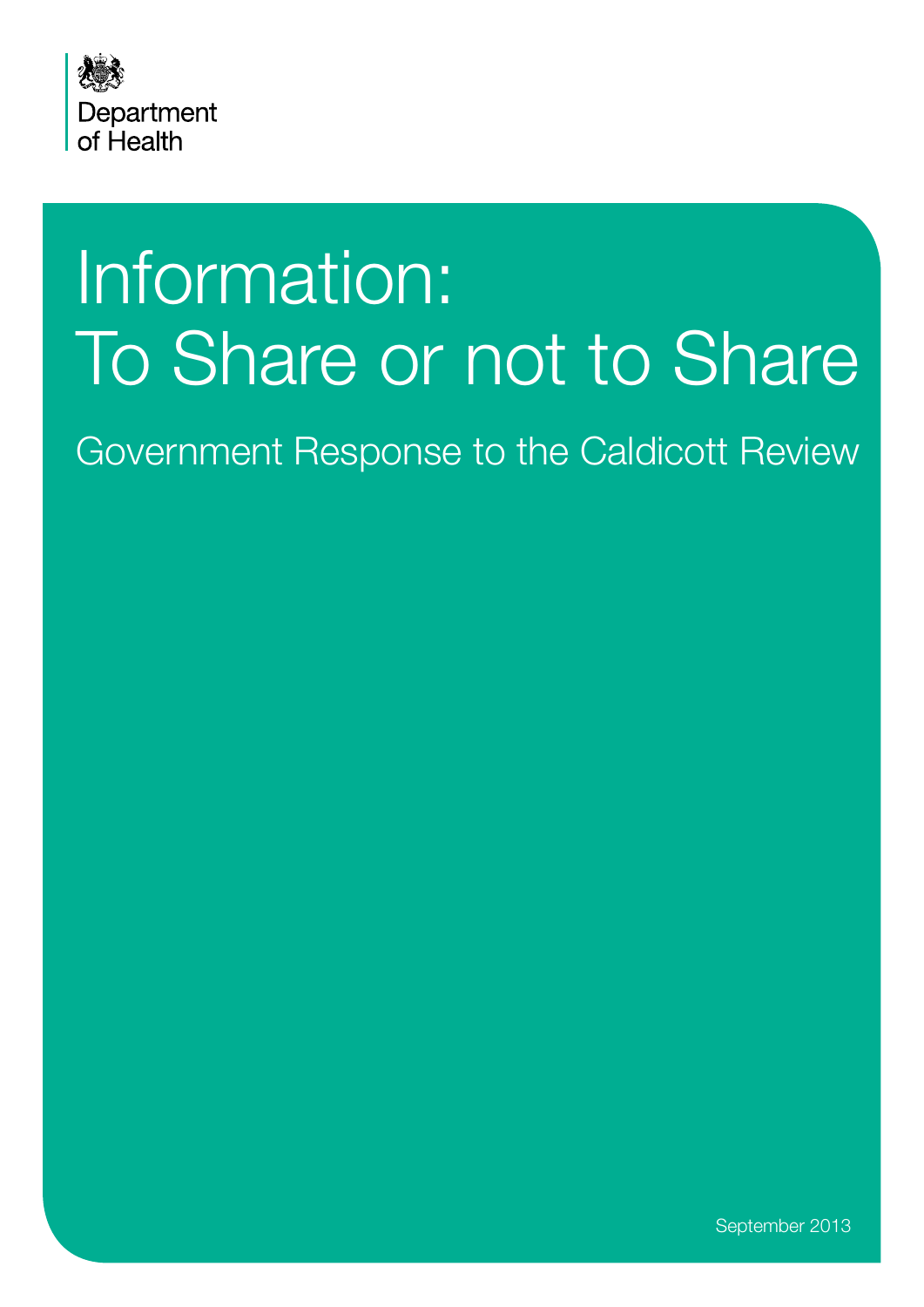You may re-use the text of this document (not including logos) free of charge in any format or medium, under the terms of the Open Government Licence. To view this licence, visit <www.nationalarchives.gov.uk/doc/open-government-licence/>

© Crown copyright 2013

Published to gov.uk, in PDF format only.

<www.gov.uk/dh>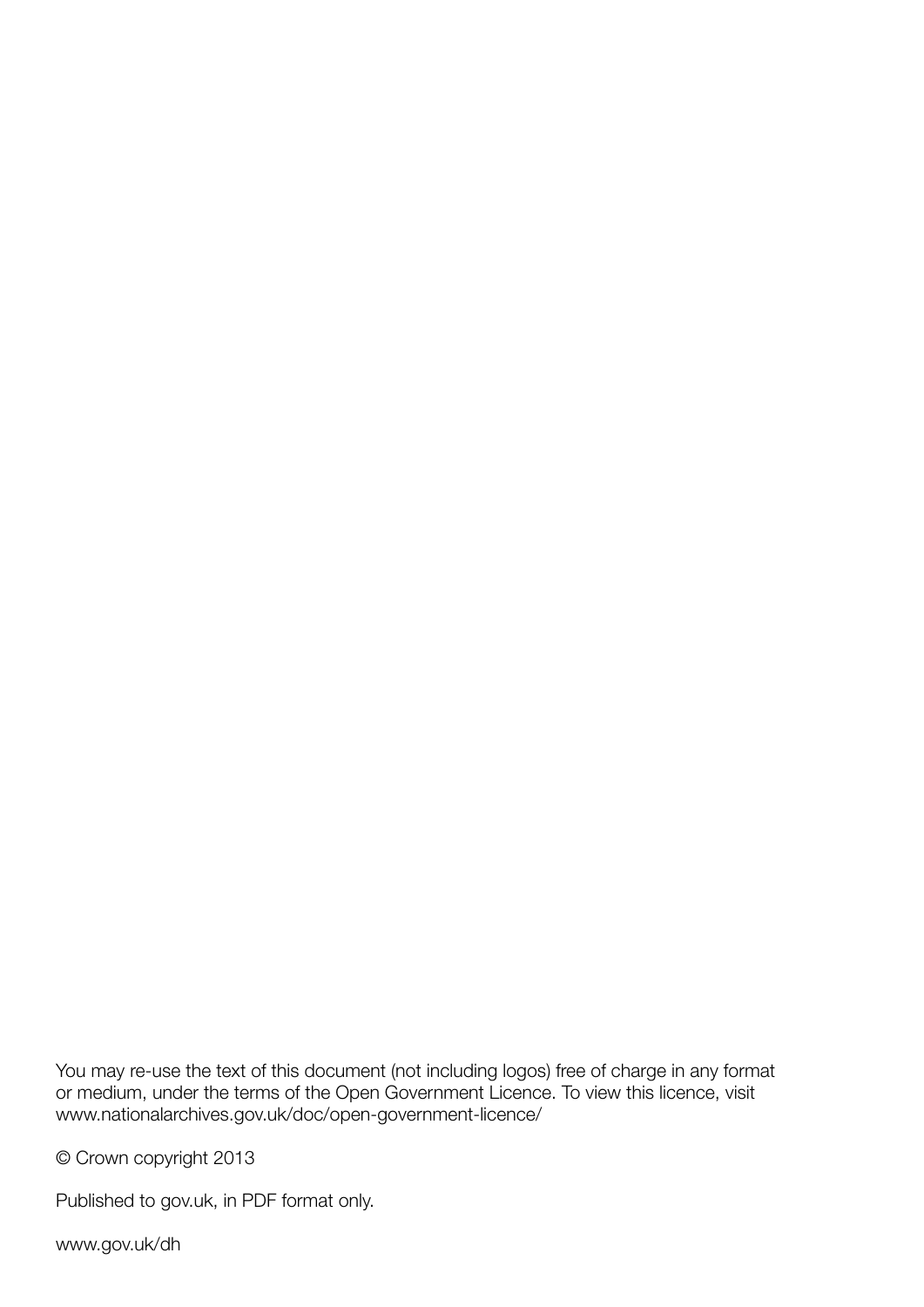# **Contents**

| <b>Ministerial Foreword</b>                                      | 3  |
|------------------------------------------------------------------|----|
| The revised Caldicott principles                                 | 5  |
| Chapter 1. Introduction                                          | 6  |
| Chapter 2. People's right to access information about themselves | 13 |
| Chapter 3. Direct care of individuals                            | 14 |
| Chapter 4. Personal data breaches                                | 19 |
| Chapter 5. Information governance and the law                    | 22 |
| Chapter 6. Research                                              | 25 |
| Chapter 7. Commissioning                                         | 28 |
| Chapter 8. Public health                                         | 32 |
| Chapter 9. Education and training                                | 33 |
| Chapter 10. Children and families                                | 35 |
| Chapter 11. New and emerging technologies                        | 37 |
| Chapter 12. Data management                                      | 38 |
| Chapter 13. System regulation and leadership                     | 40 |
| Chapter 14. Conclusion and recommendations                       | 42 |
| Table of commitments – who's doing what                          | 44 |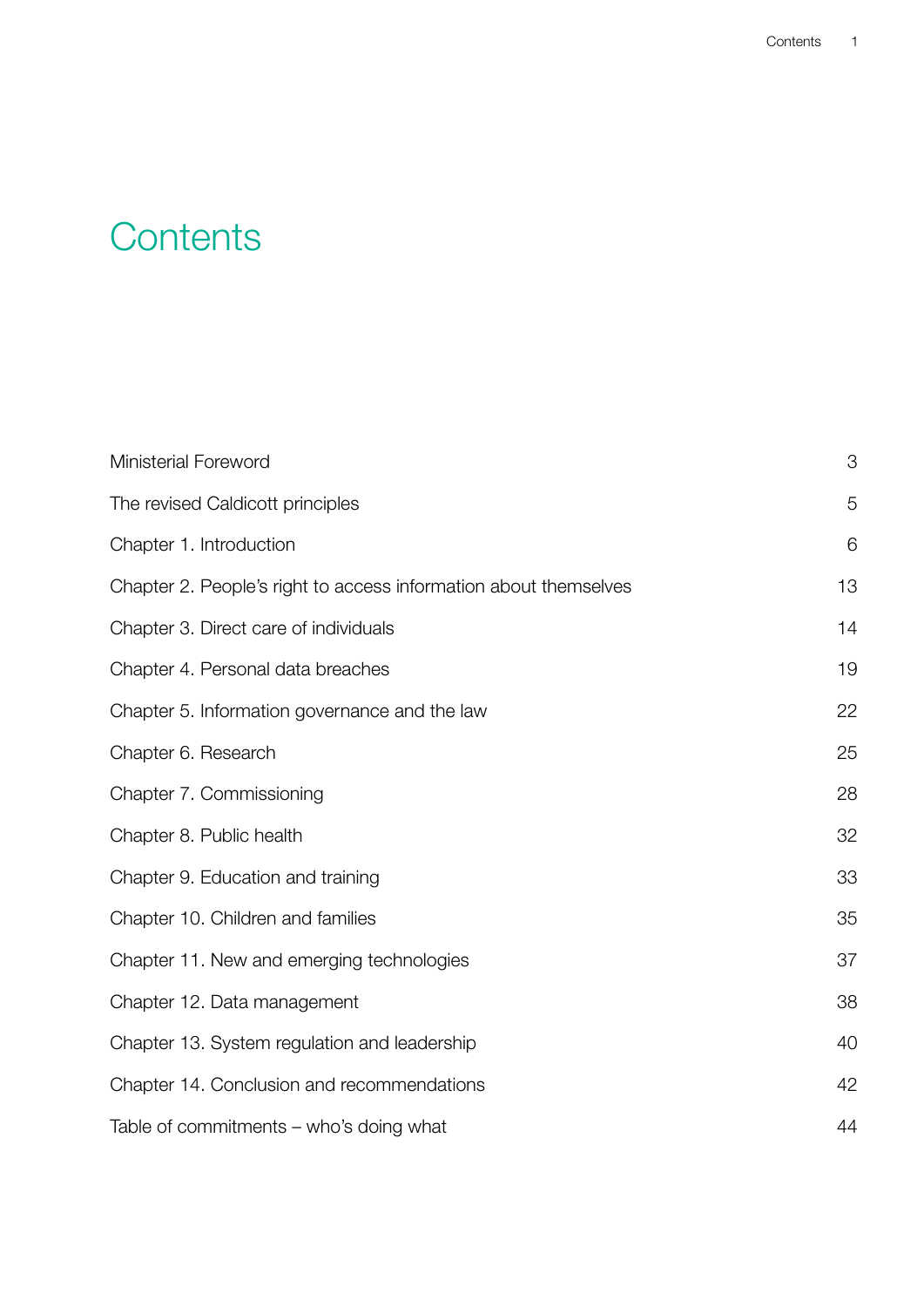### <span id="page-3-0"></span>Ministerial Foreword



Better information sharing will mean more effective health and care services and an improved experience for people using those services. So I am extremely grateful to Dame Fiona Caldicott

and her team for their comprehensive review. In this document we set out the Government's response.

Dame Fiona's review has given us a tremendous opportunity to get information sharing right - to improve safety, to prevent the need for patients to have to repeat themselves to different health professionals, to make care more efficient, and to find new cures and therapies for killer diseases. At the same time, it is vital that we respect people's privacy and put them more in control of how their information is used. This is a fine balance to strike, but an achievable one.

In the past, information governance rules have prioritised systems over people. Too often they have been seen as an insurmountable obstacle and an excuse to avoid sharing information. We outline a new approach here.

This new approach will mean that frontline staff will be confident about when to share information with other members of a person's care team and how to do so safely. Frontline staff will also have much greater

confidence that anyone else who shares information will do so responsibly and properly. And people will know how their care information is used and shared and how to object if they want to.

Our response sets out how individuals and organisations should improve the way that information is used for research, commissioning and above all good care. Giving people a say in how their information is used is an essential component of a good system. Where someone is concerned about their information being shared, they have the right to make their objection heard.

Information must be held securely. Several safeguards will be put in place. They include: making sure that health and care staff are appropriately trained in information governance, responding to a data breach honestly and immediately, and having a designated leader on information governance.

The Health and Social Care Information Centre's Code of Practice on Confidentiality will provide much needed clarity to organisations on how the rules work and how they can be applied consistently.

I have been encouraged by the willingness of organisations across health and care to work with the Department of Health to effect the cultural change we are seeking. Dame Fiona will monitor the progress made following her review, and will publish a report a year from now.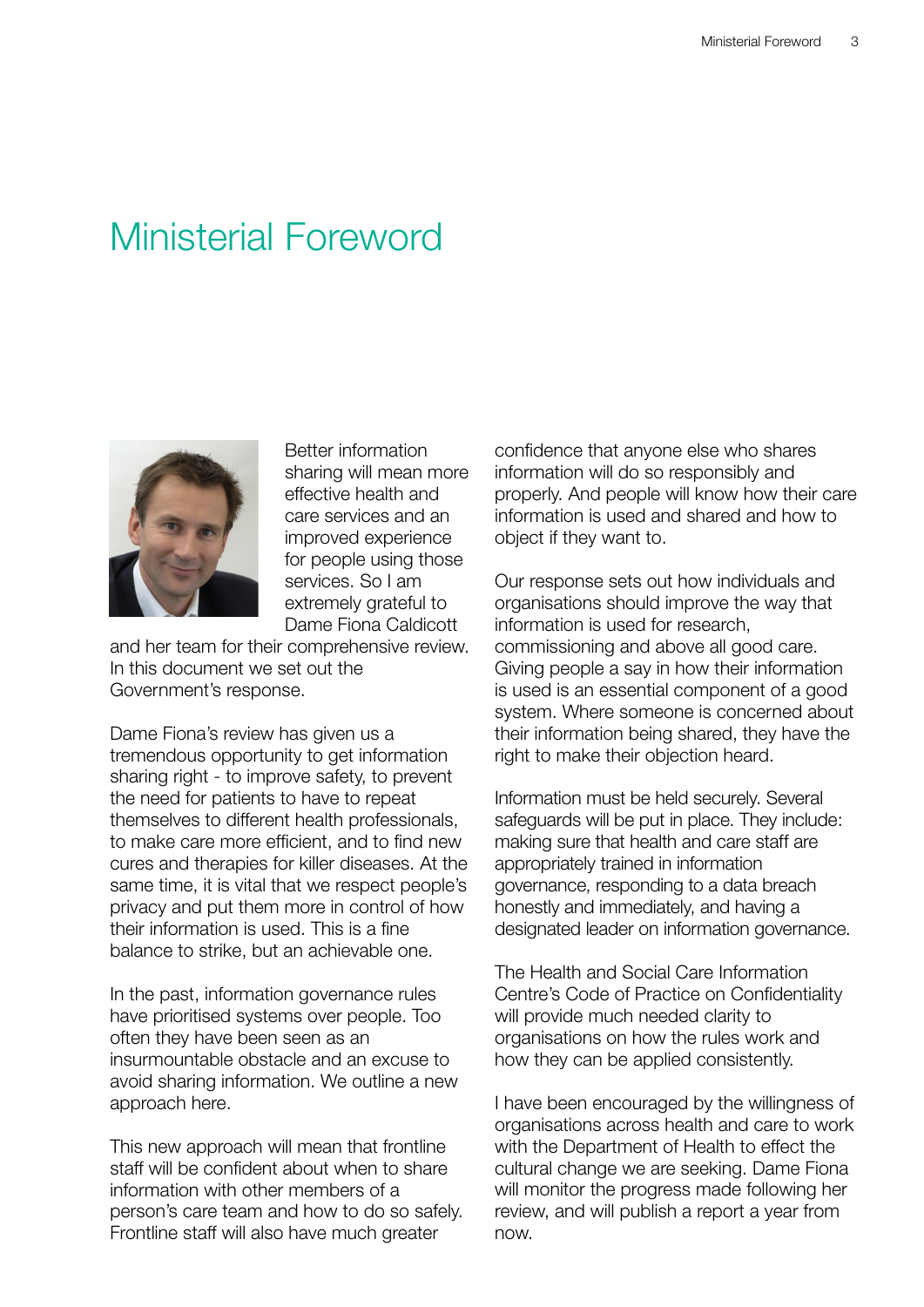Information is compiled, stored and shared because doing so improves people's health, but at the same time their data must be treated with propriety and respect. The prize for achieving this is very great indeed.

Jery

Rt. Hon. Jeremy Hunt MP Secretary of State for Health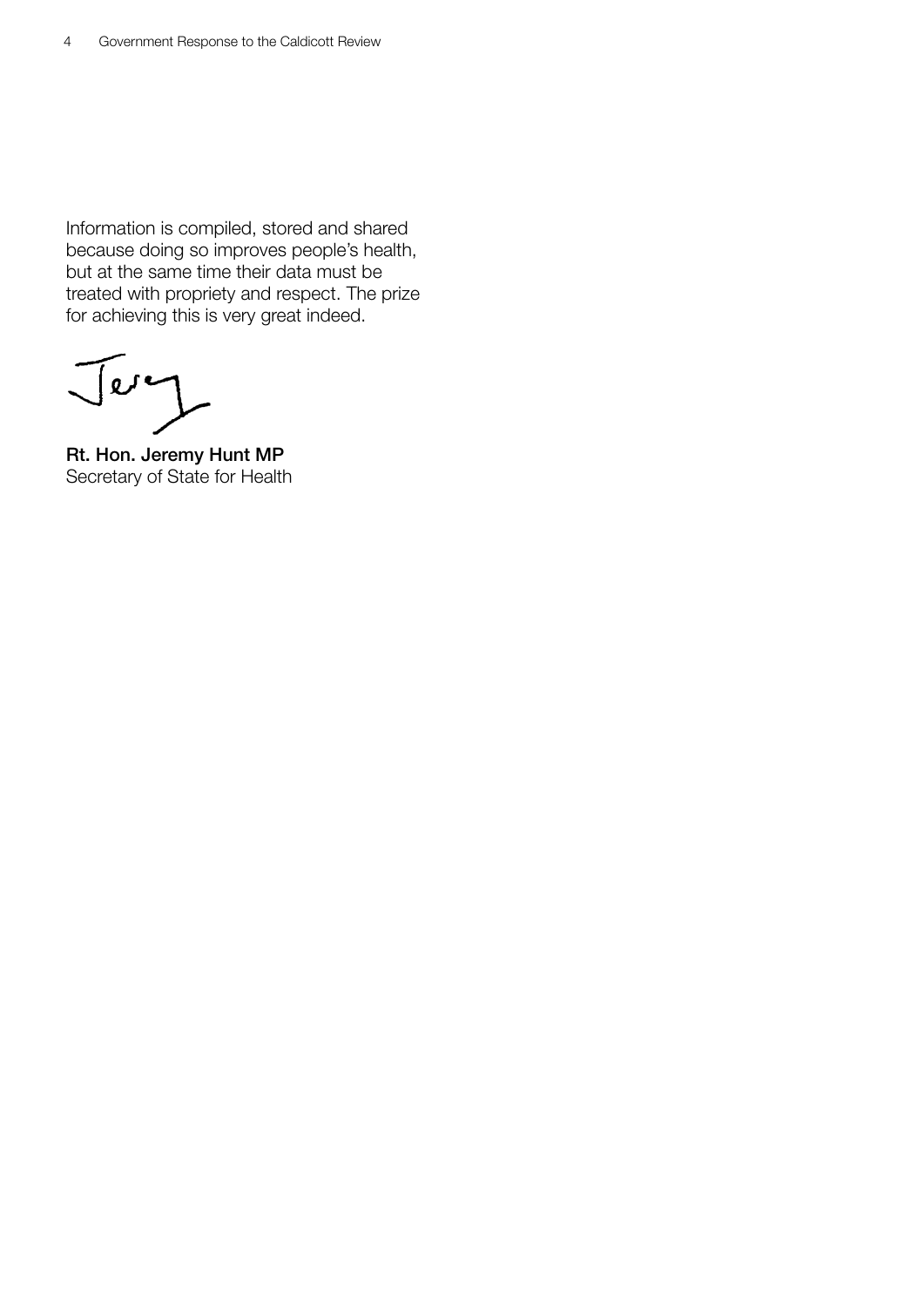# <span id="page-5-0"></span>The revised Caldicott principles

### 1. Justify the purpose(s)

Every proposed use or transfer of personal confidential data within or from an organisation should be clearly defined, scrutinised and documented, with continuing uses regularly reviewed, by an appropriate guardian.

### 2. Don't use personal confidential data unless it is absolutely necessary

Personal confidential data should not be included unless it is essential for the specified purpose(s) of that flow. The need for patients to be identified should be considered at each stage of satisfying the purpose(s).

### 3. Use the minimum necessary personal confidential data

Where use of personal confidential data is considered to be essential, the inclusion of each individual item of data should be considered and justified so that the minimum amount of personal confidential data transferred or accessible as is necessary for a given function to be carried out.

### 4. Access to personal confidential data should be on a strict need-to-know basis

Only those individuals who need access to personal confidential data should have access to it, and they should only have

access to the data items that they need to see. This may mean introducing access controls or splitting data flows where one data flow is used for several purposes.

### 5. Everyone with access to personal confidential data should be aware of their responsibilities

Action should be taken to ensure that those handling personal confidential data – both clinical and non-clinical staff – are made fully aware of their responsibilities and obligations to respect patient confidentiality.

### 6. Comply with the law

Every use of personal confidential data must be lawful. Someone in each organisation handling personal confidential data should be responsible for ensuring that the organisation complies with legal requirements.

### 7. The duty to share information can be as important as the duty to protect patient confidentiality

Health and social care professionals should have the confidence to share information in the best interests of their patients within the framework set out by these principles. They should be supported by the policies of their employers, regulators and professional bodies.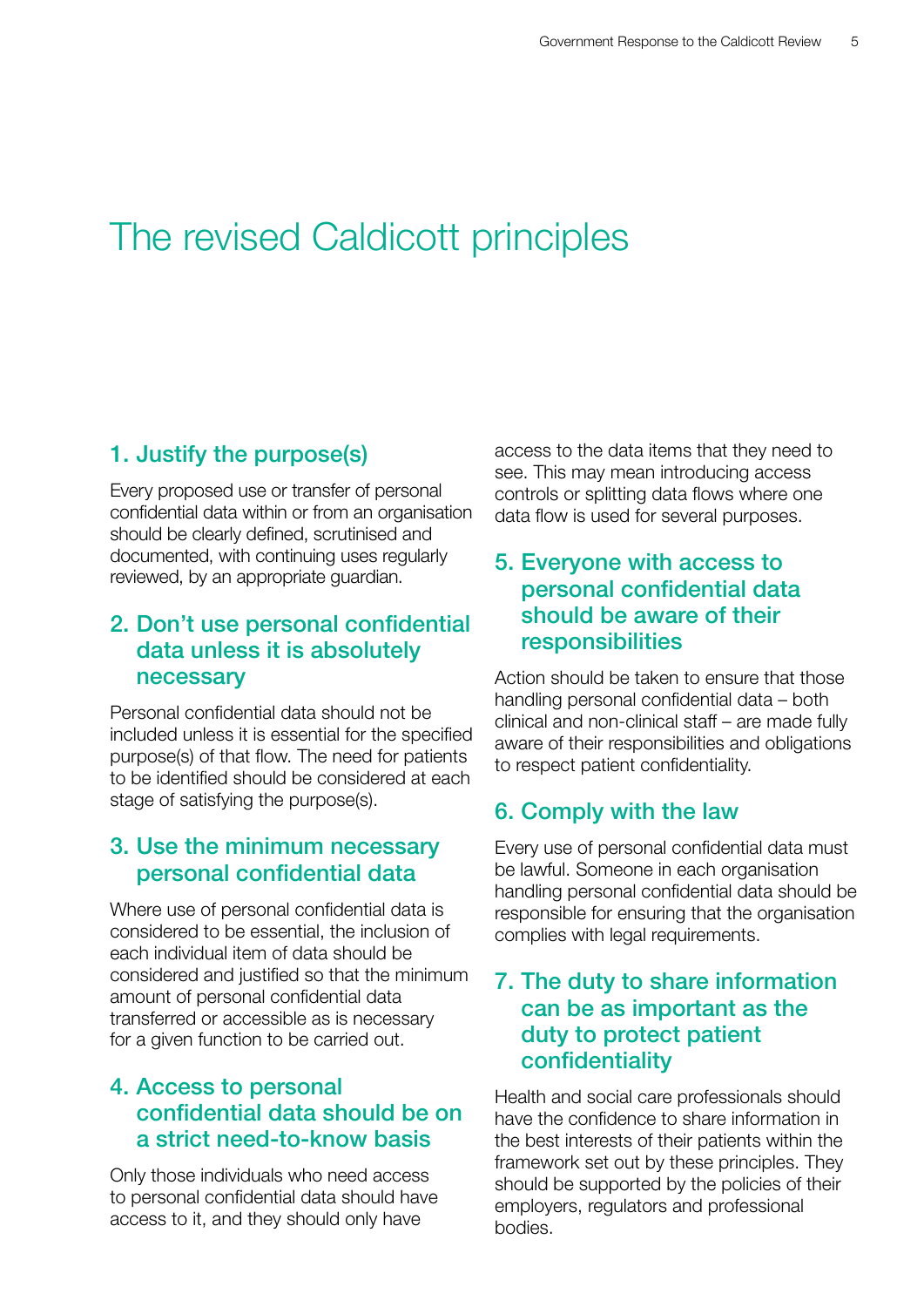# <span id="page-6-0"></span>Chapter 1. Introduction

- 1.1 The Government is committed to a health and care system which puts those who use it at the heart of the system. The Department of Health (the Department) wants equality of opportunity for everyone so that everybody who uses both health and social care services receives integrated care from services that work together to address health inequalities and give the best care based on a person's personal circumstances.
- 1.2 To do this, service users need access to information, and service providers need to be able to share information with other providers and commissioners. The 2012 Care and Support White Paper<sup>1</sup> recognised the importance of information sharing to support the integration of services and clause 3 of the subsequent Care Bill sets out a duty on local authorities to promote integration of care and support with health services.
- 1.3 The NHS Constitution<sup>2</sup> commits to rights to privacy and confidentiality and to the NHS keeping patients' confidential information safe and secure. In the 2013 update of the NHS Constitution, the Government included

a new right for patients to request that their confidential information is not used beyond their own care and treatment and to have their objections considered, and where their wishes cannot be followed, to be told the reasons, including the legal basis.

- 1.4 The way that information is used, kept secure and overseen is known as 'information governance'. Information governance is the term used to describe the principles, processes and legal and ethical responsibilities for managing and handling information. It sets the requirements and standards that organisations need to achieve to ensure that information is handled legally, securely, efficiently and effectively.
- 1.5 The NHS Future Forum called for a review of the current rules on information governance, and how they are applied. The Government's Information Strategy, *The Power of Information: Putting all of us in control of the health and care information we need*, <sup>3</sup> accepted the need to be clearer about when to share data between professionals. Most people would expect and want this to happen routinely, but would also want assurance that only those involved in

<sup>1</sup> *[www.gov.uk/government/publications/caring-for-our](www.gov.uk/government/publications/caring-for-our-future-reforming-care-and-support)[future-reforming-care-and-support](www.gov.uk/government/publications/caring-for-our-future-reforming-care-and-support)*

<sup>2</sup> *[www.gov.uk/government/publications/the-nhs](www.gov.uk/government/publications/the-nhs-constitution-for-england)[constitution-for-england](www.gov.uk/government/publications/the-nhs-constitution-for-england)*

<sup>3</sup> *[www.gov.uk/government/publications/giving-people](www.gov.uk/government/publications/giving-people-control-of-the-health-and-care-information-they-need)[control-of-the-health-and-care-information-they-need](www.gov.uk/government/publications/giving-people-control-of-the-health-and-care-information-they-need)*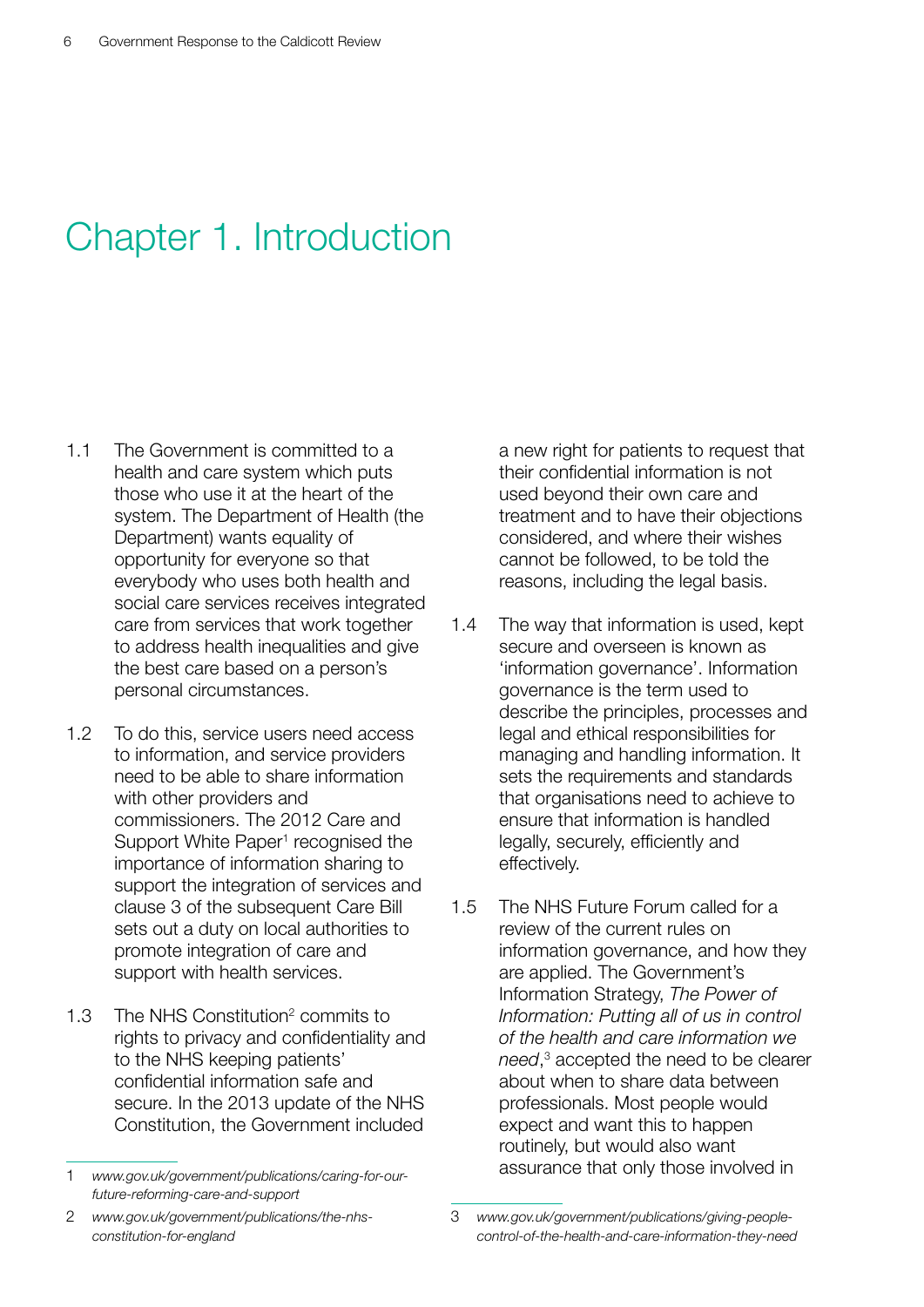their care should have access to confidential information, unless they have given specific consent for other purposes, such as research aimed at improving the way in which services are delivered to protect and improve health and care. This applies across the age range. The Children and Young People's Health Outcomes Forum<sup>4</sup> also identified the need for improved information sharing to ensure better integrated services.

- 1.6 The Department asked for the review of information governance to ensure that there is an appropriate balance between the protection of confidential data and the use and sharing of information to improve people's health and social care and for the benefit of wider society.
- 1.7 Dame Fiona Caldicott was asked to undertake the review and on 26 April 2013 published the Report<sup>5</sup> which includes revisions to the original Caldicott principles to emphasise the need to give greater focus to sharing information. The Government is pleased to accept in principle all of its recommendations. The review contains much helpful content beyond the 26 recommendations, and the Department will be looking to deliver the spirit of the review, rather than confine itself to the recommendations.

### What this will mean for us all

- 1.8 In her foreword to the Report, Dame Fiona said that every citizen should feel confident that information about their health is securely safeguarded and shared appropriately when that is in their interest. The Government agrees with this view and the intention of all the actions laid out in this response is to give citizens that confidence.
- 1.9 Our overarching ambition for people within the health and care system is for them to no longer feel that information governance is complex and daunting. Everyone should understand how to protect and, where appropriate, share information about the people they care for, either directly or indirectly.

<sup>4</sup> *[www.gov.uk/government/publications/independent](www.gov.uk/government/publications/independent-experts-set-out-recommendations-to-improve-children-and-young-people-s-health-results)[experts-set-out-recommendations-to-improve-children](www.gov.uk/government/publications/independent-experts-set-out-recommendations-to-improve-children-and-young-people-s-health-results)[and-young-people-s-health-results](www.gov.uk/government/publications/independent-experts-set-out-recommendations-to-improve-children-and-young-people-s-health-results)*

<sup>5</sup> *[www.gov.uk/government/publications/the-information](www.gov.uk/government/publications/the-information-governance-review)[governance-review](www.gov.uk/government/publications/the-information-governance-review)*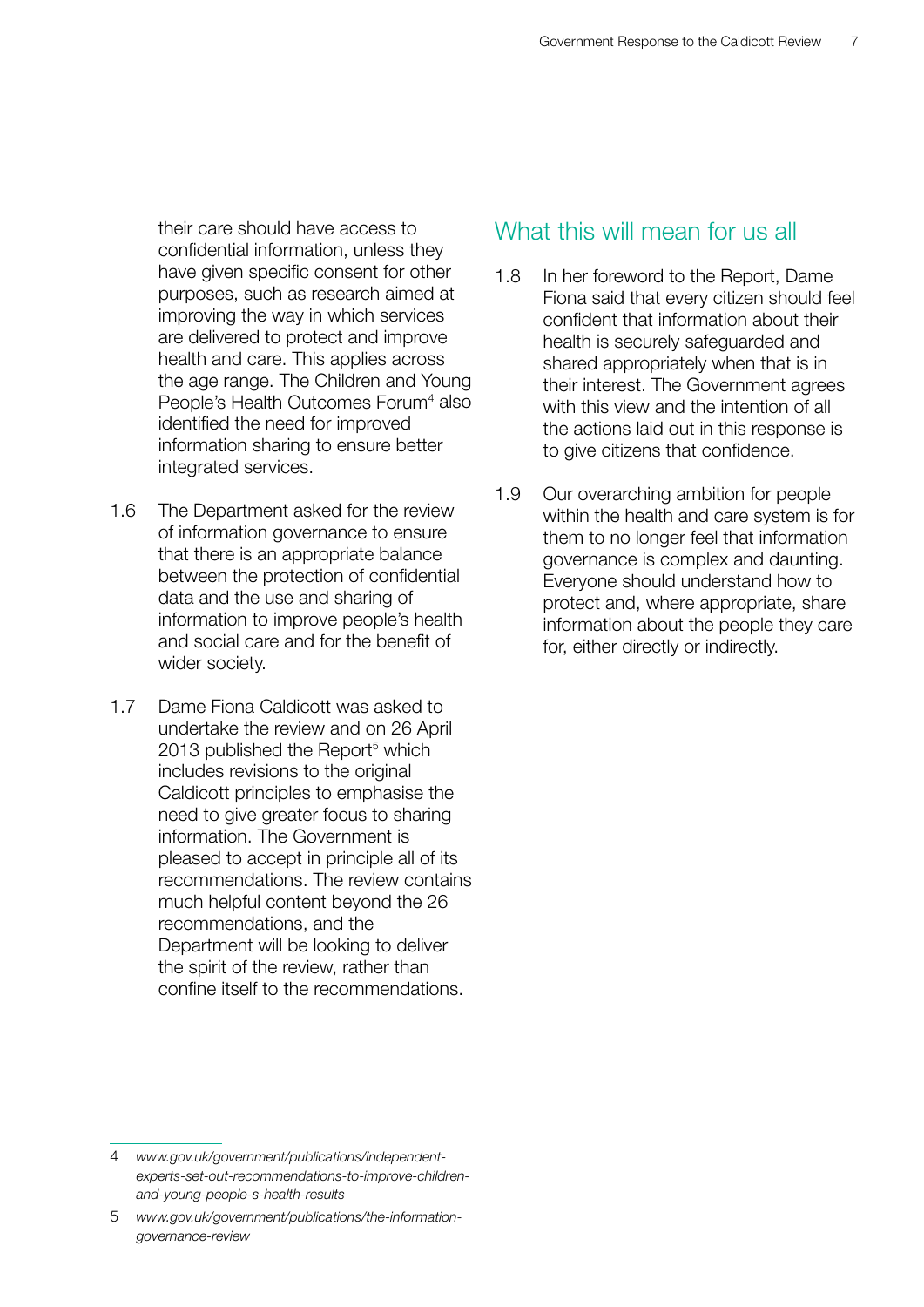#### What this means for patients, care service users and their families and carers

- People will feel more in control of their personal confidential information.
- Everyone will feel confident that information about their health and care is secure, protected and shared appropriately when that is in their interest.
- People will be better informed about how their information is used and shared while they are receiving care, including how it could be used in anonymised form for research, for public health and to create better services.
- People will know how to object if they don't want their information to be shared in this way.
- People will be increasingly able to access their own health and care records.
- Dame Fiona Caldicott will be reporting on progress towards achieving these ambitions.

#### What this means for everyone working in the health and care system

- Health and care professionals will make decisions about how information is shared and used in the best interests of people and patients using the five rules of confidentiality set out in new HSCIC guidance.
- Front-line staff will no longer feel that information governance is complex and daunting.
- Everyone working in health and care will understand how to protect and, where appropriate, share information about the people they care for.
- GPs and all care providers will respect a person's right to object to their information being shared.
- Health and care staff will adhere to the principles of the Caldicott Report and the NHS Constitution on data sharing in their efforts to improve care and support for patients and people who use services.
- Staff will follow consistent guidance on implied consent where they need to share information for care and they cannot get direct consent.
- There will be appropriate training and education for different groups of staff including social care workers.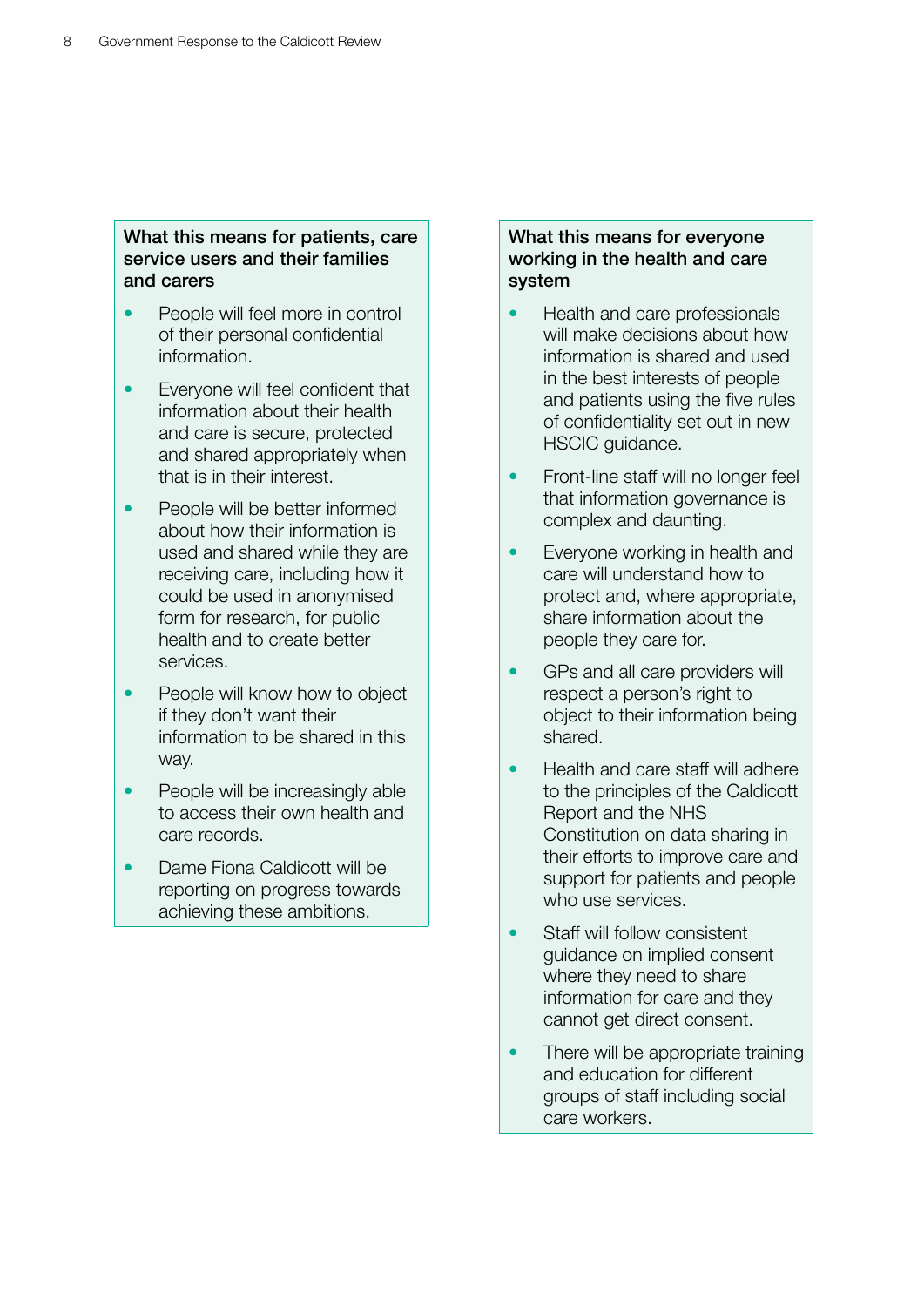#### What this means for organisations within health or social care

- Boards or their equivalents will make sure that their organisation has due regard for information governance.
- Employing organisations will adhere to the principles of the Caldicott Report and the NHS Constitution on data sharing in their efforts to improve care and support for the benefit of patients and people who use services.
- Employing organisations will help professionals to share information appropriately in order to help to integrate care and improve services.
- Organisations will be open and honest – explaining and apologising if a data breach happens, and taking action to prevent it happening again.
- Organisations will have a Caldicott Guardian or a Caldicott lead and will offer suitable training and education for all staff on information governance.
- Over time social care providers and commissioners will adopt more of the best practice that is already in place across much of the NHS so that the way personal information is treated is the same whether the care is provided by a GP, hospital or care home.
- 1.10 When Dame Fiona's Independent Information Governance Oversight Panel reports on progress against these recommendations, the Department would like to hear that it has found both that there is more secure sharing of information to support direct care of patients and service users and that there has been a reduction in improper use of personal confidential information – fewer breaches and data losses and fewer organisations using identifiable information where anonymous information would suffice.
- 1.11 The Department also hopes that the panel finds that all citizens are better informed about how their information is used and shared and are increasingly able to access their own health and care records and have their own interests upheld.

### The challenge and the opportunity

1.12 The Report recognises the need to use people's health and care information to drive improvement to services and treatments, but stresses that the health and care system needs to share the information safely and securely for many purposes, including for the care of the individual, clinical audit, research, commissioning, performance management and public health. People have very strong views about how information that the health and care system collects about them is used. Some feel comfortable that it is used for a range of purposes; others do not. The Department must get the balance right between using information effectively and making sure that, where people don't want it shared, it won't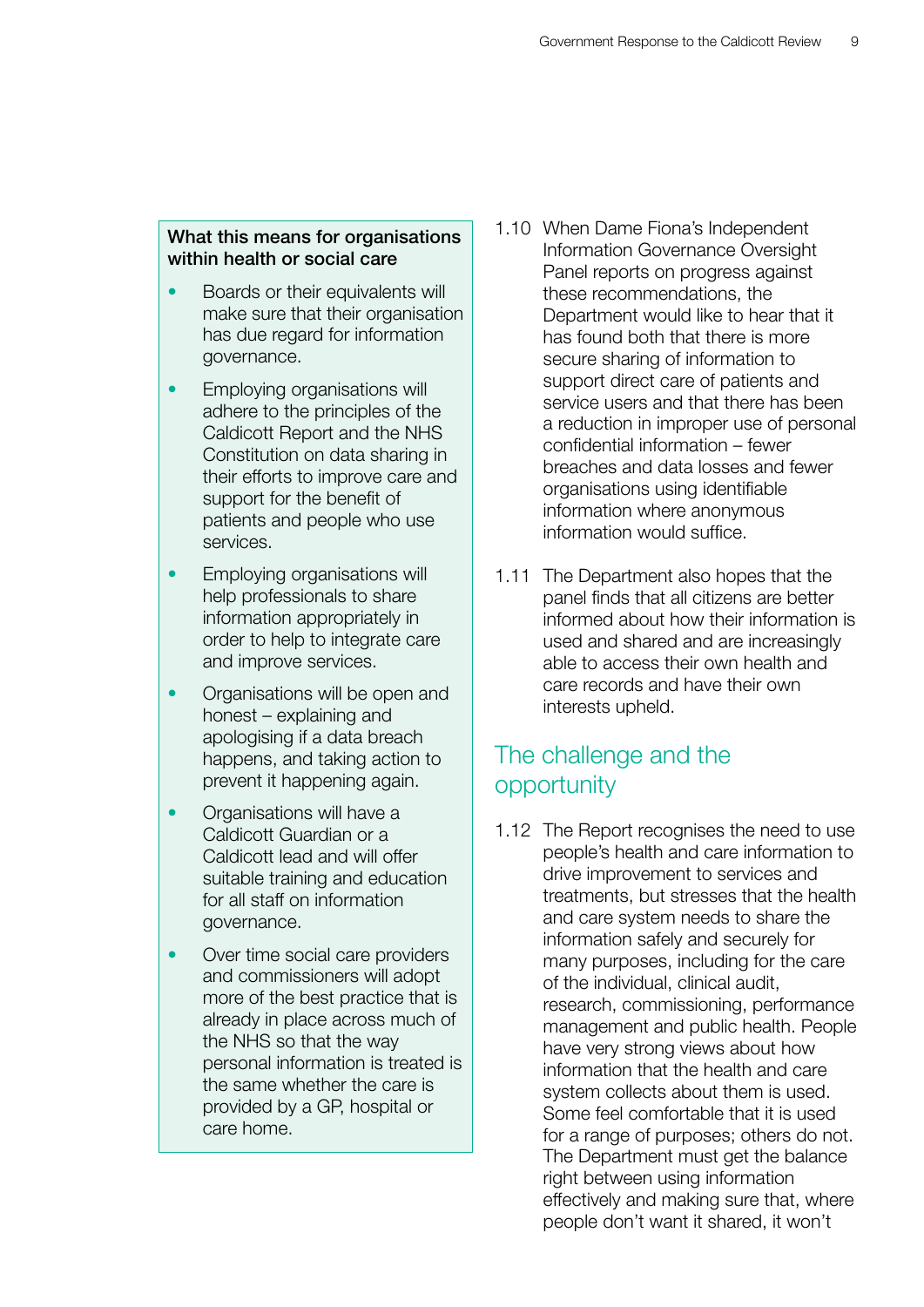be. The Government believes that the recommendations in the Report will help to achieve this.

- 1.13 The health and care system now, more than ever, depends on organisations communicating electronically with each other. Many of Dame Fiona's recommendations cannot be delivered by the Department alone. To achieve the step change there must be a concerted effort, at national and local level.
- 1.14 The Department has a key role to play in setting the strategic vision and direction, acting as steward of the system to oversee delivery of the review's recommendations; for example, through establishing principles, ensuring that regulations are fit for purpose and working with national partners to set the framework for delivery through local organisations.
- 1.15 The key mechanism for the Department will be the collaborative Informatics Services Commissioning Group (ISCG) which will provide a forum for the system to make decisions on the prioritisation and commissioning of all informatics services, including data collection, in health and care. The ISCG has set up an information governance sub-group to provide leadership in this area. Membership has been drawn from bodies and organisations representing the NHS and NHS commissioners, social care, research, public health and regulators.
- 1.16 But the Department will also be looking to key partners – NHS England, the Care Quality Commission (CQC) and the Health and Social Care Information Centre (HSCIC) – to undertake much of

the work that is required nationally. For example, the Health Research Authority Confidentiality Advisory Group<sup>6</sup> will promote and protect the interests of the patient while at the same time facilitating appropriate use of confidential patient information for purposes beyond direct patient care, through advising whether applications for access without consent to such information should be supported. Also, NHS England has included implementation of Caldicott recommendations in its Information Governance Work Programme. And this goes beyond the health and care system. Discussions are taking place on the recommendations across Government, for example with the Department for Education and working closely with the Information Commissioner's Office (ICO).

- 1.17 The new emphasis on integration gives us opportunities to improve the sharing of information between health organisations and local authorities and providers of social care. The Department will work with Public Health England, the Association of Directors of Adult Social Services (ADASS) and the Local Government Association (LGA) to ensure that local authority commissioners of care are supported and encouraged to lead the local action that is required to respond to the recommendations.
- 1.18 Many organisations have already committed to include information governance as part of their 'business as usual' work and this government response reflects some but not all of those commitments. The Department

<sup>6</sup> *[www.hra.nhs.uk/hra-confidentiality-advisory](www.hra.nhs.uk/hra-confidentiality-advisory-group/)[group/](www.hra.nhs.uk/hra-confidentiality-advisory-group/)*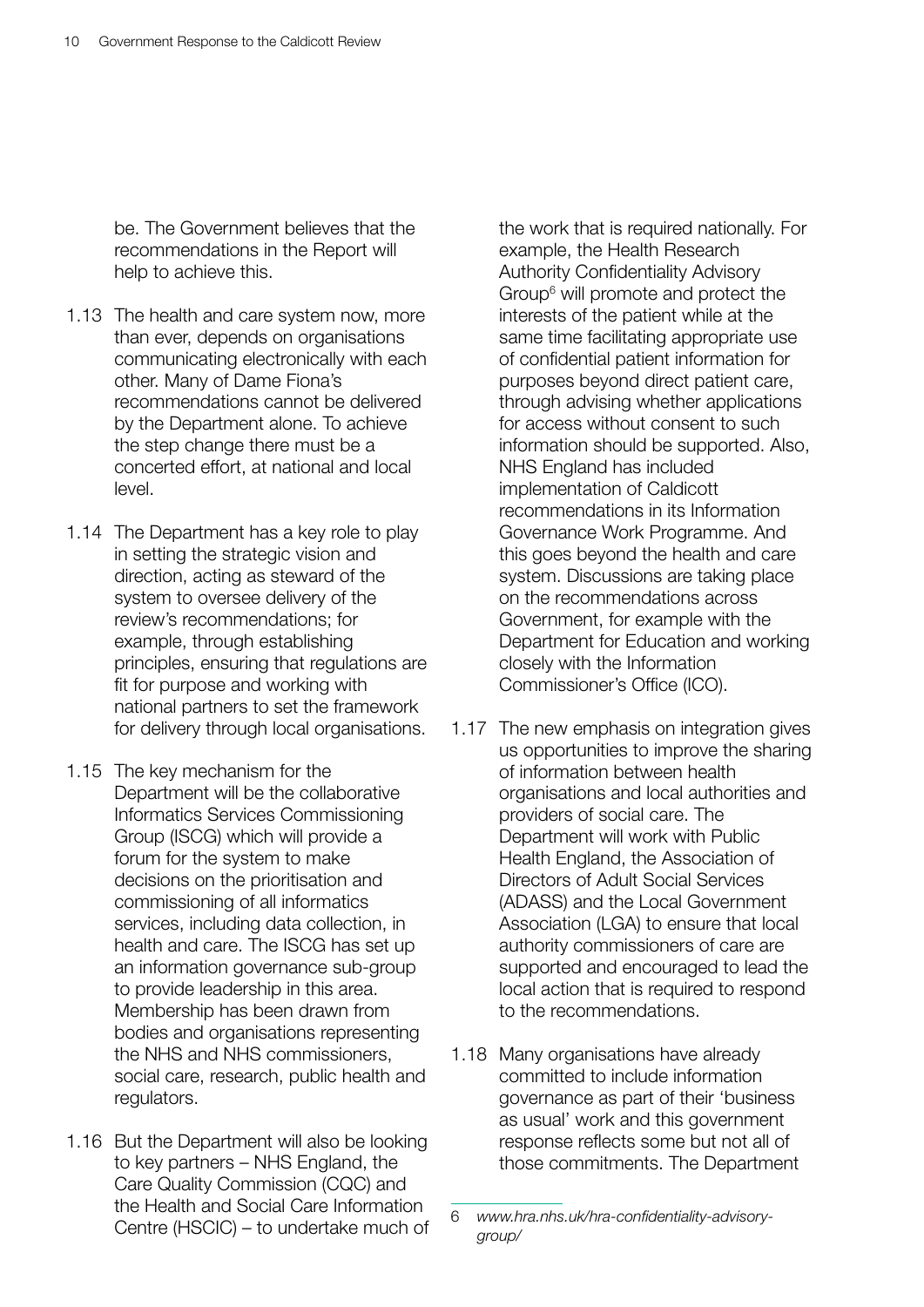acknowledges all those who have made commitments to new ways of working to enable better sharing of information while still working within the law.

### Cultural change required to realise the review's recommendations

- 1.19 As set out in the NHS Constitution, the Winterbourne View Report,<sup>7</sup> the Francis Report<sup>8</sup> and the Berwick Report<sup>9</sup> among others, the interests of patients and service users must come first in everything and this necessarily includes the way that information is used. This requires cultural change.
- 1.20 This is not just about putting something in guidance or in a contract or an agreement – it is about local people championing the principles and making sure that they translate into new ways of working among front-line staff for the benefit of patients, service users and carers.
- 1.21 The Report confirms that this cultural change is needed to ensure that decisions about how information is shared and used are made in the best interests of people and patients. Smaller care providers, for example, may not be generally aware of the Caldicott Review. It is vital that people trust professionals to share their data safely, so that they get the best care and treatment. Health and care

professionals must not use information governance as a reason not to share data when sharing it is in the best interests of people they are caring for. Indeed, the duty to safeguard children or vulnerable adults may mean that confidential information should be shared, even without consent, because it is in the public interest to do so. Where there is a risk of significant harm to a child, either directly through abuse or neglect, or indirectly where they live in a household where other people are suffering harm (for example, domestic violence), there may be a strong basis for sharing information to protect the child.

- 1.22 The Department expects that everyone, including educators, clinicians and social workers, administrators and board members, should look at information governance best practice and how it affects their work.
- 1.23 Perhaps the most important recommendations of the Report relate to the emphasis that should be placed upon sharing information to support direct care. The common law 'duty to care' includes a requirement to share information, but often professionals and staff are prevented from doing this by their own organisation's procedures. The Department does not expect professionals to act against their employer's information governance arrangements, but does expect these employing organisations to make it easier to share information and to follow the best practice of the organisation. The Department is calling on all organisations to examine their existing arrangements, and to lead by example. There are several supporting programmes under way.

<sup>7</sup> *[www.gov.uk/government/publications/](www.gov.uk/government/publications/winterbourne-view-hospital-department-of-health-review-and-response) [winterbourne-view-hospital-department-of-health](www.gov.uk/government/publications/winterbourne-view-hospital-department-of-health-review-and-response)[review-and-response](www.gov.uk/government/publications/winterbourne-view-hospital-department-of-health-review-and-response)*

<sup>8</sup> *[www.midstaffspublicinquiry.com/report;](www.midstaffspublicinquiry.com/report) [www.gov.](www.gov.uk/government/publications/government-initial-response-to-the-mid-staffs-report) [uk/government/publications/government-initial](www.gov.uk/government/publications/government-initial-response-to-the-mid-staffs-report)[response-to-the-mid-staffs-report](www.gov.uk/government/publications/government-initial-response-to-the-mid-staffs-report)*

<sup>9</sup> *[www.gov.uk/government/publications/berwick](www.gov.uk/government/publications/berwick-review-into-patient-safety)[review-into-patient-safety](www.gov.uk/government/publications/berwick-review-into-patient-safety)*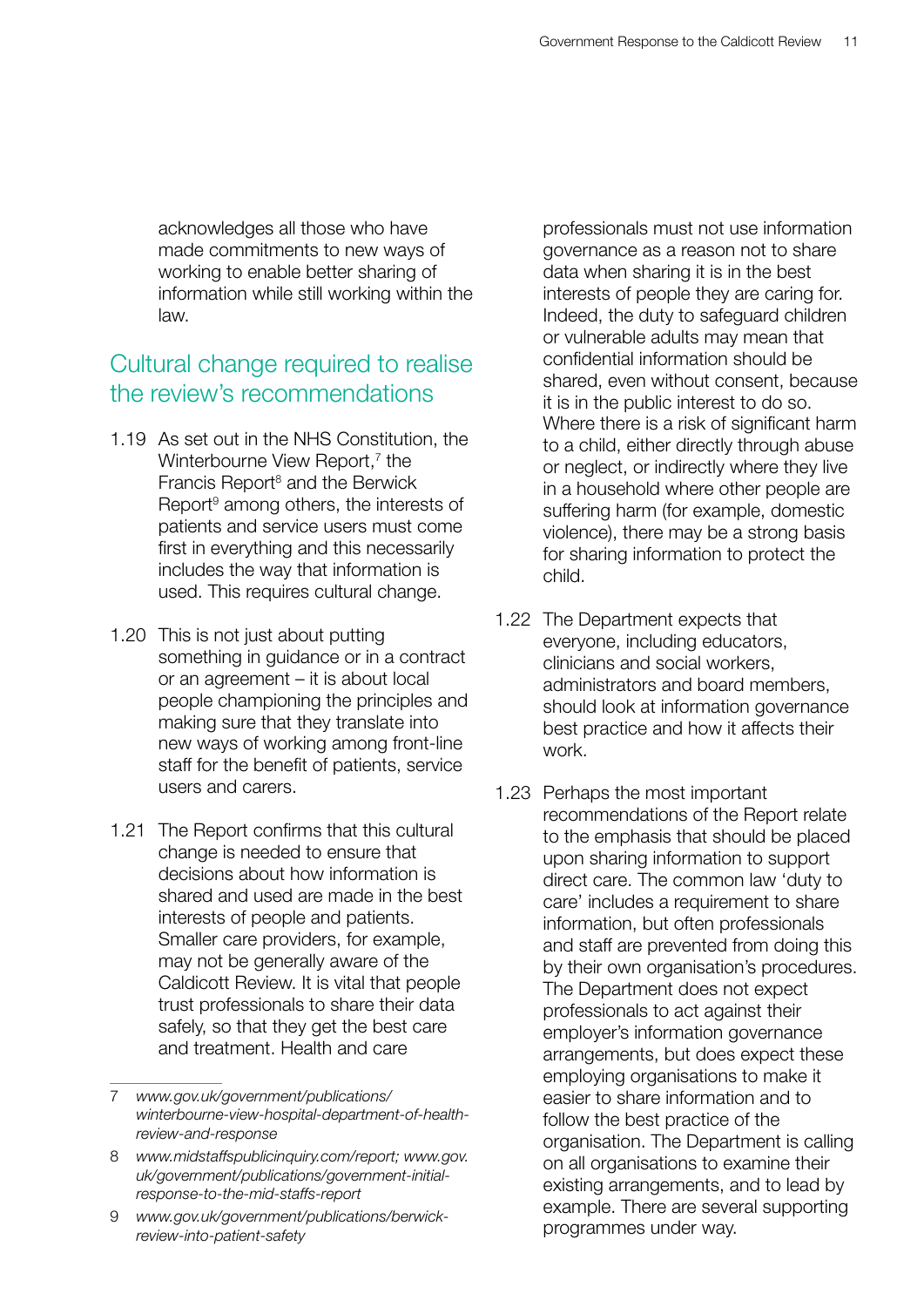- 1.24 The Information Strategy published by the Department in 2012 described how information can be used to drive integrated care across the health and social care sector, both within and between organisations. The recent publication *Integrated Care and Support; Our Shared Commitment*<sup>10</sup> included a commitment from national bodies to provide timely advice and support on information governance and an expectation that localities will adhere to the principles of the Caldicott Report and the NHS Constitution on data sharing in their efforts to integrate care and support for the benefit of patients and people who use services. The Minister for Care Services Norman Lamb has invited local areas to apply to become integration 'pioneers'.
- 1.25 Working closely with the Integration Pioneer Programme, the Public Service Transformation Network<sup>11</sup> is a new virtual organisation, a collaborative venture between central government and localities with the aim of supporting local areas to design and deliver fundamental service redesign and transformation, building on the learning already derived from the Whole Place Community Budget pilots. Initially the network will be working with nine new localities across a range of public services, including integration of health and social care.
- 1.26 Government is now taking further steps to support local areas to design and implement plans for integrating care. On 26 June 2013 the Chancellor of the Exchequer George Osborne, as part of

the Spending Review,<sup>12</sup> announced a £3.8bn pooled fund to promote joint working between the health service and care and support in 2015/16. The Integration Transformation Fund<sup>13</sup> includes a number of national conditions, one of which is that local plans for use of the fund must include proposals for better data sharing between health and social care. Further information on this will be provided as part of the planning round guidance to be issued by NHS England later in the year.

- 1.27 Also in the Spending Review the Chancellor announced that a centre of excellence is to be developed, building on the foundations laid by the Improving Information Sharing and Management (IISaM) project, $14$  which has demonstrated over the last two years that it is possible to help local areas and central government to work together to resolve issues around information sharing. The aspiration is to make the centre of excellence the place to go for practical and impartial advice on information sharing issues across public services more broadly. Localities are also investing independently, including London where the newly launched London Connect<sup>15</sup> programme has a workstream on information governance.
- 1.28 The Department will also be considering what guidance is needed to help people who are organising their own care to make decisions that do not put their personal confidential data at risk.

- 13 *<www.england.nhs.uk/2013/08/09/hlth-soc-care/>*
- 14 *<http://informationsharing.co.uk/>*
- 15 *<www.londonconnect.org/>*

<sup>10</sup> *<www.gov.uk/government/publications/integrated-care>*

<sup>11</sup> *[www.gov.uk/government/news/nine-new-places-join](www.gov.uk/government/news/nine-new-places-join-next-phase-of-local-public-service-transformation)[next-phase-of-local-public-service-transformation](www.gov.uk/government/news/nine-new-places-join-next-phase-of-local-public-service-transformation)*

<sup>12</sup> *[www.gov.uk/government/uploads/system/uploads/](www.gov.uk/government/uploads/system/uploads/attachment_data/file/209036/spending-round-2013-complete.pdf) [attachment\\_data/file/209036/spending-round-2013](www.gov.uk/government/uploads/system/uploads/attachment_data/file/209036/spending-round-2013-complete.pdf) [complete.pdf](www.gov.uk/government/uploads/system/uploads/attachment_data/file/209036/spending-round-2013-complete.pdf)*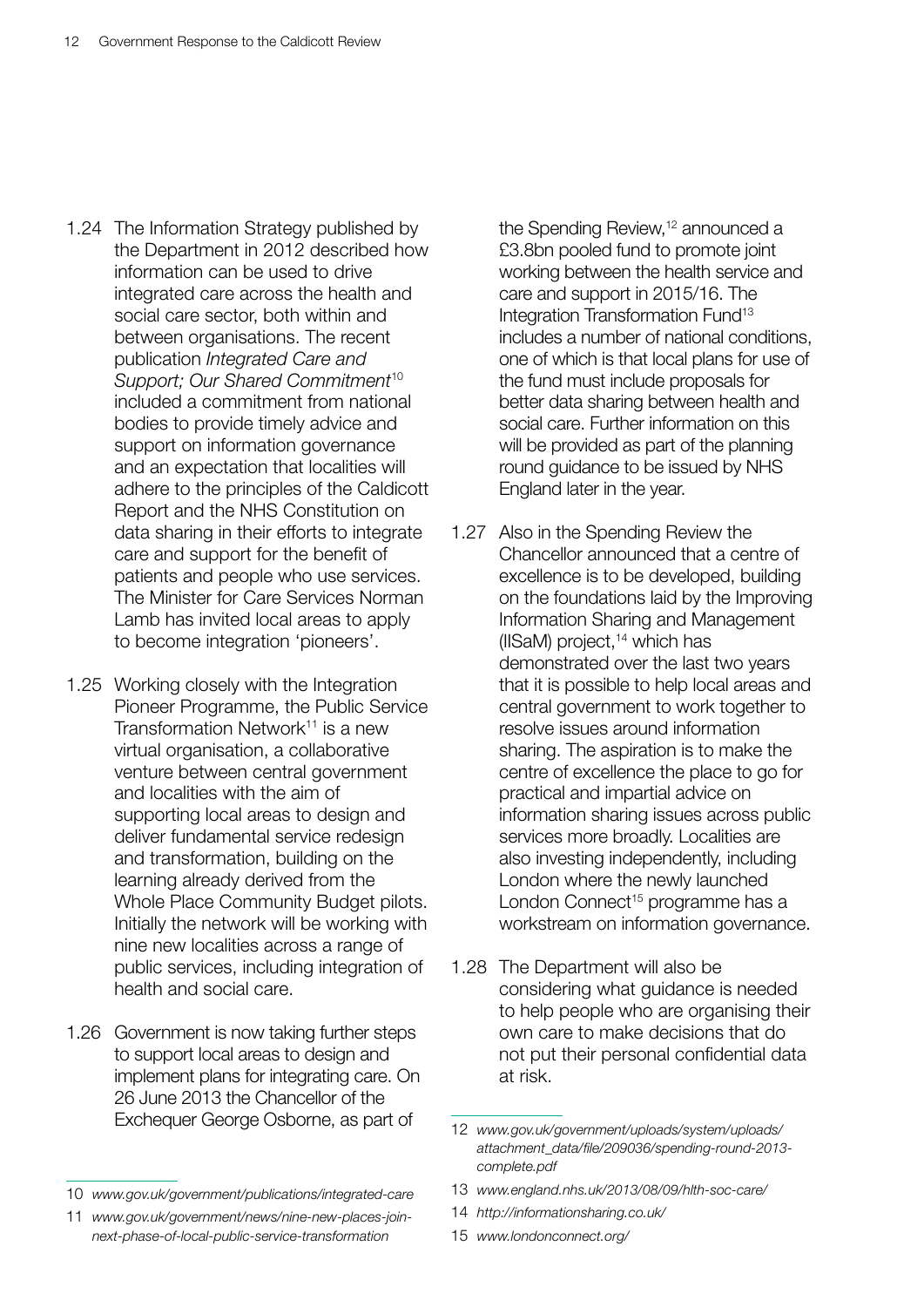### <span id="page-13-0"></span>Chapter 2. People's right to access information about themselves

- 2.1 The Department agrees with the review recommendation that people who use health and social care should have a right of access to personal information which covers GP records, hospital records, care plans, community records and other personal confidential information held by all organisations within the health and care system. The vision set out in the Information Strategy is "for all of us to have secure electronic access to services and to our own health and social care records".
- 2.2 The Report made the following recommendation:

*People must have the fullest possible access to all the electronic care records about them, across the whole health and social care system, without charge.*

*An audit trail that details anyone and everyone who has accessed a patient's record should be made available in a suitable form to patients via their personal health and social care records. The Department of Health and NHS Commissioning Board should drive a clear plan for implementation to ensure this happens as soon as possible.*

*Recommendation 1 (section 2.4)*

- 2.3 NHS England is leading work on electronic access to health records to deliver the Information Strategy commitment to providing online access to all GP records by 2015 as a first step towards providing electronic access to all health and care records. The Department will work with partner organisations to consider how this might be extended to care records outside the NHS.
- 2.4 The Report stated that "the objective of increasing patients' access to their own records requires that there is a secure but straightforward means to identify and authenticate anyone who has had access… and a way of seeing that this access has been used appropriately". The Department strongly agrees that it is essential that patients and service users have confidence that their information has been kept safe and secure.
- 2.5 There are a number of ways in which this may be achieved, and the Department has noted that NHS Scotland has opted to invest in privacy breach detection tools instead of creating a viewable audit trail of access. The Department will work with partner organisations to commission an options analysis in order to determine the best approach by the end of this financial year.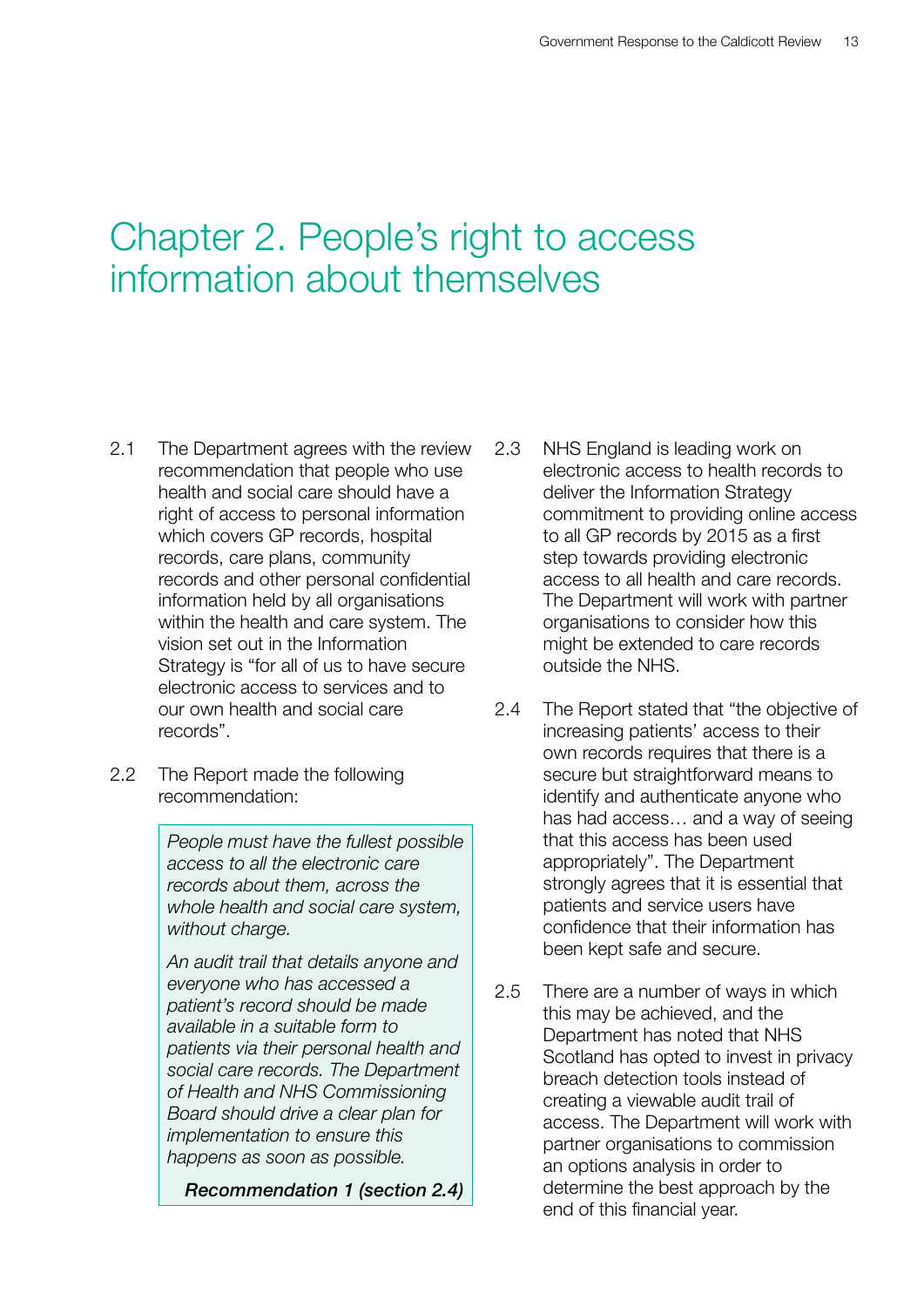## <span id="page-14-0"></span>Chapter 3. Direct care of individuals

- 3.1 Sharing information to support better care is one of the fundamental requirements to support many of the Secretary of State's priorities, including vulnerable older people and compassionate care. The Report's view is that good professional practice goes hand in hand with good information governance practice and the Department expects the two to become fully integrated.
- 3.2 Direct care is the term used by the Review to include clinical care, social care and public health activity relating to individuals. It also includes activity such as audit and management of untoward incidents where these are carried out by people who have a legitimate relationship for that person's care.
- 3.3 The Department agrees that there is a need for improved trust between providers, particularly at the boundary between health and care – the best interests of patients and service users must not be undermined by cultural differences between different parts of the health and care system.
- 3.4 The Report made a number of recommendations relating to the direct care of individuals:

*For the purposes of direct care, relevant personal confidential data should be shared among the registered and regulated health and social care professionals who have a legitimate relationship with the individual.*

*Health and social care providers should audit their services against NICE Clinical Guideline 138, specifically against those quality statements concerned with sharing information for direct care.*

*Recommendation 2 (sections 3.3 and 3.4)*

- 3.5 Sharing information to support care is essential. It is not acceptable that the care a patient or service user receives might be undermined because the different organisations providing health and care to an individual do not share information effectively.
- 3.6 Sharing personal information effectively is a key requirement of good information governance, and cultural change in the health and social care system is key to achieving this. Many projects, pilots and demonstrators have highlighted how sharing information securely can work for the benefit of patients and service users.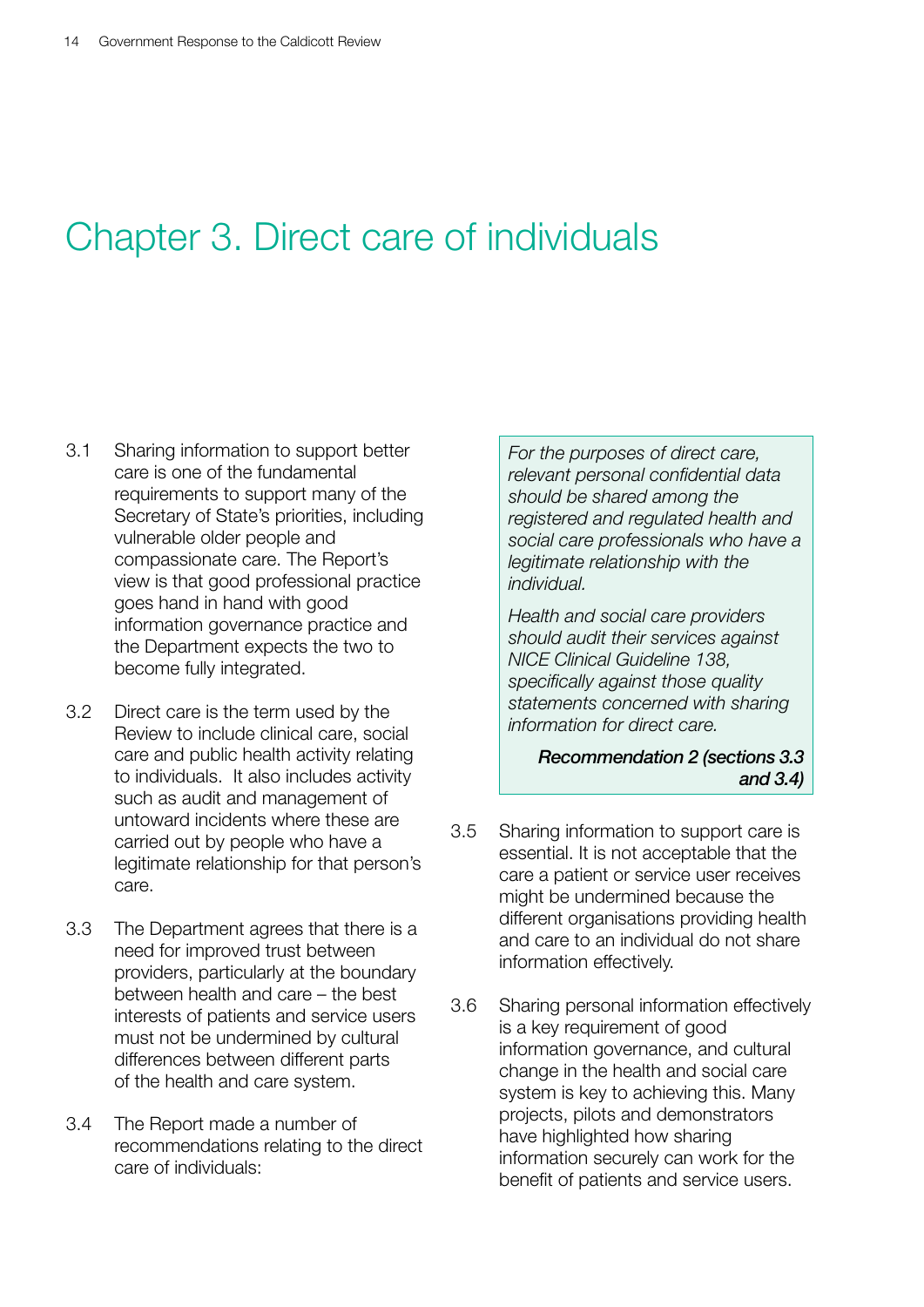- 3.7 Important work in this area will be led by the CQC – which will focus its role in monitoring information governance on how well health and care providers share information effectively to support care. The CQC is in the process of reviewing and transforming its regulatory model for different health and care sectors; as part of this, it will work to ensure that it can assess the effectiveness of information sharing in different settings and pathways of care. The Department is currently reviewing the CQC regulations and will take the revised Caldicott principles into consideration when looking at the regulation relating to records.
- 3.8 The Department welcomes the specific recommendation on the National Institute for Health and Care Excellence (NICE) clinical guideline for patient experience in adult NHS services and recommends that providers audit their information sharing practices against this guideline and that commissioners use the associated Quality Standard 15<sup>16</sup> in commissioning and monitoring adult NHS services (in relation to information sharing). However, since the Information Governance Review report was published, a number of other independent reviews of the NHS have reported, including the Berwick Report, which more fully addresses safety and quality of patient care. Any further work in this area will be done in close co-operation with those responsible for taking the Berwick and Francis recommendations forward to ensure that there is consistency of messages for the NHS. For social care, the Department will include the spirit of this recommendation in the ongoing work with the bodies that provide

guidance and best practice advice to local authorities and to care providers, and with regulators and professional bodies.

- 3.9 A culture change is needed to encourage sharing of relevant personal confidential data among the registered and regulated health and social care professionals who have a legitimate relationship with the patient or service user. The work referenced in this document will help to bring about this change – including adoption of the new duty to share by leading health and care organisations and its integration into programmes of work, training and education, guidance and standards with the aim of seeing employing organisations supporting professionals to share appropriately.
- 3.10 At the same time, some patients and service users are concerned about potential lack of confidentiality and are reluctant to reveal information about their health and circumstances in case it is shared more widely than they expect. Professionals' duty of confidentiality is not undermined by any of the actions in this response. It still remains the case that, for direct care, where it is in the best interest of the individual for information not to be shared, it won't be shared.
- 3.11 NHS Employers have been asked to work together with Trade Union Partners through the National and Regional Social Partnership Forums to identify areas of good practice which can inform future development work in this area. As an initial step a joint workshop with NHS England and Social Partnership Forum partners is scheduled for September 2013.

<sup>16</sup> *[http://publications.nice.org.uk/quality-standard-for](http://publications.nice.org.uk/quality-standard-for-patient-experience-in-adult-nhs-services-qs15)[patient-experience-in-adult-nhs-services-qs15](http://publications.nice.org.uk/quality-standard-for-patient-experience-in-adult-nhs-services-qs15)*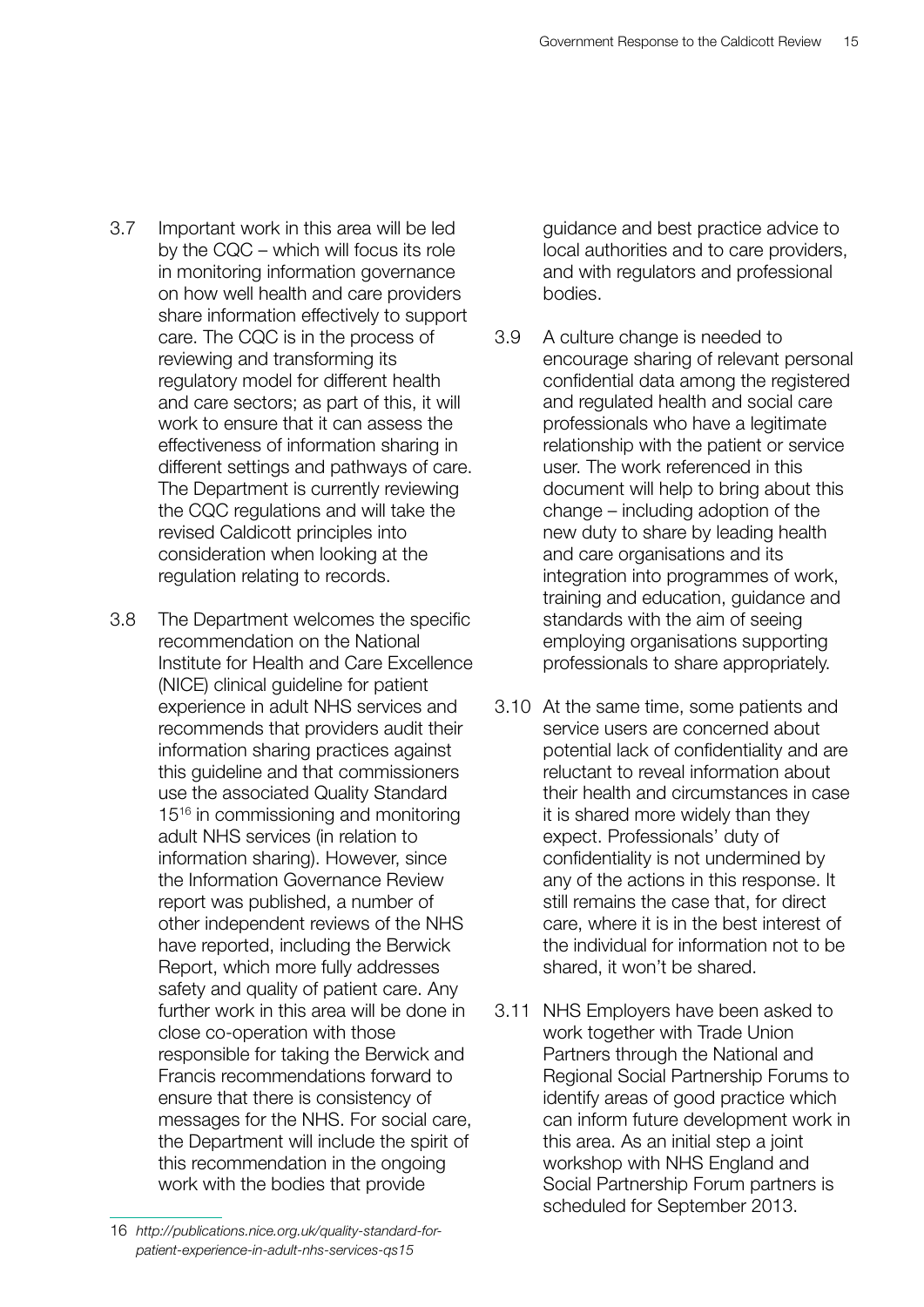*The health and social care professional regulators must agree upon and publish the conditions under which regulated and registered professionals can rely on implied consent to share personal confidential data for direct care. Where appropriate, this should be done in consultation with the relevant Royal College. This process should be commissioned from the Professional Standards Authority.*

*Recommendation 3 (section 3.5)*

- 3.12 The Department is commissioning the Professional Standards Authority to ensure that all health and social care professional regulators publish consistent guidance that reflects the messages in the HSCIC's forthcoming Confidentiality Code of Practice. Together with other work mentioned under recommendation 4, this will mean that there is no conflict between the guidance on implied consent that professionals receive from their regulator and their employing organisation.
- 3.13 The General Medical Council and the Academy of Medical Royal Colleges have offered to help in this work, building on work already under way in the Royal Colleges.
- 3.14 The commission will make it clear that consideration must be given to those whose understanding is limited, for example through learning disabilities or because they speak little or no English.

*Direct care is provided by health and social care staff working in multidisciplinary 'care teams'. The Review recommends that registered and regulated social workers be considered a part of the care team. Relevant information should be shared with members of the care team, when they have a legitimate relationship with the patient or service user. Providers must ensure that sharing is effective and safe. Commissioners must assure themselves on providers' performance.*

*Care teams may also contain staff that are not registered with a regulatory authority and yet undertake direct care. Health and social care provider organisations must ensure that robust combinations of safeguards are put in place for these staff with regard to the processing of personal confidential data.*

> *Recommendation 4 (sections 3.6 and 3.7)*

- 3.15 Possibly the most important message to come out of the Report was the need for better sharing of relevant information to support direct care. Successful delivery of this recommendation is crucial to achieving this ambition.
- 3.16 The national bodies will take action to establish the right conditions for improved sharing. The HSCIC's Confidentiality Code of Practice will include a discussion of what constitutes a care team – and health and care organisations are now legally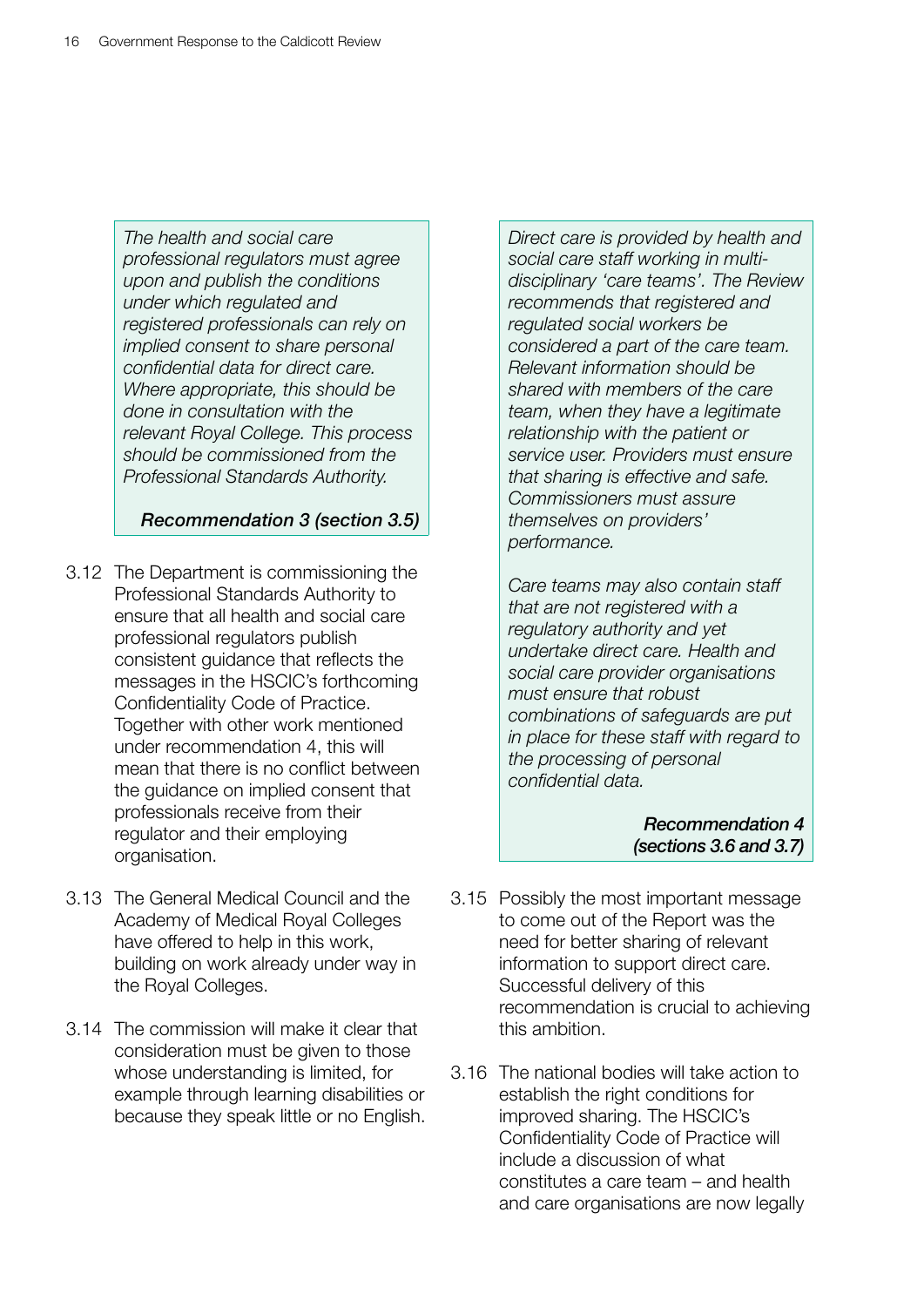required to have regard to this once it is published.

- 3.17 The CQC's information governance monitoring work will focus on how well information is used and shared to support delivery of good quality care. The CQC's approach will evolve as it develops its new regulatory model across different sectors. This will encompass:
	- the quality of care records;
	- • *how health and care providers ensure effective and consistent information governance practice;*
	- • *the use of information across teams and within organisations; and*
	- the sharing of information along *care pathways and across organisational boundaries.*
- 3.18 The Information Governance Toolkit, a tool used by health and some care organisations to assess their performance, provides a way in which organisations can assess themselves against the Department's information governance standards and policies, and allows the public to view a summary of these assessments. The toolkit covers health, social care and the independent sector and has been recently extended to cover the voluntary sector. It provides a shared language, enabling people to discuss information sharing using common terms and reference points and a consistent framework which can be applied across different health, social care, voluntary and independent sector organisations.
- 3.19 A small number of local authorities are already using the toolkit and a pilot project in Leeds is exploring the potential for its wider use, with the support of the Local Authority Chief Information Officer Council. The ISCG information governance sub-group will consider how best to support the extension of the toolkit across local authorities.
- 3.20 NHS England has undertaken to give a clear steer to commissioners of care with regards to the need to monitor provider information governance performance using a variety of mechanisms, and to take account of the findings of inspection reports published by the CQC where poor information sharing practice has been identified. NHS England will also be looking to include this in the Clinical Commissioning Group (CCG) Assurance Framework and the Standard Contract which are under development during 2013.
- 3.21 One of the difficulties in sharing is in establishing trust, so that registered and regulated professionals can share information with unregistered and unregulated members of the care team working in other organisations – for example, when discharging patients from hospital to a care home. While the main thrust of this response is about tipping the balance away from overcautiousness about sharing, this is one area that is slightly different. Sharing will only be improved when professionals are confident that there are appropriate safeguards for unregistered and unregulated professionals.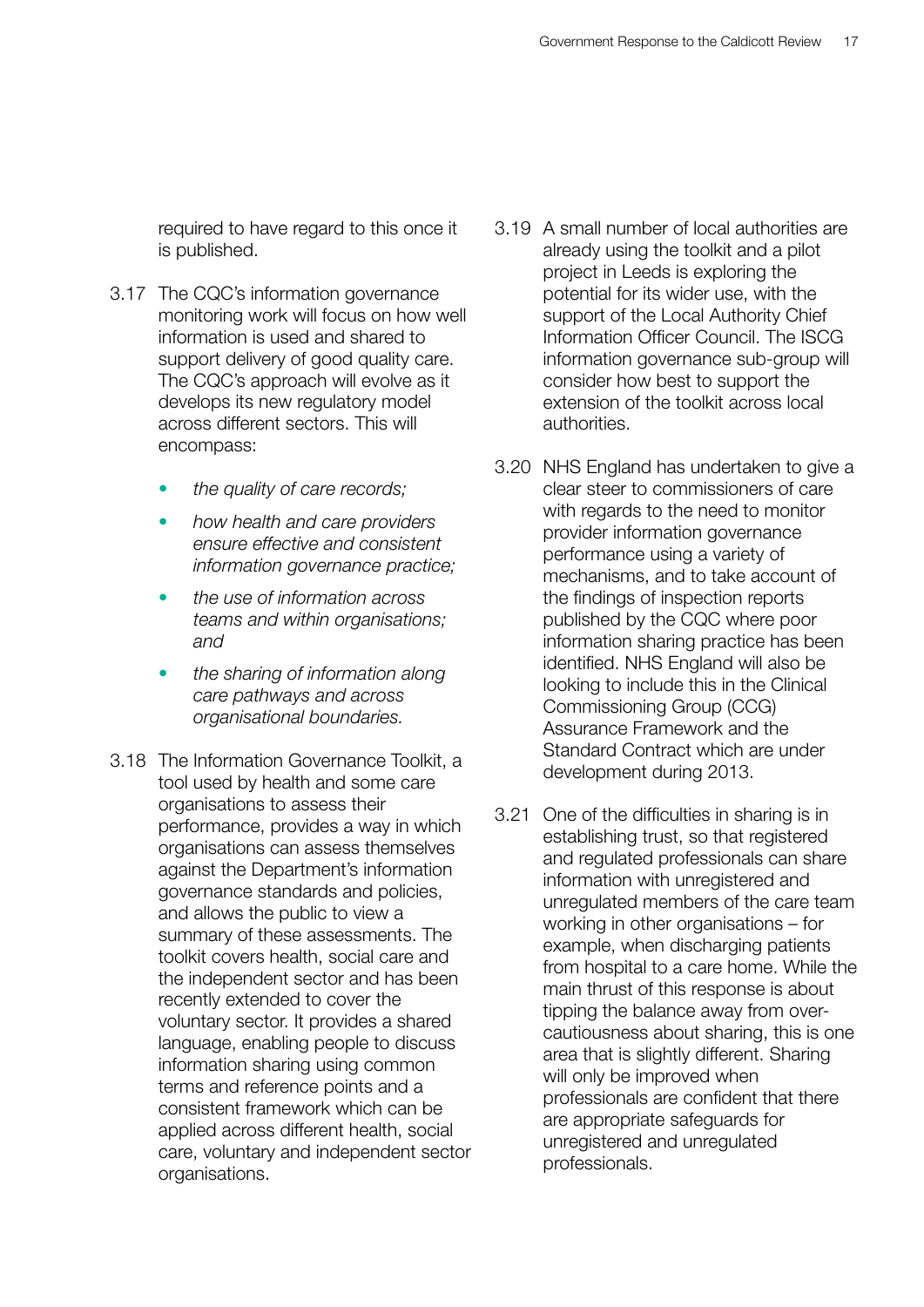- 3.22 Implementation of data sharing agreements between organisations will help by improving the trust between organisations and the professionals (whether registered and regulated or not) who work in them – this is covered in more detail in the section on recommendation 20.
- 3.23 At the same time that this response is being published, Skills for Care is launching the voluntary Social Care
- 3.24 Commitment.17 Users of care services will be able to check whether providers and their employees have made a public commitment to providing the highest standard of care. It includes commitments about understanding confidentiality issues and handling confidential information.
- 3.25 Recommendation 5 is considered in the next chapter.

<sup>17</sup> *[www.skillsforcare.org.uk/developing\\_skills/](www.skillsforcare.org.uk/developing_skills/thesocialcarecommitment/the_social_care_commitment.aspx) [thesocialcarecommitment/the\\_social\\_care\\_](www.skillsforcare.org.uk/developing_skills/thesocialcarecommitment/the_social_care_commitment.aspx) [commitment.aspx](www.skillsforcare.org.uk/developing_skills/thesocialcarecommitment/the_social_care_commitment.aspx)*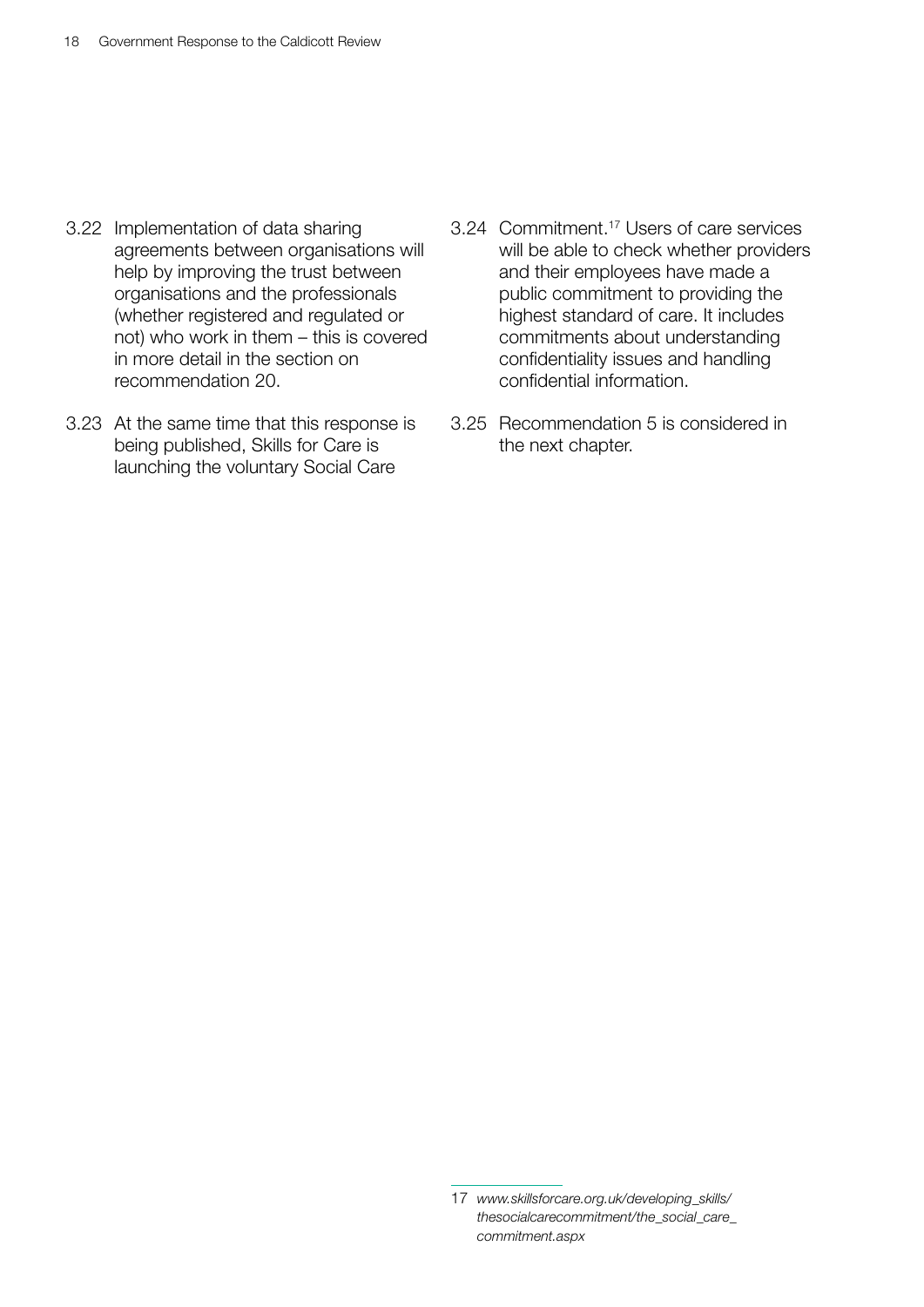### <span id="page-19-0"></span>Chapter 4. Personal data breaches

- 4.1 The Review Panel concluded that there should be a single definition of a "personal data breach" used by the whole health and care system and included a suggested definition. The Department will include consideration of this suggested definition in the work undertaken in response to recommendation 22.
- 4.2 The report made 2 recommendations in this area.

*In cases when there is a breach of personal confidential data, the data controller, the individual or organisation legally responsible for the data, must give a full explanation of the cause of the breach with the remedial action being undertaken and an apology to the person whose confidentiality has been breached.*

*Recommendation 5 (section 3.10)*

4.3 The new standard NHS contract includes a duty of candour for providers which may eventually become a statutory duty. This contractual duty places an obligation on NHS providers – not just individual clinicians who already have a professional duty of candour – to be open with patients when things go wrong and harm has been caused.

- 4.4 Recommendation 5 suggests that, for every breach, whether the harm is potential or actual, there must be an explanation, remedial action and an apology – very closely aligned with the new duty of candour in the NHS. The Review Panel heard that, as a result of recent high profile financial penalties imposed by the ICO, organisations have reduced information sharing for direct care and are reluctant to admit that breaches have happened. The ICO confirmed to the Review Panel that it has not imposed any such penalties for problems arising from formal data sharing to support direct care – recent cases of penalties have been in relation to poor processes and poor security.
- 4.5 The Department agrees with the review finding that there is no contradiction between increasing data sharing for care and improving the safeguards for personal confidential data.
- 4.6 The ICO works with organisations to improve their processing of personal data in a number of ways – providing practical advice to organisations about how they can make improvements to comply with the Data Protection Act. Following the publication of the Francis Report, there is an increased emphasis on being open and honest about mistakes generally. The Department expects every organisation within the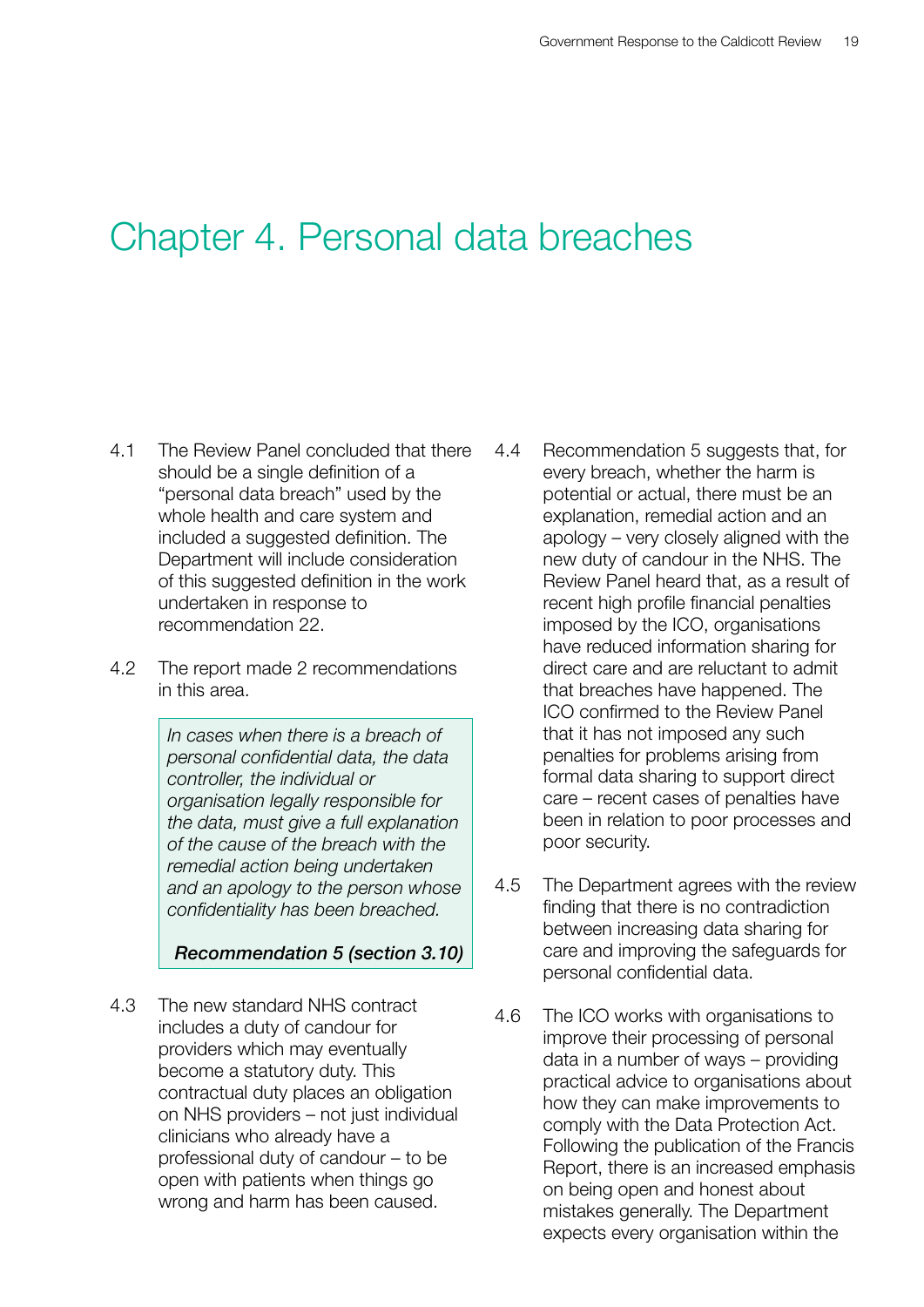health and care system to explain and apologise for every data breach, with appropriate action agreed.

- 4.7 If organisations remain concerned about breaches and cautious about improving their sharing for direct care as a result, the Department recommends that they refer to the Confidentiality Code of Practice and if still in doubt, seek advice from the ICO.
- 4.8 The Department will work with the social care, public health and research sectors to support them in any specific local actions.

*The processing of data without a legal basis, where one is required, must be reported to the board, or equivalent body of the health or social care organisation involved and dealt with as a data breach.*

*There should be a standard severity scale for breaches agreed across the whole of the health and social care system. The board or equivalent body of each organisation in the health and social care system must publish all such data breaches. This should be in the quality report of NHS organisations, or as part of the annual report or performance report for non-NHS organisations.*

*Recommendation 6 (section 4.6)*

4.9 The Department agrees with the review recommendation that there should be a standard severity scale for breaches agreed across the whole of the health and social care system, and that the board or equivalent body of every organisation in the health and social

care system should publish all such data breaches.

- 4.10 The Department is pleased to report that a new incident reporting mechanism was introduced in June 2013 by the HSCIC, with a standard scale for severity of breaches agreed with the Department and the Information Commissioner. This new online reporting tool will go some way to addressing the issues covered by this recommendation. NHS trusts are already required to publish details of incidents and the Department will, with local authorities, pursue the requirement, for example through the Annual Governance Statement that local authorities are required to produce. The guidance available from the Chartered Institute of Public Finance and Accountancy (CIPFA) and the Society of Local Authority Chief Executives and Senior Managers (SOLACE) includes a section on corporate risks and issues. The Department will ask these organisations to consider this recommendation when next updating their guidance.
- 4.11 The Department has also asked Monitor to consider this recommendation when they next update their requirements for foundation trusts' annual reports (which serve the requirement of the Quality Account regulations for foundation trusts), the NHS Trust Development Authority to do the same for non-foundation trusts, and NHS England to do likewise for other healthcare providers that are required to produce annual Quality Accounts.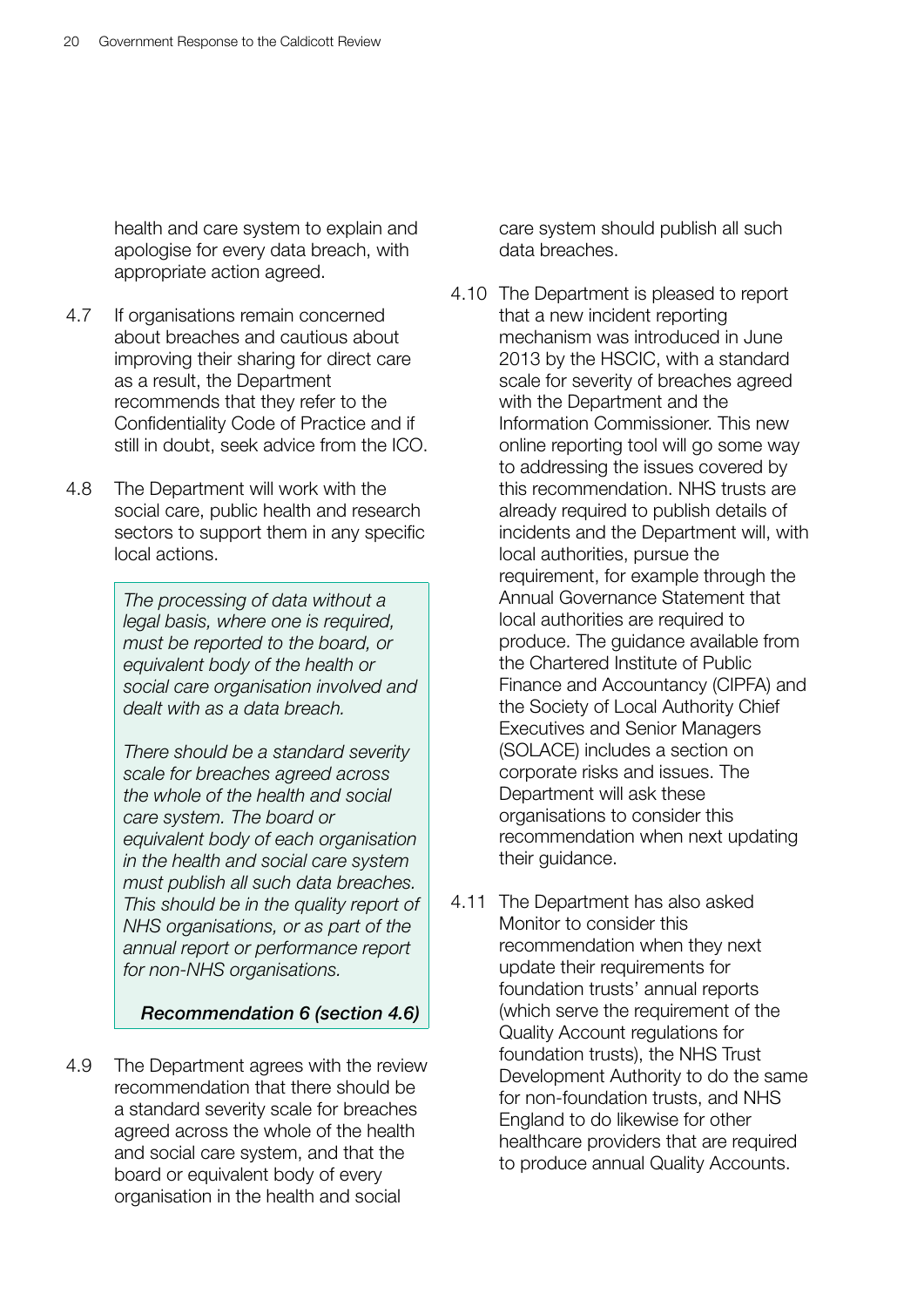- 4.12 Local care providers may be too small to have shareholders and annual reports. The Department expects that commissioners will deal with data breaches by providers, including these smaller providers, as they do with all mistakes and errors and demand transparency. In addition, the Department will ask the Leeds project mentioned under recommendation 4 to include incident reporting in its work.
- 4.13 For services purchased directly by the users of the services, there is no commissioner to enforce standards but the Data Protection Act still applies. In addition, service users can refer to published guidance on selecting a service while providers can give assurance on their services by signing up to voluntary agreements such as the Social Care Commitment.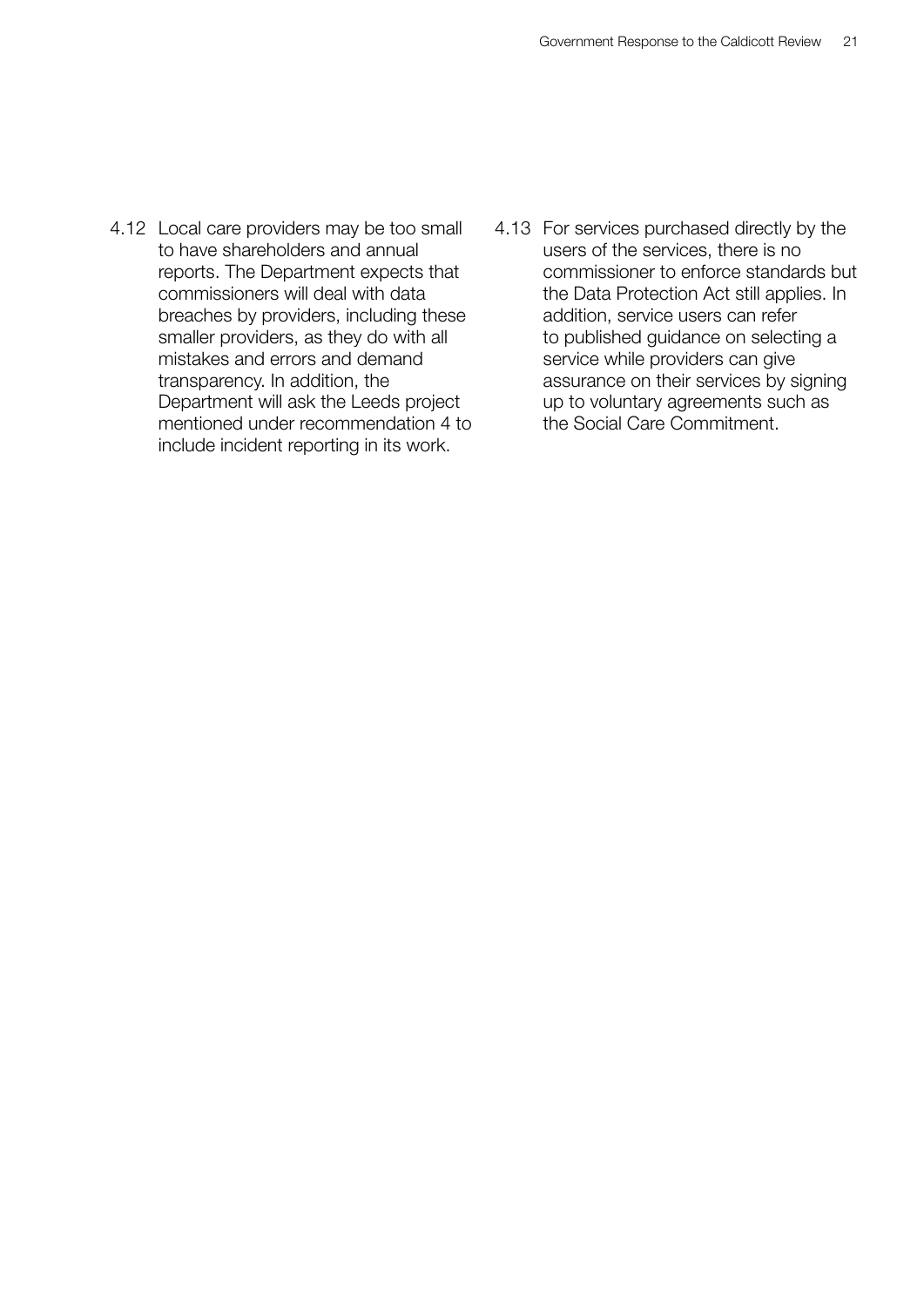# <span id="page-22-0"></span>Chapter 5. Information governance and the law

- 5.1 The Department agrees with the review conclusion that health and care organisations should do more to increase people's understanding of how their personal confidential data is used and the choices they can make about who can access their records. The Department acknowledges that this means that practitioners will need to record patients' and service users' preferences about how their personal information is used, and that organisations will need to ensure that IT systems support them in doing this.
- 5.2 The Review report uses the term "de-identified data" in relation to personal data that has been through an anonymisation process conforming to the ICO Anonymisation Code of Practice.18

5.3 The Report made two recommendations in this area:

> *All organisations in the health and social care system should clearly explain to patients and the public how the personal information they collect could be used in de-identified form for research, audit, public health and other purposes. All organisations must also make clear what rights the individual has open to them, including any ability to actively dissent (i.e. withhold their consent).*

#### *Recommendation 7 (section 5.5)*

5.4 The NHS Constitution makes it clear that everyone has the right to be informed about how their information is used and the right to request that their confidential information is not used beyond their own care and treatment. Where their wishes cannot be followed, they should be told the reasons including the legal basis.19 The NHS Constitution also lays out clearly that the NHS will anonymise information contained in medical records for use by researchers to support healthcare improvement.

<sup>18</sup> *[www.ico.org.uk/for\\_organisations/data\\_](www.ico.org.uk/for_organisations/data_protection/topic_guides/anonymisation) [protection/topic\\_guides/anonymisation](www.ico.org.uk/for_organisations/data_protection/topic_guides/anonymisation)*

<sup>19</sup> *[www.gov.uk/government/publications/the-nhs](www.gov.uk/government/publications/the-nhs-constitution-for-england)[constitution-for-england](www.gov.uk/government/publications/the-nhs-constitution-for-england)*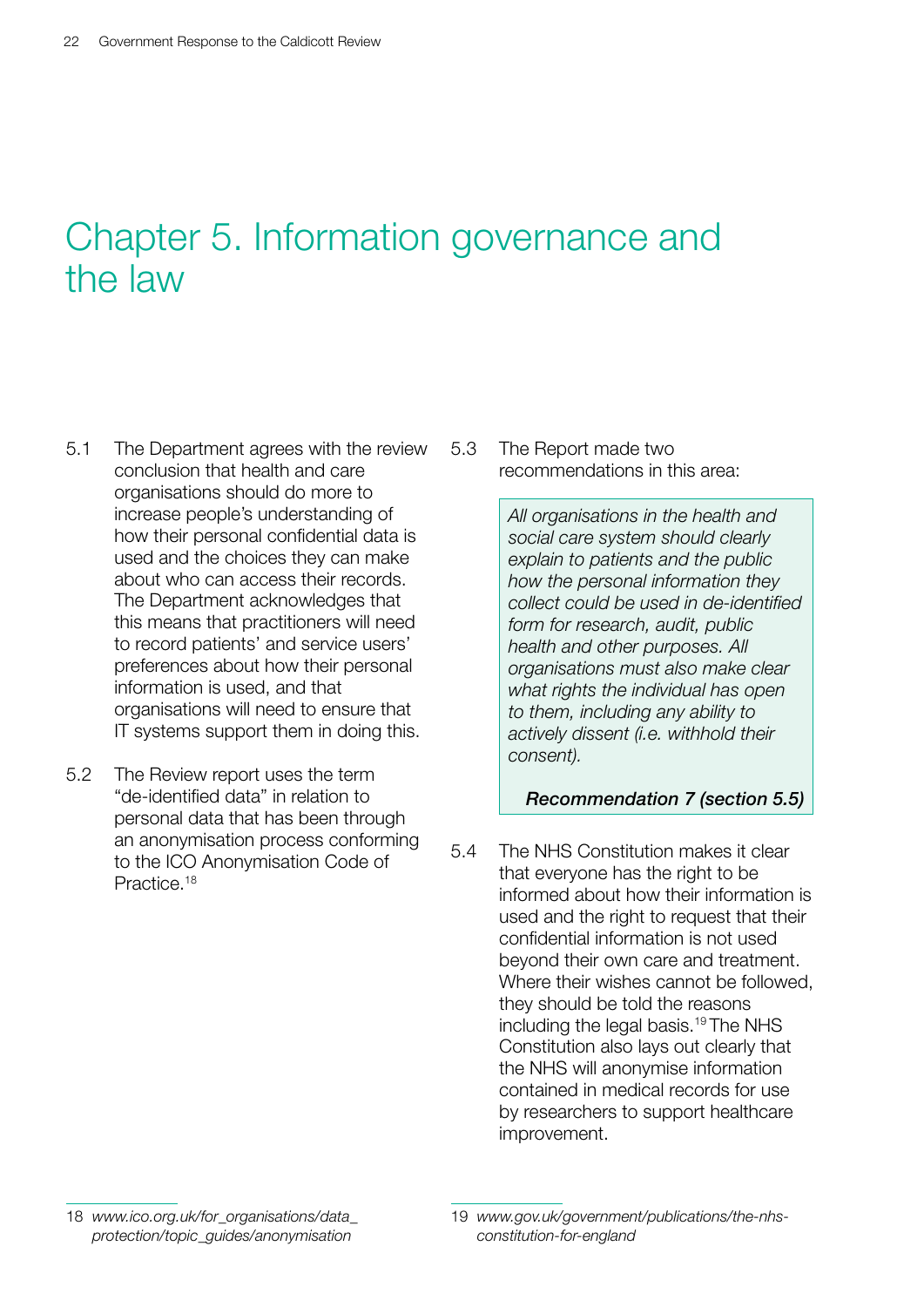- 5.5 NHS England is working with CCGs and Health Education England (HEE) to co-develop and implement a joint strategy for promoting and embedding the Constitution in everything that the NHS does, including an appropriate means of monitoring progress and impact.
- 5.6 The NHS Constitution is also discussed under recommendation 9.
- 5.7 Giving citizens confidence that they know how their information is used and that they are content is essential to support the Government's ambition to put people more in control of their health and care information.
- 5.8 Successful implementation of this recommendation will improve transparency and enable people to exercise their legal right to be informed about how their data is used. It builds upon an existing legal requirement in the Data Protection Act for processing to be fair and the HSCIC will make this requirement explicit in its Confidentiality Code of Practice.
- 5.9 In addition, the Code of Practice will make it clear that individuals are entitled to object to their data being shared with the HSCIC, for example through exercises to collect GP data run by the HSCIC under powers created by the Health and Social Care Act 2012. Any patient who does not want the personal data held in their GP record to be shared with the HSCIC will have their objection respected.
- 5.10 NHS England has been working alongside the HSCIC, the British Medical Association (BMA) and the Royal College of General Practitioners (RCGP) in the development of materials for patients about the collection and use of their data for a wide variety of purposes to support the new *care.data*  programme, providing patients with information more generally about how their information is used and what rights they can exercise to control this.20
- 5.11 The ICO will support this work, in particular to ensure that a clear and easily understandable message on how their information is used is delivered to patients, people who use care and support and the wider public.

*Consent is one way in which personal confidential data can be legally shared. In such situations people are entitled to have their consent decisions reliably recorded and available to be shared whenever appropriate, so their wishes can be respected. In this context, the Informatics Services Commissioning Group must develop or commission:*

- • *guidance for the reliable recording in the care record of any consent decision an individual makes in relation to sharing their personal confidential data; and*
- a strategy to ensure these *consent decisions can be shared and provide assurance that the individual's wishes are respected.*

*Recommendation 8 (section 5.5)*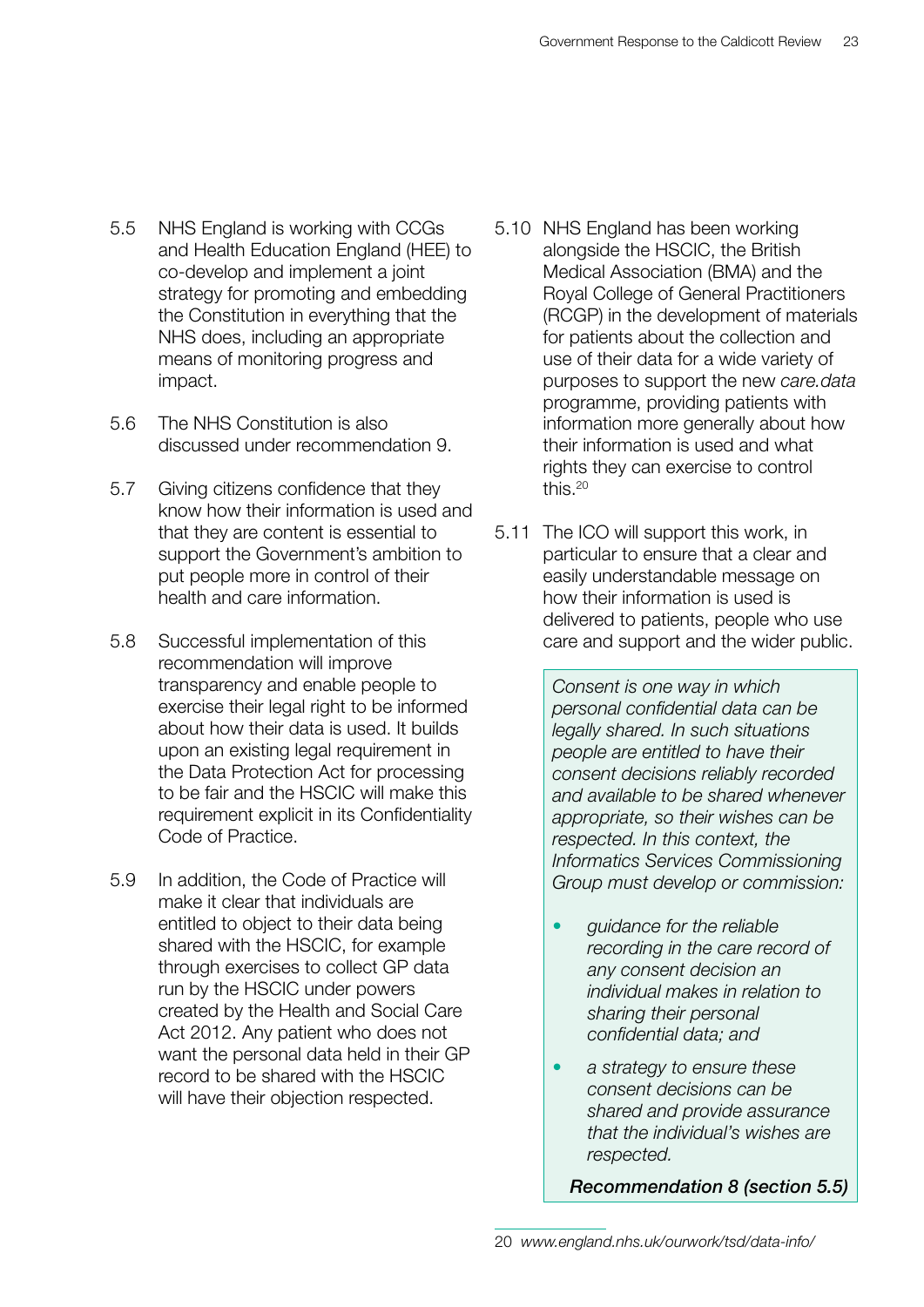5.12 Some IT systems that hold care records already provide tools for managing consent decisions; the common law relating to confidentiality requires this. The Department will work with NHS England to develop a consent management standard that is applicable to all such systems and across the whole health and care system including the research sector, and will consider how best to enable the implementation of mechanisms for sharing the decisions of individuals between different systems. It will take time to upgrade/replace older systems, but the Department will recommend to the ISCG that these standards are considered to be a priority. NHS England will also draw attention to this within the Technology Strategy, due to be published in December 2013.

> *The rights, pledges and duties relating to patient information set out in the NHS Constitution should be extended to cover the whole health and social care system.*

#### *Recommendation 9 (section 5.9)*

5.13 The NHS Constitution reflects the current legal position in relation to patient rights, and the duties of organisations and staff within the NHS. While staff working in social care are not part of the NHS and so do not need to have regard to the NHS Constitution, all of the legal rights in relation to respect, consent and confidentiality extend to the social care sector including privately funded social care.

- 5.14 Following the recent public consultation on the NHS Constitution, revised documents, including a supplement about public health,were published in April 2013. This supplement explains how the NHS Constitution applies to anyone undertaking their public health functions even if they are not working in NHS organisations. The Department will work with the adult social care sector to consider how, where they do not already exist, the rights, pledges and duties of the NHS Constitution might be extended to the adult social care system.
- 5.15 The ICO welcomes the plans to extend the rights, pledges and duties and will support work to increase awareness among patients and the public about the existence of the NHS Constitution and what it contains.
- 5.16 Until a revised NHS Constitution and associated documents are published, the rights and duties will be gathered together in the Confidentiality Code of Practice, which is applicable across health and social care.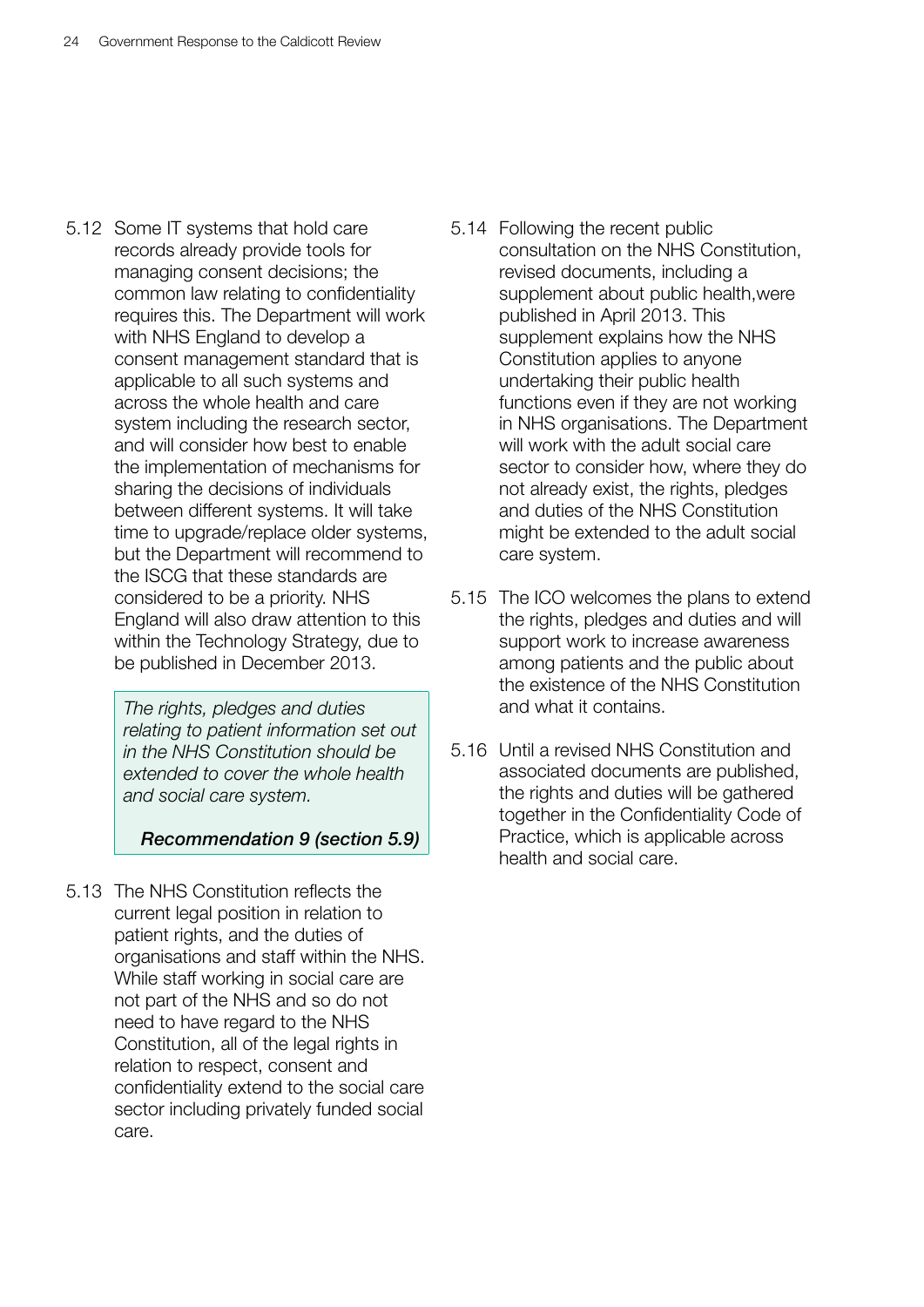# <span id="page-25-0"></span>Chapter 6. Research

- 6.1 This Government is determined that the life sciences sector (including industry, NHS, academia and charities) thrives in the UK; researchers and clinicians have a vibrant, exciting and world-class environment in which to work; and patients have access to leading-edge treatments early. The Review rightly highlighted the enormous value of health data to research and the huge potential for research and development to lead to improvements in health and social care.
- 6.2 The *Strategy for UK Life Sciences*, 21 published in December 2011, outlined a number of actions including a new secure data service. The Clinical Practice Research Datalink (CPRD) was established in 2012 and offers data services, with the support of the HSCIC, to include: providing access to data for researchers (NHS, social care and others); data matching and linkage services; and data validation to support the clinical trial and observational study work of the life sciences research community. There will be occasions when it is not possible to use services like CPRD and it can be demonstrated that obtaining consent is not practicable. For these circumstances the Health Research Authority has the

power to approve research applications for access to patient information without consent taking into consideration advice provided by the Confidentiality Advisory Group.

- 6.3 The Caldicott Report concluded that the research community has established many good practices and developed robust solutions to enable access to detailed patient information while ensuring that confidentiality is protected. Models of access such as CPRD and the South London and Maudsley NHS Foundation Trust safe haven (see page 72 of the Report) provide researchers with straightforward access to anonymous information to support their work without compromising patient confidentiality or consent. These services are being promoted to industry, academia and the voluntary sector, both nationally and internationally, the latter via UK Trade and Investment.22
- 6.4 The review identified that the pool of research candidates could be larger. The Report concluded that more should be done to increase people's understanding of the benefits of research and why researchers may need access to information about 'well'

<sup>21</sup> *[www.gov.uk/government/uploads/system/](www.gov.uk/government/uploads/system/uploads/attachment_data/file/32457/11-1429-strategy-for-uk-life-sciences.pdf) [uploads/attachment\\_data/file/32457/11-1429](www.gov.uk/government/uploads/system/uploads/attachment_data/file/32457/11-1429-strategy-for-uk-life-sciences.pdf) [strategy-for-uk-life-sciences.pdf](www.gov.uk/government/uploads/system/uploads/attachment_data/file/32457/11-1429-strategy-for-uk-life-sciences.pdf)*

<sup>22</sup> *<www.ukti.gov.uk>*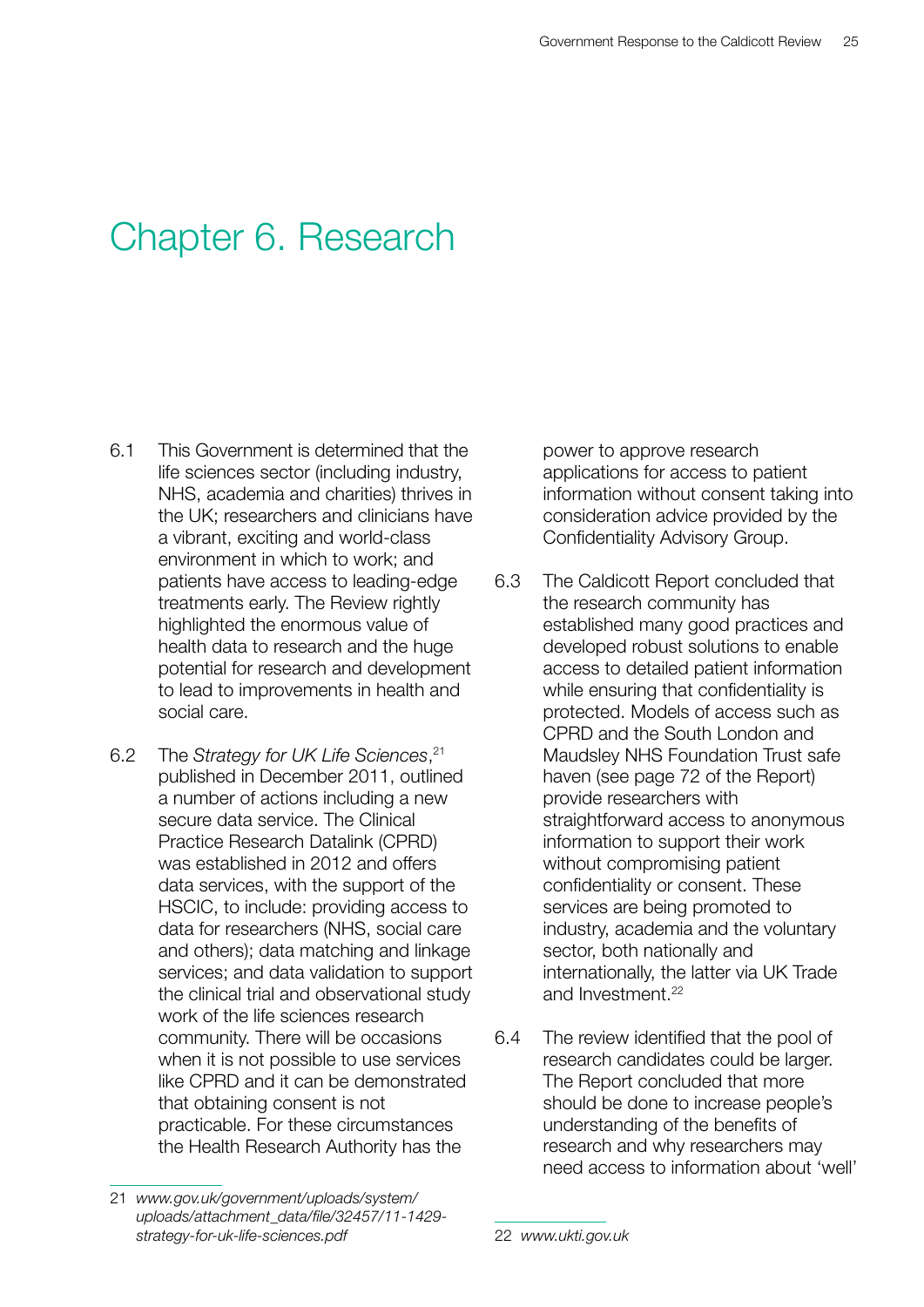individuals, and also to inform them about how to get involved.

- 6.5 The NHS Constitution, published after the Report was completed, included a new commitment to inform people about research and to use anonymised information to support research. The UK Clinical Trials Gateway has been developed in response to the Life Sciences Strategy, to inform citizens about clinical trials in which they might be eligible to participate. Additionally, NHS England, working with the HSCIC and CPRD, is issuing patient information leaflets and posters to GP Practices explaining how patient information is used to support a range of needs, including research.
- 6.6 The NHS Mandate requires NHS England to ensure that the new commissioning system promotes and supports participation by NHS organisations and NHS patients in research funded by both commercial and non-commercial organisations, most importantly to improve patient outcomes, but also to contribute to economic growth. NHS England is working to ensure that all commissioners and providers take research seriously. For example, to achieve authorisation, NHS England has included a requirement for CCGs to have a research strategy, and the criteria for Academic Health Science Networks include a requirement for plans to ensure that the network, including NHS providers, shares data (usually anonymised data but also identifiable data where there is a legal basis) to support research and promote participation in both commercial and non-commercial trials.
- 6.7 Safe havens for research were recommended in the Data Sharing Review.23 They have been in use for many years for statistical research and feature three characteristics: a secure environment for processing data; only those with approval can gain access to the data; and penalties for anyone who abuses the data.
- 6.8 The Report made the following recommendation:

*The linkage of personal confidential data, which requires a legal basis, or data that has been de-identified, but still carries a high risk that it could be re-identified with reasonable effort, from more than one organisation for any purpose other than direct care should only be done in specialist, well-governed, independently scrutinised and accredited environments called 'accredited safe havens'.*

*The Health and Social Care Information Centre must detail the attributes of an accredited safe haven in their code for processing confidential information, to which all public bodies must have regard.*

*The Informatics Services Commissioning Group should advise the Secretary of State on granting accredited status, based on the data stewardship requirements in the Information Centre code, and subject to the publication of an independent external audit.*

*Recommendation 10 (section 6.5)*

<sup>23</sup> *[www.wellcome.ac.uk/About-us/Policy/Spotlight](www.wellcome.ac.uk/About-us/Policy/Spotlight-issues/Personal-information/Data-Sharing-Review/index.htm)[issues/Personal-information/Data-Sharing-Review/](www.wellcome.ac.uk/About-us/Policy/Spotlight-issues/Personal-information/Data-Sharing-Review/index.htm) [index.htm](www.wellcome.ac.uk/About-us/Policy/Spotlight-issues/Personal-information/Data-Sharing-Review/index.htm)*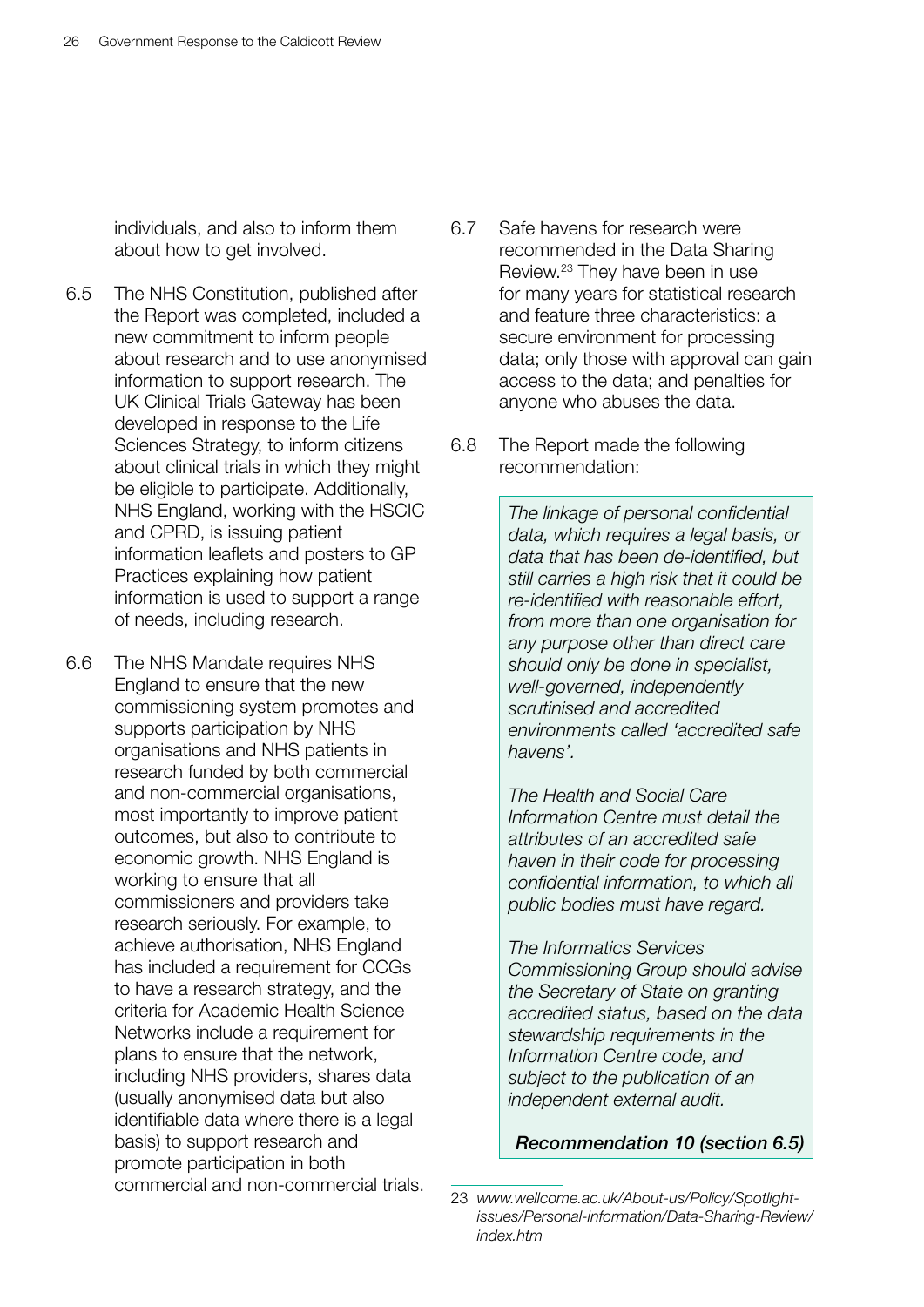- 6.9 Commissioners in the NHS and public health as well as researchers want access to complex data from multiple sources. There is a need for more information to be linked safely without disclosing personal confidential data where there is no legal basis. The Department is leading work to confirm the challenges to be overcome and the options for consideration including accredited safe havens. Representatives of the research and public health communities and regulators will be involved in this work along with NHS commissioners.
- 6.10 If the decision is taken that accredited safe havens are a solution to the challenges, then the actions in recommendation 10 will be taken forward by the Department and national partner organisations.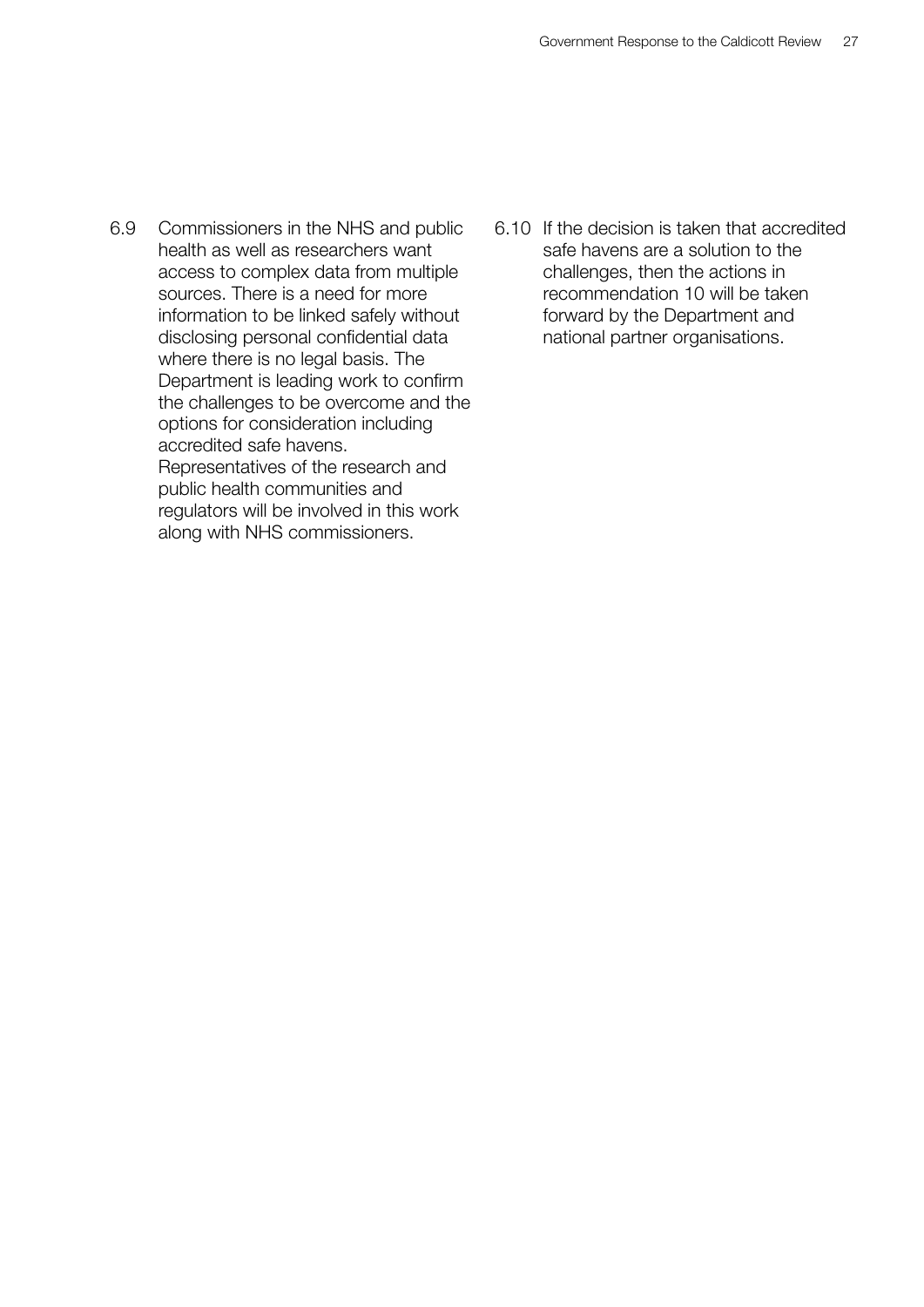# <span id="page-28-0"></span>Chapter 7. Commissioning

- 7.1 The Department agrees with the review's findings that health and care commissioners should be able to meet their objectives without compromising patient confidentiality or public trust in the health and care system.
- 7.2 A clear legal basis is required to process personal confidential data. In order to understand why there were calls for access to confidential data by NHS commissioners, a team from the review worked with representatives from across a local health economy and the then NHS Commissioning Board. They identified seven types of commissioning activity for which access to personal confidential data might be required. These activities included analyses of populations and outcomes, monitoring integrated care services, and for specialised commissioning. After thorough analysis, the Review Panel gained assurance from the NHS Commissioning Board and from primary care trust representatives that most of the challenges could be overcome in other ways without using confidential data. The Department welcomes the work that the Review Panel and NHS staff did in this area.
- 7.3 When the Health and Social Care Act 2012 was implemented, a range of new commissioning organisations were established, whose staff have had to

develop new organisational structures, processes and relationships. Maintaining business continuity in this context has therefore been a challenge, even without the added requirement of moving from primarily using personal confidential data to using pseudonymised or de-identified data as the norm. It is not surprising, therefore, that many commissioners are not yet convinced of the feasibility of using de-identified data for commissioning purposes particularly given the increasingly personalised nature of commissioning and its role in supporting integrated care.

- 7.4 NHS England obtained interim support under the Section 251 regulations to cover an initial period following implementation of the Act. This support was designed to ensure business continuity. More recently approval under Section 251 has been granted to allow time for certain commissioning organisations to become 'accredited safe havens', a status that will allow them in future to process "de-identified data for limited access" under strict conditions.
- 7.5 NHS England is now working with the HSCIC to review systematically the data needs of commissioners and to identify options for how these needs might be delivered without recourse to using identifiable data. This review will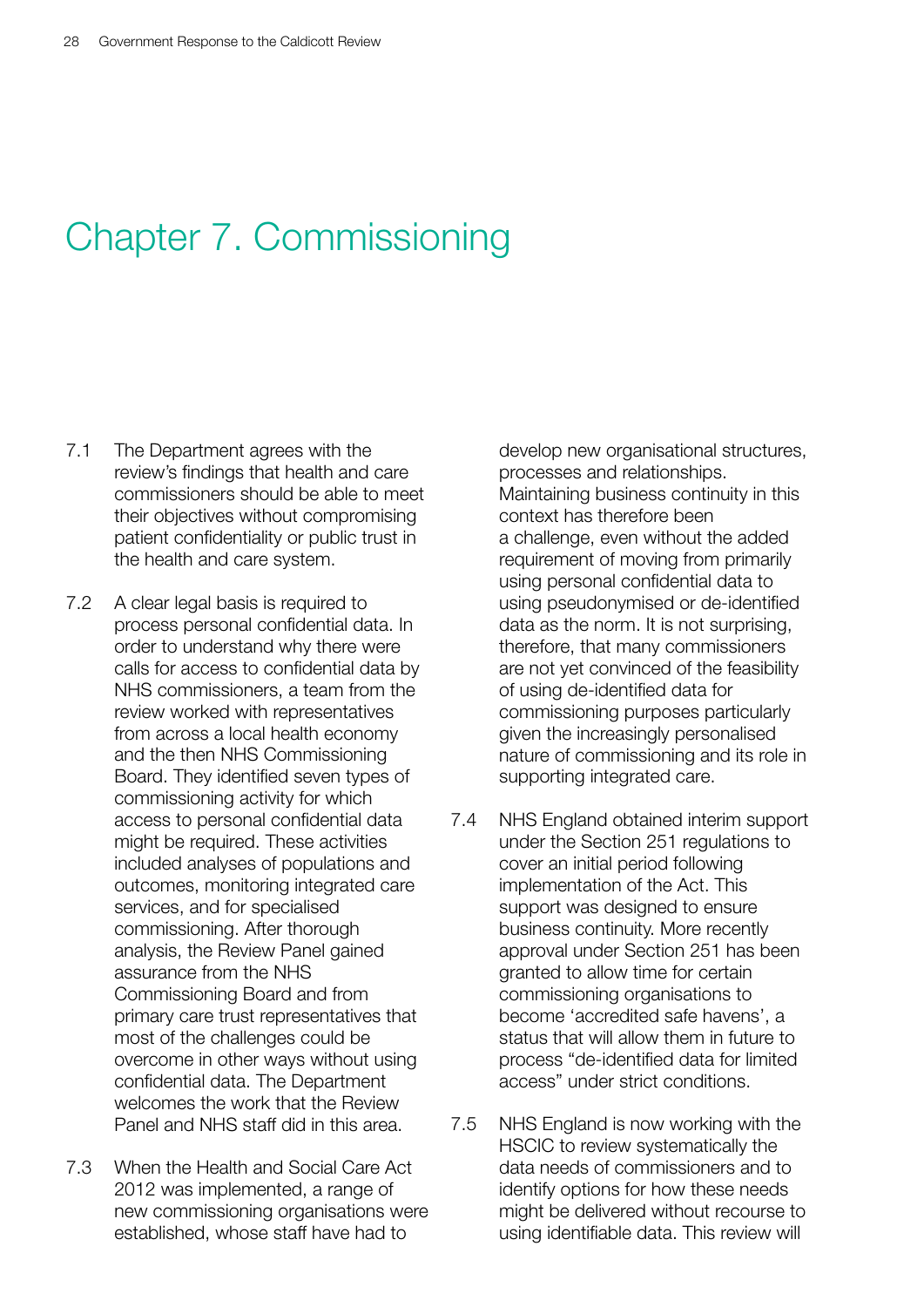also identify areas in which the HSCIC will need to develop additional capacity and capability to process personal confidential data under its powers, as well as any outstanding issues that may require long-term statutory support.

- 7.6 In the meantime, NHS England is working on short-term solutions for those activities where there is an urgent need for identifiable data, and the Department is consulting with members of the ISCG information governance sub-group so that this work is considered in the wider context of the whole health and care system.
- 7.7 One of the options that will be considered by the ISCG information governance sub-group is the establishment of accredited safe havens as suggested by the review. These accredited safe havens could hold de-identified data subject to strong controls enabling them to link information together and release linked but anonymised data sets to commissioners and others. If new statutory support for commissioning is required, it may be provided through regulations made under Section 251 of the NHS Act.
- 7.8 The Department also welcomes the Confidentiality Advisory Group's intention to provide further guidance to applicants who are intending to seek Section 251 approval to use personal confidential data. The guidance will provide advice on other options with the aim of minimising the use of Section 251.

### The right to object

7.9 The Report recommended:

*The Information Centre's code of practice should establish that an individual's existing right to object to their personal confidential data being shared, and to have that objection considered, applies to both current and future disclosures irrespective of whether they are mandated or permitted by statute.*

*Both the criteria used to assess reasonable objections and the consistent application of those criteria should be reviewed on an ongoing basis.*

#### *Recommendation 11 (section 7.4*

- 7.10 While the Department agrees with this recommendation in principle, and encourages all organisations to implement this recommendation, it may not be technically feasible to implement it across all care settings and all computer systems. Even so, progress is already being made.
- 7.11 The Department has made it clear in relation to the provision in the Health and Social Care Act 2012 for the HSCIC to obtain confidential information that patients and service users are able to block their own information from being disclosed.
- 7.12 There are two places where patients can object to their information being shared. Firstly, the Secretary of State has announced that any patient who does not want personal data held in their GP record to be shared with the HSCIC will have their objection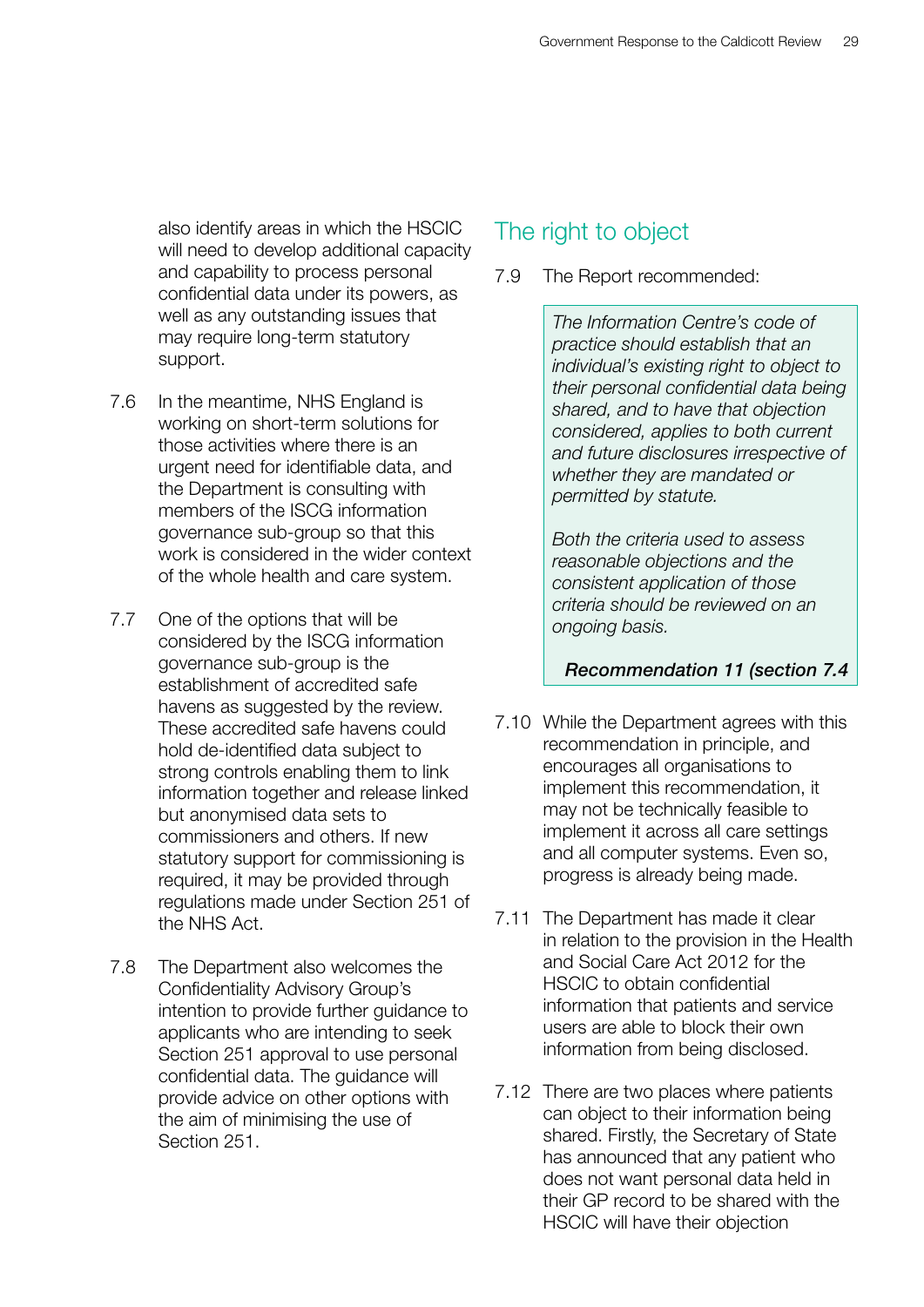respected, unless there is legislation to support mandatory disclosure. Secondly, NHS England has made a commitment that personal confidential data that has been shared with the HSCIC will not be shared further without explicit patient consent unless there is a legal basis or an overriding public interest in disclosure.

- 7.13 This right to object is being implemented in the NHS.
- 7.14 As already mentioned in the discussion on recommendation 7, NHS England, the HSCIC, the BMA and the RCGP have worked collaboratively to produce guidance and frequently asked questions on *care.data*. These materials are intended to support GP practices in raising patient awareness and to ensure that GP practices know what to do if a patient objects to the use of personal confidential data beyond their direct care.
- 7.15 The HSCIC will include this in its Code of Practice, and it is a core principle that the Department will retain in respect of future policy making in this area. The HSCIC is monitoring the rate of objections. Where there appears to be an abnormal number of objections, the BMA and NHS England will explore with practices why this might be occurring. Further, as stated before, the Department agrees that the existing rights of individuals to object to their confidential data being shared should be respected. The Department also agrees that, where there is no overriding public interest to justify the sharing of such information, legislation should not be used to remove an individual's right to object.

7.16 Leading national organisations from across the health and care system have agreed to promote the Code of Practice and the opportunity to object to employers and organisations.

### Organisational compliance

*The boards or equivalent bodies in the NHS Commissioning Board, clinical commissioning groups, Public Health England and local authorities must ensure that their organisation has due regard for information governance and adherence to its legal and statutory framework.*

*An executive director at board level should be formally responsible for the organisation's standards of practice in information governance, and its performance should be described in the annual report or equivalent document.*

*Boards should ensure that the organisation is competent in information governance practice, and assured of that through its risk management. This mirrors the arrangements required of provider trusts for some years.*

#### *Recommendation 12 (section 7.6)*

7.17 The Department has a clear expectation in relation to the Report recommendation that all organisations responsible for processing confidential patient information for commissioning purposes should implement appropriate arrangements in relation to information governance, including the demonstration of strong leadership on information governance. The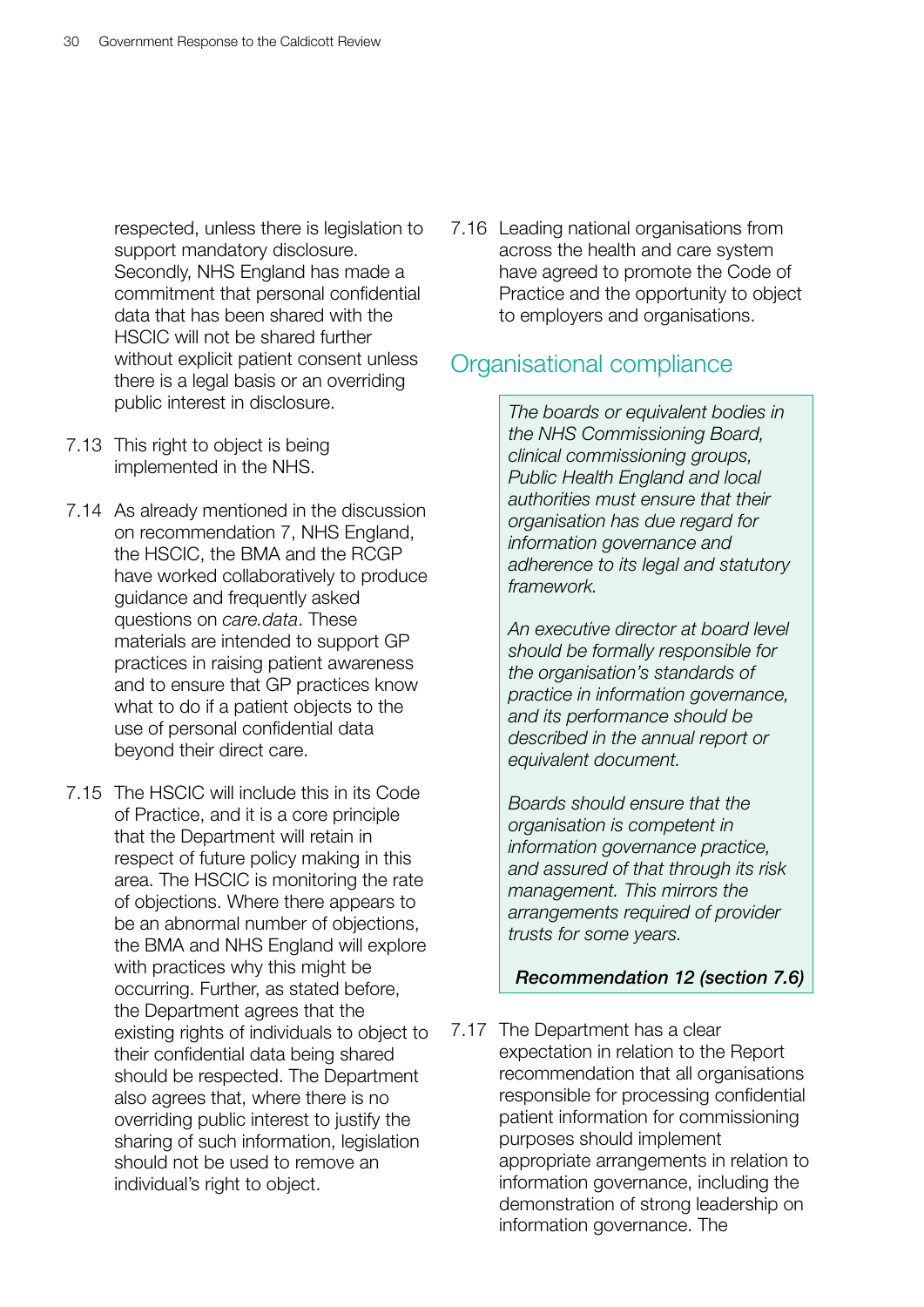Department also agrees that healthcare commissioners should adopt information governance procedures that are equivalent to those already established by healthcare providers.

- 7.18 NHS England will ensure that where this requirement is not already included in requirements for both commissioners and providers it will be included as soon as possible, for example in the Standard Contract and the CCG Assurance Framework. Where appropriate, NHS England will require NHS commissioning organisations to provide reassurance on this. One of the ways of achieving this may be through the Information Governance Toolkit, although other mechanisms for publication to ensure effective transparency will also be needed. The HSCIC has been requested to build new requirements into the next release of the toolkit to cover these issues.
- 7.19 The CQC will use the Confidentiality Code of Practice to inform its monitoring plans for information governance in order to reassure itself that organisations are reviewing their practices and adhering to the required standards, and they will be directed towards the best practice contained in the Code of Practice.
- 7.20 For social care, local partners will be expected to use the Information Governance Toolkit and regulated social care providers will be covered by the CQC's use of the Confidentiality Code of Practice. The Department will ask its delivery partners such as Skills for Care and the National Skills Academy to ensure that their products support the appropriate application of information governance.
- 7.21 The NHS Leadership Academy publishes guidance to help NHS boards to develop their board effectiveness and governance. The latest version, published earlier in 2013, includes a section on information governance and the academy has committed to amending the next version to include a reference to the need for the board to include the new duty to share in its information governance responsibilities. The academy is also planning to embed information governance in its work, including its Top Leaders Programme.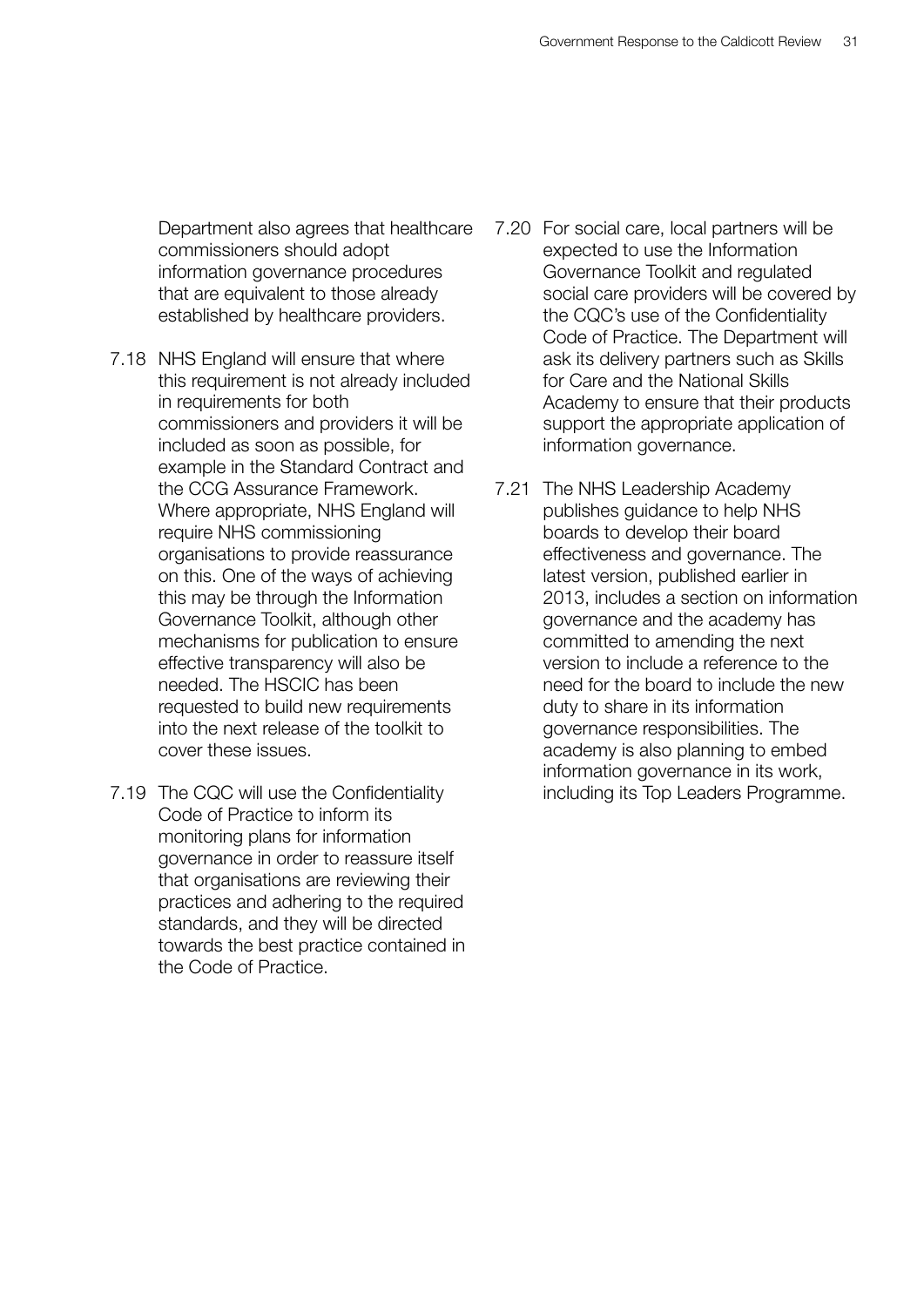# <span id="page-32-0"></span>Chapter 8. Public health

- 8.1 The Department agrees with the review conclusion that it is important to be clear about the circumstances in which public health practitioners use personal confidential information, and that these should be underpinned by statutory provision and clear information governance arrangements.
- 8.2 The Report made the following recommendation:

*The Secretary of State for Health should commission a task and finish group including but not limited to the Department of Health, Public Health England, Healthwatch England, providers and the Information Centre to determine whether the information governance issues in registries and public health functions outside health protection and cancer should be covered by specific health service regulations.*

*Recommendation 13 (section 8.6)*

- 8.3 The Department believes that, wherever possible, public health practitioners should work with anonymised data or through the solutions that are to be developed following the work outlined in reference to recommendation 10. The Department agrees with the Report conclusion that essential public health activity should have statutory support to process confidential personal information where alternative arrangements are insufficient. The Department will lead a review into what is required during the latter part of 2013.
- 8.4 The Department will also work with Public Health England, Healthwatch England, NHS England, the HSCIC, the LGA, the Health Research Authority including the Confidentiality Advisory Group, and other stakeholders identified by the review.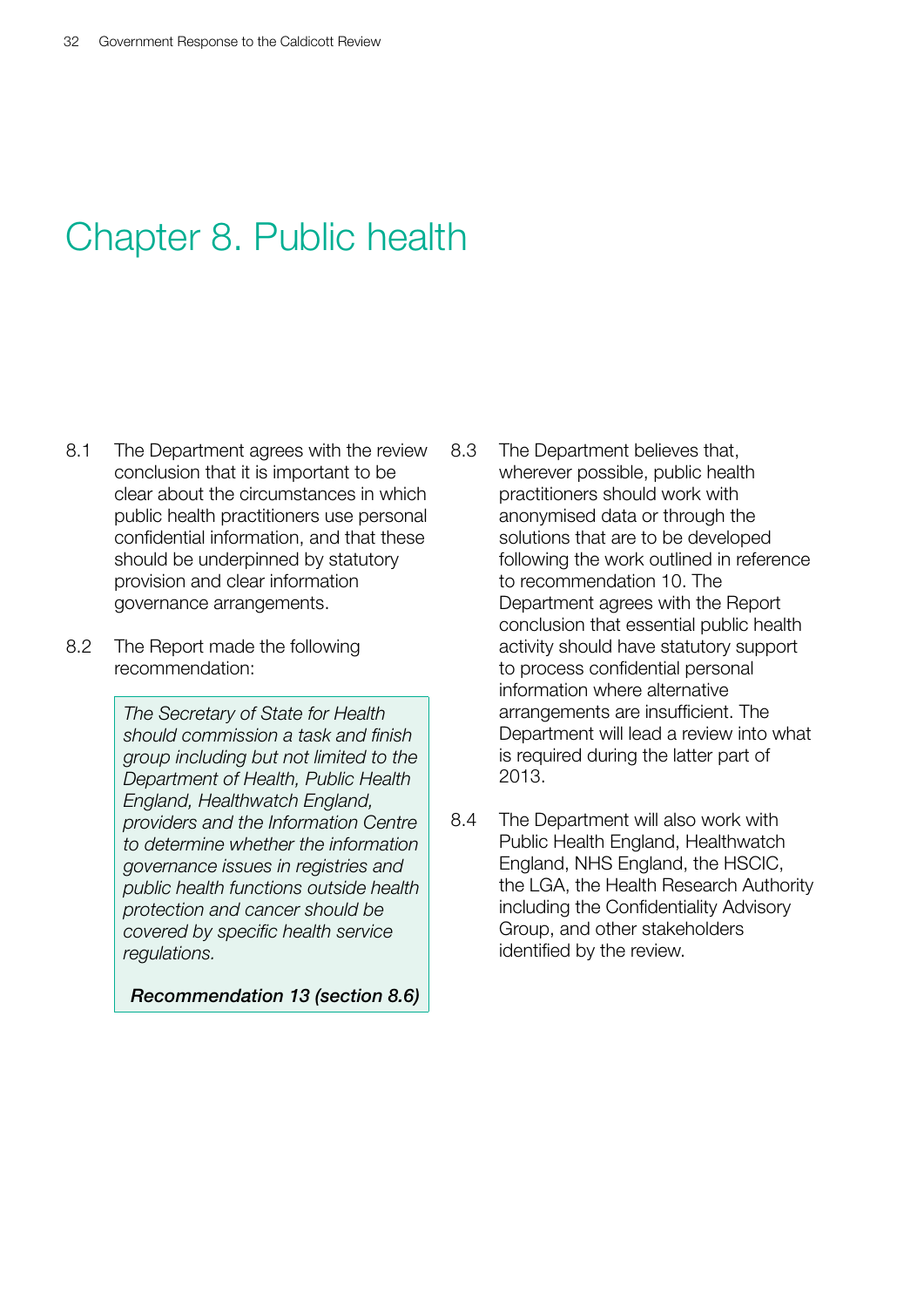# <span id="page-33-0"></span>Chapter 9. Education and training

- 9.1 The Department agrees that there needs to be a significant shift in the approach to learning about information governance, away from a reliance on the mandatory online training tool in the Information Governance Toolkit, which is the only training most people receive. Health and care professionals should have formal information governance education at undergraduate and postgraduate level, and through continuing professional development.
- 9.2 For those who are not experts, information governance can seem complex and daunting. The HSCIC has published confidentiality guidance<sup>24</sup> that includes five simple rules for staff on how to deal with personal confidential data. The rules are backed up with explanations and more information and will be a good basis for those developing education and training material for non-specialist staff.
- 9.3 The Department also agrees that networks of information governance leads should be strengthened and extended to foster greater mutual learning from experience across the health and social care system.

9.4 The Report made two recommendations:

> *Regulatory, professional and educational bodies should ensure that:*

- information governance, and *especially best practice on appropriate sharing, is a core competency of undergraduate training; and*
- • *information governance, appropriate sharing, sound record keeping and the importance of data quality are part of continuous professional development and are assessed as part of any professional revalidation process.*

*Recommendation 14 (section 9.2)*

- 9.5 The Department agrees with this recommendation.
- 9.6 Information governance is included within the Professional Capabilities Framework for social workers. The Department will work with The College of Social Work and Higher Education Institutes to ensure that social work qualifying courses contain the most up-to-date legal requirements and best practice. Similarly, the Department will work with Skills for Care to ensure that

<sup>24</sup> <www.hscic.gov.uk>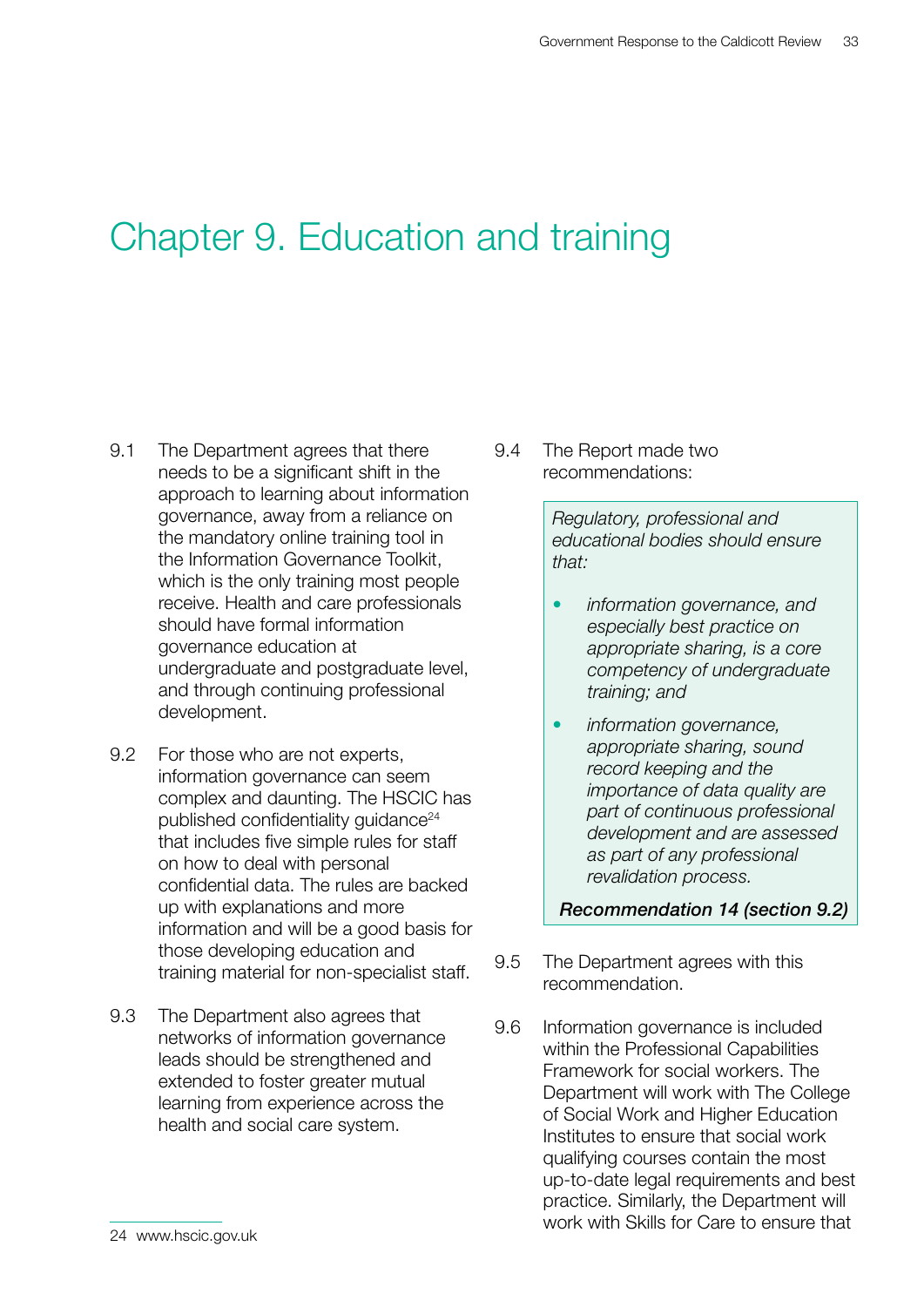appropriate training is available for social care workers and with the National Institute of Health Research for the research community.

- 9.7 Health Education England is committed to working with professional regulators and education institutions to incorporate the revised Caldicott principles and good practice into new curricula as they are developed, adjusting existing curricula as part of the regular refresh cycle and also including good information governance and good information sharing practice in the current work on training and development of healthcare assistants and other junior staff.
- 9.8 The Academy of Medical Royal Colleges will include information governance in reviews of curricula for postgraduate training.

*The Department of Health should recommend that all organisations within the health and social care system which process personal confidential data, including but not limited to local authorities and social care providers as well as telephony and other virtual service providers, appoint a Caldicott Guardian and any information governance leaders required, and assure themselves of their continuous professional development.*

> *Recommendation 15 (section 9.4.2)*

- 9.9 The Department is supportive of the role carried out by Caldicott Guardians. The arrangements have worked well in health and adult social care and the Department recommends that all organisations in the health and social care system appoint a Caldicott Guardian. Smaller organisations should appoint a Caldicott lead and ensure that they have access to a Caldicott Guardian.
- 9.10 Local authorities should consider extending Caldicott Guardian arrangements to children's services where they have not already done so. All Caldicott Guardians and Caldicott leads should be offered effective training and support. NHS England will include this requirement within the Standard Contract for providers and CCG Assurance Framework (December 2013). The Department is exploring how to best support the appointment, training and development of Caldicott Guardians in social care and local government and in the research community.
- 9.11 As discussed under recommendation 12, the Department is expecting organisations across health and social care to strengthen their leadership on information governance through ensuring that Caldicott Guardians or leads, Senior Information Risk Owners and appropriate information governance staff are in place, trained and have time to focus on information governance.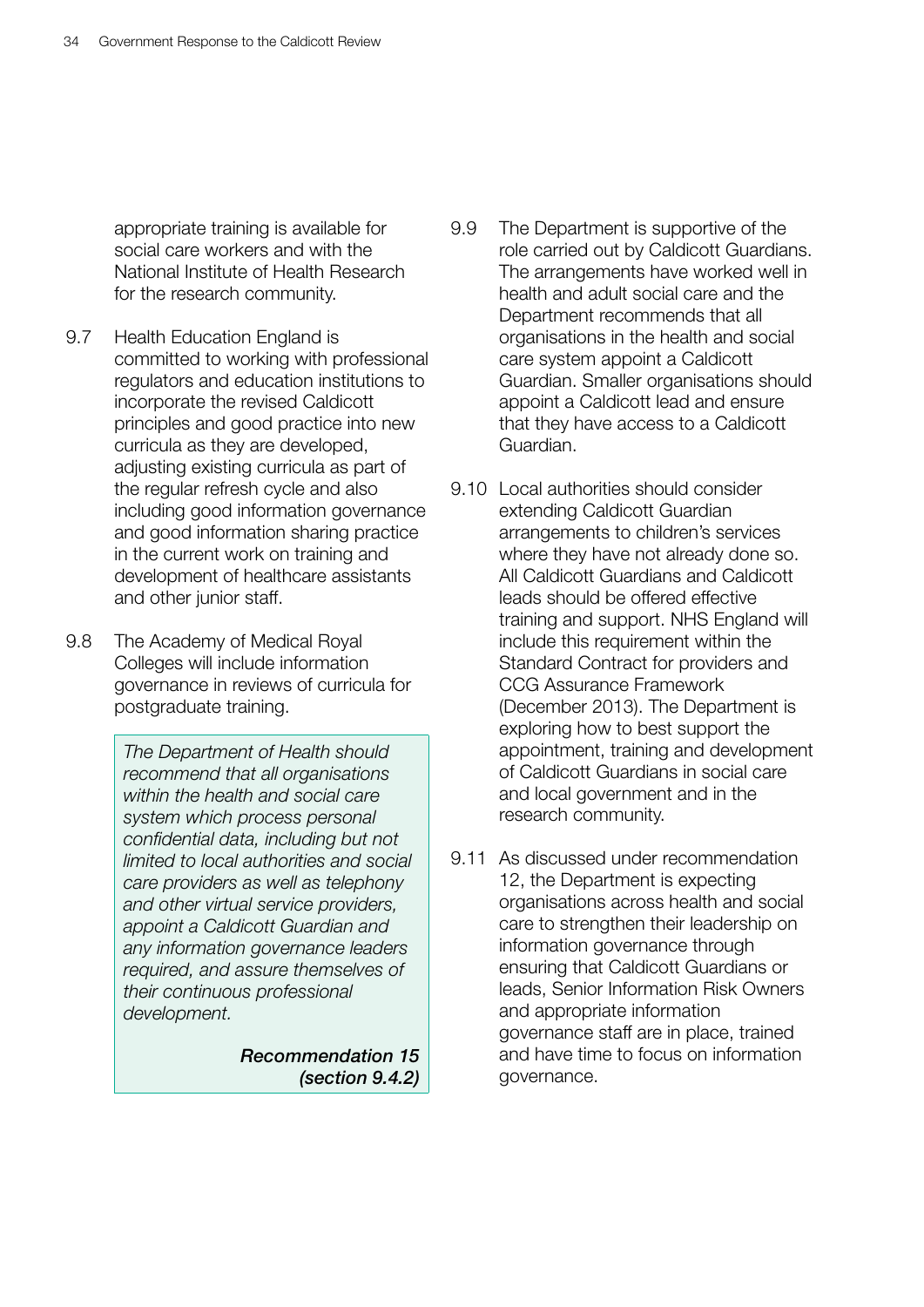### <span id="page-35-0"></span>Chapter 10. Children and families

- 10.1 The Report highlighted issues around management of, and access to, 'family records', which are an important part of children's social care. The Department agrees that there are important legal and ethical issues that need to be resolved around how information about each family member is obtained, how organisations check the accuracy of information provided by third parties, and with whom this information might be shared.
- 10.2 The Report made the following recommendation:

*Given the number of social welfare initiatives involving the creation or use of family records, the Review Panel recommends that such initiatives should be examined in detail from the perspective of Article 8 of the Human Rights Act. The Law Commission should consider including this in its forthcoming review of the data sharing between public bodies.*

> *Recommendation 16 (section 10.3)*

- 10.3 The Law Commission will be consulting on issues relating to data sharing<sup>25</sup> between public bodies during the autumn and this issue will be included. The final report from the Law Commission is expected in the spring of 2014. The Department is working with the Department for Education to input to the Law Commission's review.
- 10.4 The Department also recognises the valuable contribution that Jean Gross, the former Government's Communication Champion for children, has made to this debate.
- 10.5 The Report concluded that there would be clear benefits if a single, common approach to sharing information for children and young people could be adopted. The Department does not believe that there is a need for additional guidance in this area – *Working Together to Safeguard Children*26 and *Information Sharing: Guidance for practitioners and managers*27 provide a clear blueprint for organisations and professionals who work with children. However, the Department does not believe that it is

<sup>25</sup> *[http://lawcommission.justice.gov.uk/areas/data-sharing.](http://lawcommission.justice.gov.uk/areas/data-sharing.htm) [htm](http://lawcommission.justice.gov.uk/areas/data-sharing.htm)*

<sup>26</sup> *[www.education.gov.uk/aboutdfe/statutory/g00213160/](www.education.gov.uk/aboutdfe/statutory/g00213160/working-together-to-safeguard-children) [working-together-to-safeguard-children](www.education.gov.uk/aboutdfe/statutory/g00213160/working-together-to-safeguard-children)*

<sup>27</sup> *[www.education.gov.uk/childrenandyoungpeople/](www.education.gov.uk/childrenandyoungpeople/strategy/integratedworking/a0072915/information-sharing) [strategy/integratedworking/a0072915/information](www.education.gov.uk/childrenandyoungpeople/strategy/integratedworking/a0072915/information-sharing)[sharing](www.education.gov.uk/childrenandyoungpeople/strategy/integratedworking/a0072915/information-sharing)*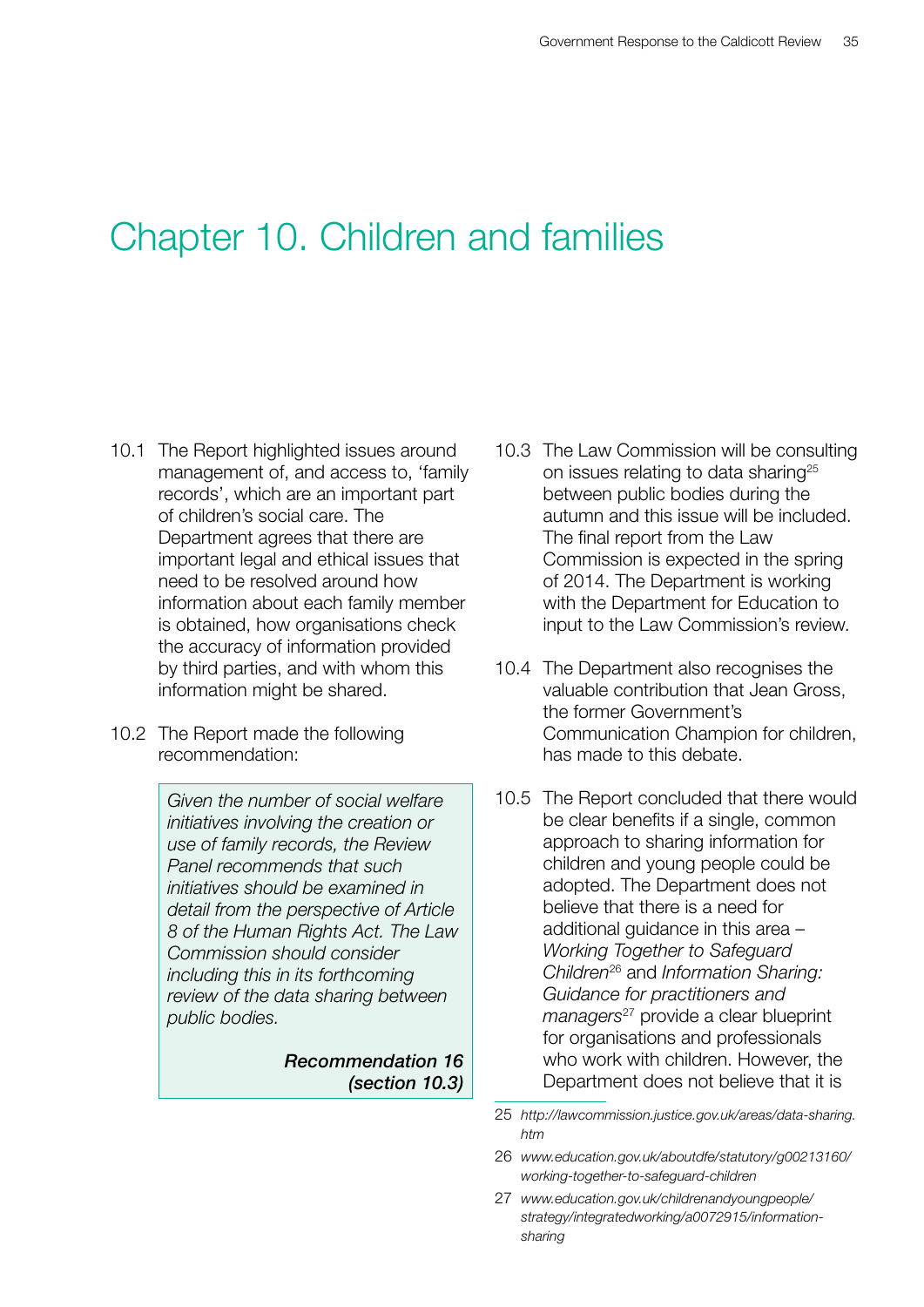acceptable to tolerate bad practice in relation to safeguarding children. The Department will work with the Department for Education – involving external regulators such as the CQC and Ofsted, as well as professional regulators – to see whether there is a need to develop an approach to identifying and tackling bad practice. This new approach will need to be clear that the public interest may justify sharing information about children and other family members where there are safeguarding concerns. Evidence from a number of sources, including domestic homicide case reviews, suggests that some health professionals are not applying the public interest disclosure test appropriately, and tackling this will form a key part of our work with the Department for Education.

10.6 The Department also agrees with the review's conclusion that changing the NHS number for children, including adopted children, should be avoided wherever possible. While there will be cases where the location and/or identity of a child will need to be protected, and placing 'shielding requirements' on the child's health and social care records would be a better option than changing their NHS number, this could have repercussions for the health and care received by the child. The Department will therefore work with the Department for Education and those involved in caring for children to ensure that appropriate arrangements for assessing the risk to a child are established so that shielding requirements are used only when absolutely necessary.

10.7 The Report also made the following recommendation which the Department is considering here rather than under the heading of data management:

> *The Department of Health and the Department for Education should jointly commission a task and finish group to develop and implement a single approach to recording information about 'the unborn' to enable integrated, safe and effective care through the optimum appropriate data sharing between health and social care professionals.*

> > *Recommendation 18 (section 12.8)*

10.8 The Report explained some of the complex issues relating to health and care for pregnant women and used the term 'the unborn' to describe the foetus. The Department accepts the recommendation that there should be an agreed approach to recording information about the unborn to address the complex ethical and legal issues. The Department is discussing options with the Department for Education on how to take this forward.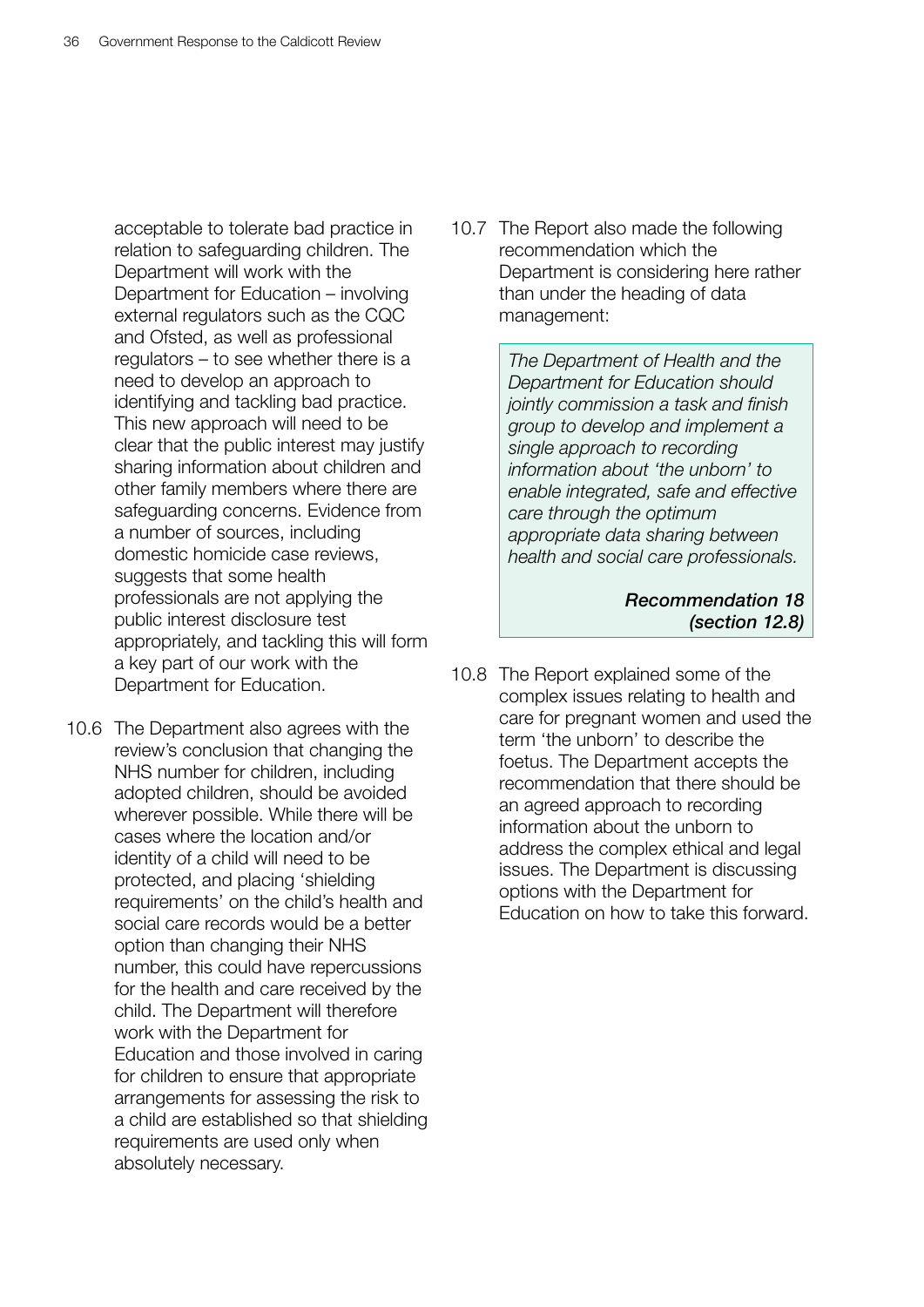# <span id="page-37-0"></span>Chapter 11. New and emerging technologies

- 11.1 The Department shares the Report's concern that there is a perceived lack of clarity about a patient's right to access the record of 'virtual' consultations and uncertainty about for how long records would be kept. The Department agrees that patients should have access to information about themselves even if it was obtained through new or nontraditional approaches (for example, virtual consultations) to delivering health and care services.
- 11.2 The Report made the following recommendation:

*The NHS Commissioning Board, clinical commissioning groups and local authorities must ensure that health and social care services that offer virtual consultations and/or are dependent on medical devices for biometric monitoring are conforming to best practice with regard to information governance and will do so in the future.*

> *Recommendation 17 (section 11.2)*

11.3 This is already required practice, but the Department accepts the Report's evidence that it is not widely understood. NHS England will ensure that there is clear guidance available for those offering virtual consultations on health matters and for medical devices used for biometric monitoring. The Department will explore what might be offered to support commissioners of social care utilising new technologies to support care.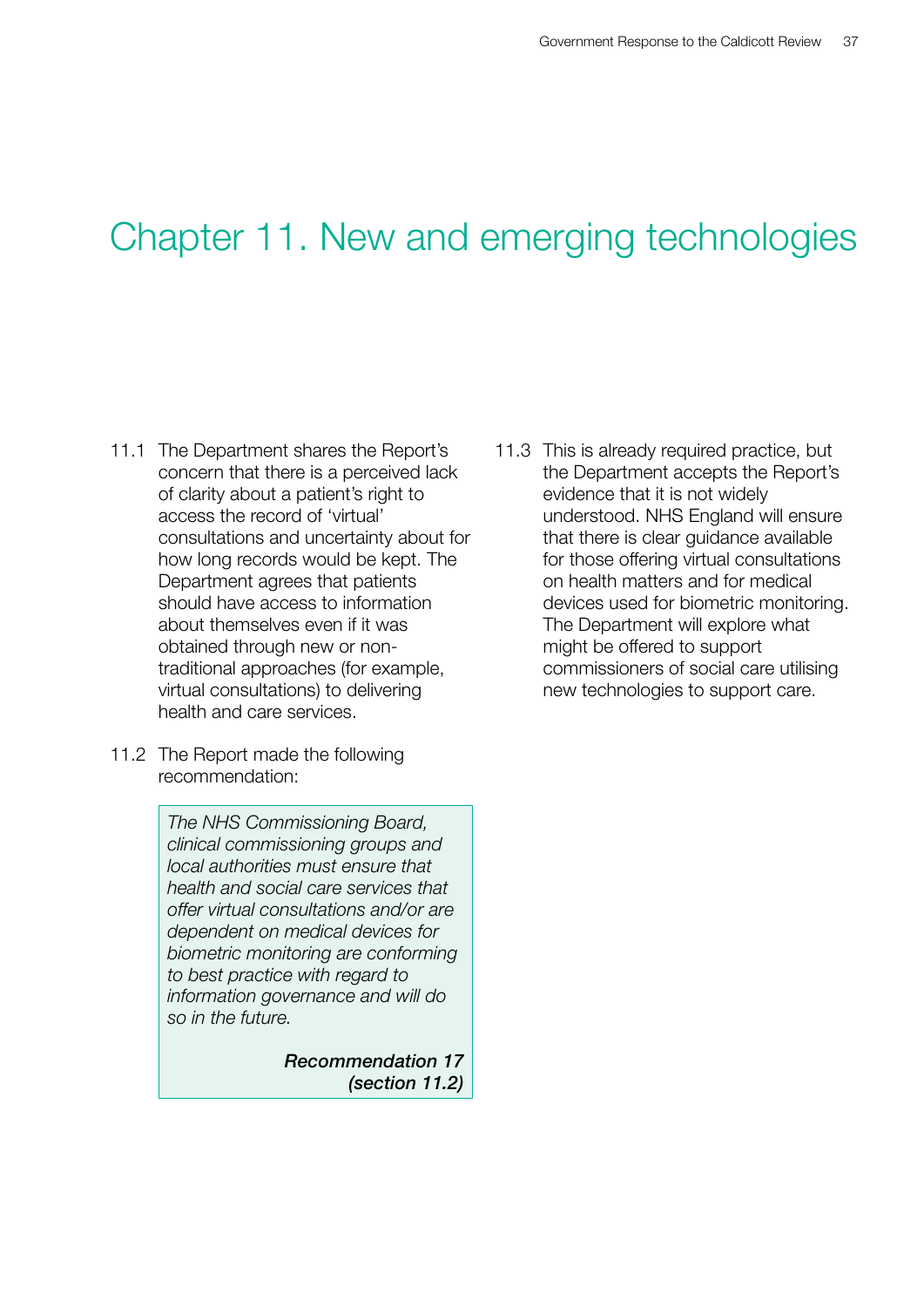## <span id="page-38-0"></span>Chapter 12. Data management

- 12.1 The Department shares the Report's view that there should be consistency in the information governance requirements for providers.
- 12.2 The Report made two recommendations:

*All health and social care organisations must publish in a prominent and accessible form:*

- a description of the personal *confidential data they disclose;*
- • *a description of the de-identified data they disclose on a limited basis;*
- who the disclosure is to; and
- the purpose of the disclosure.

#### *Recommendation 19 (section 12.9)*

12.3 The Department believes that this recommendation is closely linked to recommendations 7 and 9 which also relate to providing individuals with information. The Confidentiality Code of Practice will make it clear that all parts of the care system should act transparently and meet the requirements of the Data Protection Act for fair processing. The work to address recommendations 7 and 9 will also help to deliver this recommendation.

12.4 The Department expects all health and care organisations to ensure that the information provided does not exclude disadvantaged groups.

> *The Department of Health should lead the development and implementation of a standard template that all health and social care organisations can use when creating data controller to data controller data sharing agreements. The template should ensure that agreements meet legal requirements and require minimum resources to implement.*

#### *Recommendation 20 (section 12.10)*

12.5 Data sharing agreements set out a common set of rules to be adopted by the various organisations involved in a data sharing operation. The ICO has published a Data Sharing Code of Practice,<sup>28</sup> which includes guidance on the content of such data sharing agreements. The Department agrees that a standard template for data sharing agreements would be helpful, particularly to support issues around

<sup>28</sup> *[www.ico.org.uk/for\\_organisations/data\\_](www.ico.org.uk/for_organisations/data_protection/topic_guides/data_sharing) [protection/topic\\_guides/data\\_sharing](www.ico.org.uk/for_organisations/data_protection/topic_guides/data_sharing)*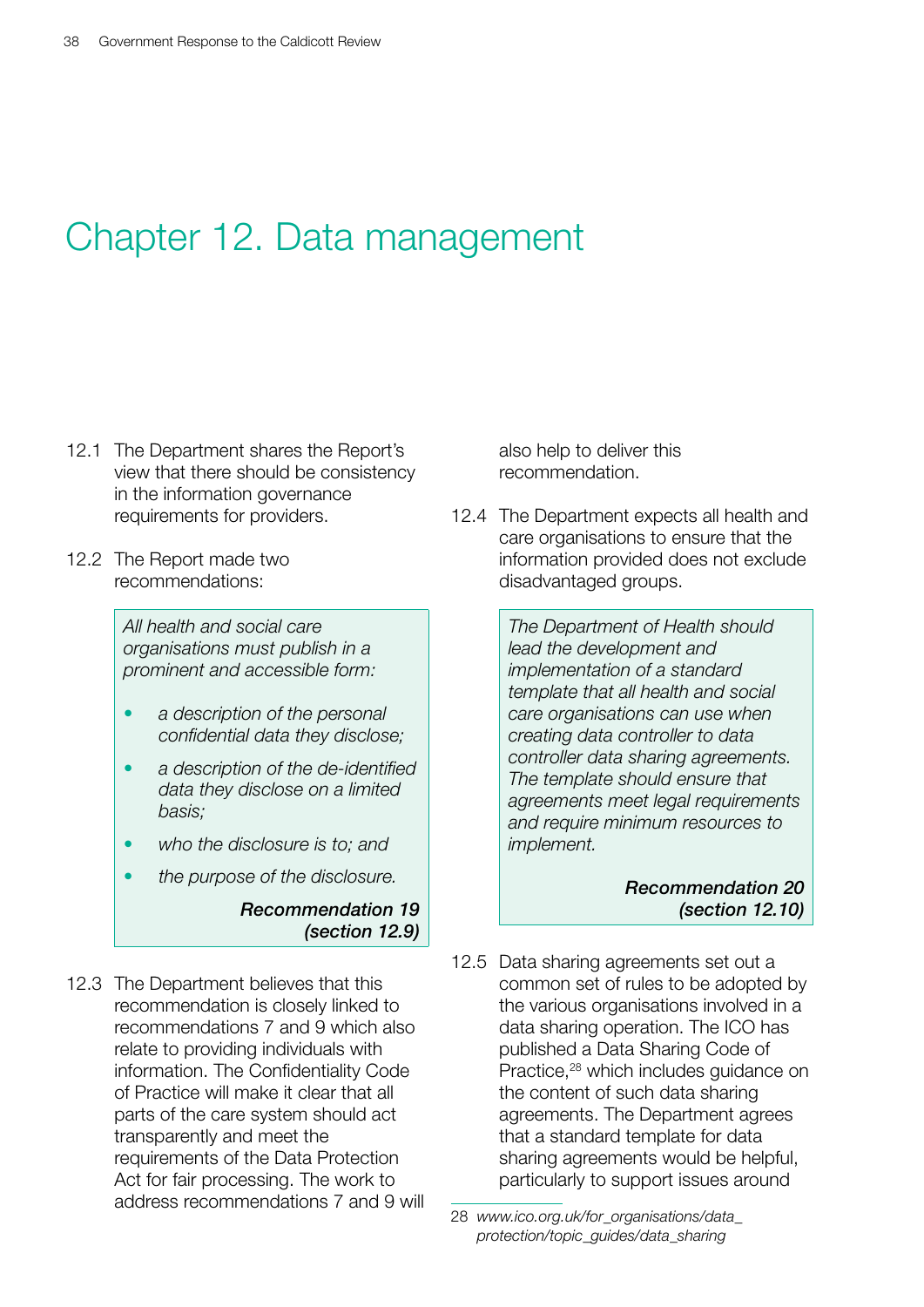sharing with non-registered, nonregulated staff. The Department will ask the ISCG information governance sub-group to commission the required work for completion by the end of

2013 building on the local initiatives to develop and implement standard data sharing agreements that are already under way.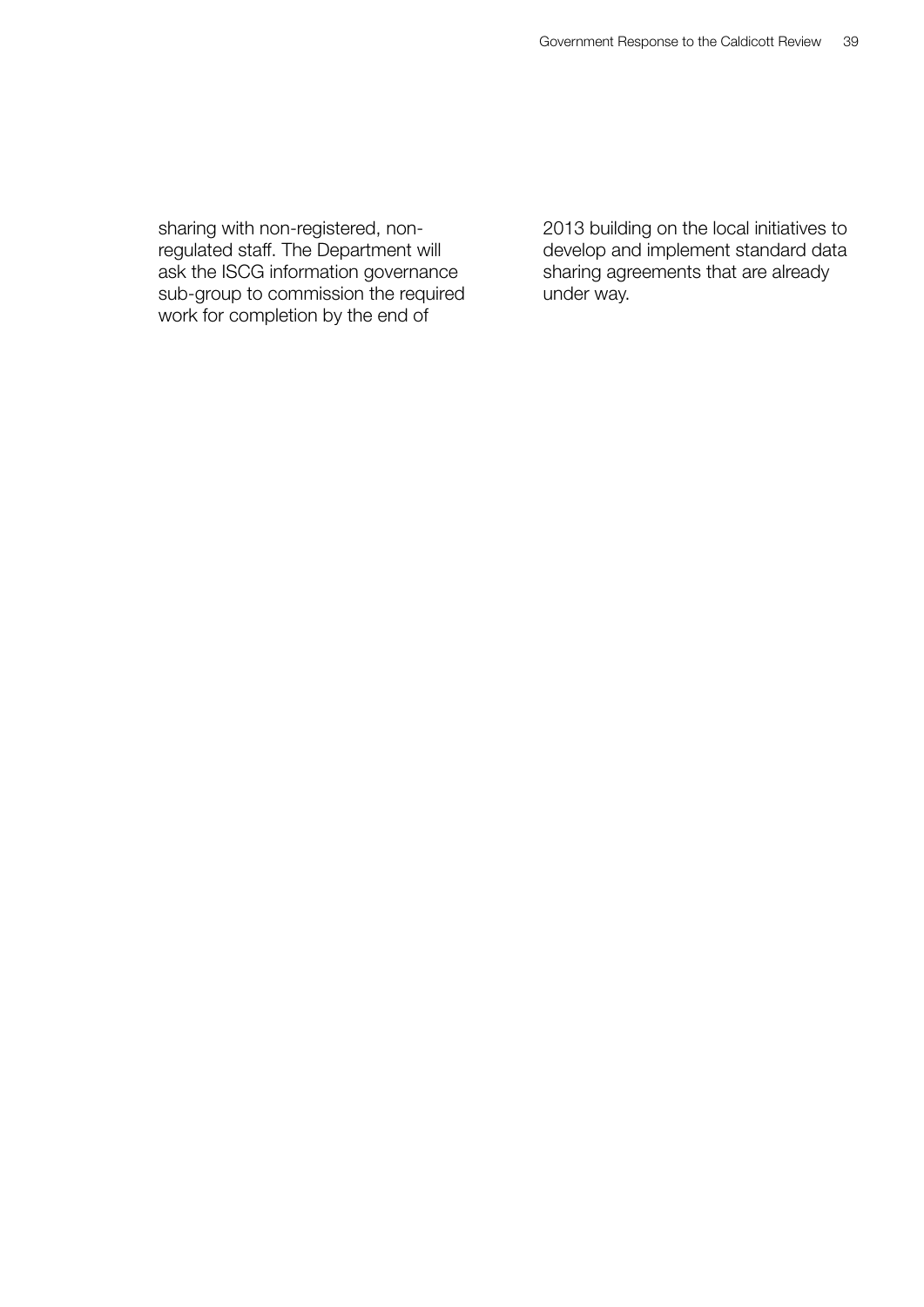# <span id="page-40-0"></span>Chapter 13. System regulation and leadership

- 13.1 The Department agrees that there needs to be a way of holding the health and social care system to account on information governance.
- 13.2 The Report made the following recommendations:

*The Health and Social Care Information Centre's Code of Practice for processing personal confidential data should adopt the standards and good practice guidance contained within this report.*

> *Recommendation 21 (section 13.2)*

13.3 The HSCIC's Confidentiality Code of Practice is statutory guidance to which all health and social care organisations, including the research community, are legally required to have regard. It will incorporate the standards and good practice contained in the Report.

*The information governance advisory board to the Informatics Services Commissioning Group should ensure that the health and social care system adopts a single set of terms and definitions relating to information governance that both staff and the public can understand. These terms and definitions should begin with those set out in this document. All education, guidance and documents should use this terminology.*

> *Recommendation 22 (section 13.3)*

13.4 The Department agrees that a single set of terms and definitions relating to information governance would be helpful, and the ISCG information governance sub-group will lead on taking this forward, to be completed by 31 March 2014. The Department will ask the ISCG to consider whether or not the resulting glossary should be adopted as an Information Standard. Once a single set of terms and definitions has been developed, Health Education England will incorporate it into its education programmes for staff, including staff at bands 1–4, as referred to in the Francis Report. The Department will ask Skills for Care to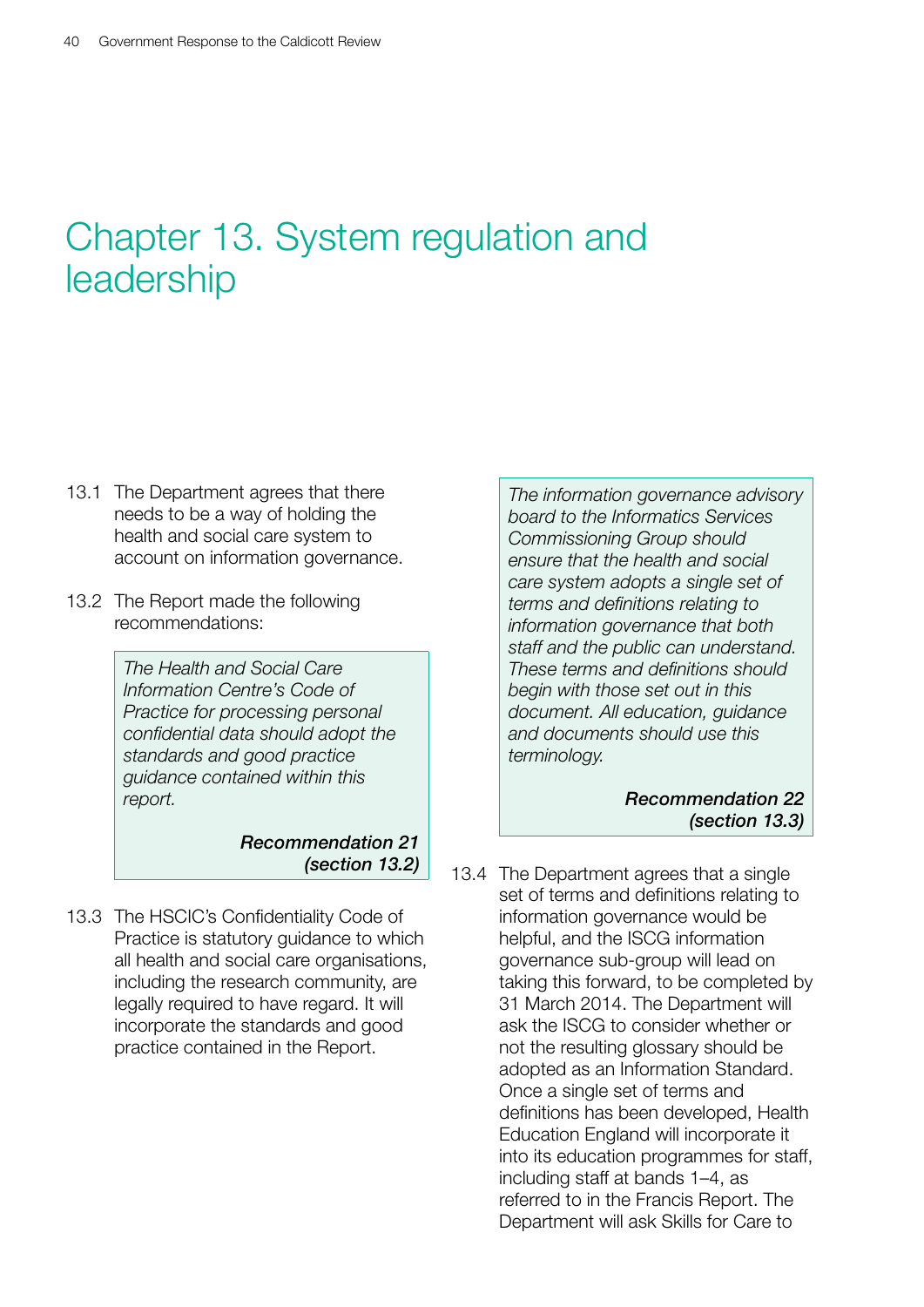do the same for care staff. The Department will also ask the HSCIC to adopt the glossary for the Confidentiality Code of Practice, will discuss with the new Information Sharing Centre of Excellence opportunities for extending the glossary across all the relevant bodies, and will explore with the National Institute for Health Research how to extend the glossary across the research community.

*The health and social care system requires effective regulation to ensure the safe, effective, appropriate and legal sharing of personal confidential data. This process should be balanced and proportionate and utilise the existing and proposed duties within the health and social care system in England. The three minimum components of such a system would include:*

- a Memorandum of *Understanding between the CQC and the ICO;*
- an annual data sharing report by *the CQC and the ICO; and*
- an action plan agreed through *the Informatics Services Commissioning Group on any remedial actions necessary to improve the situation shown to be deteriorating in the CQC-led annual 'data sharing' report.*

*Recommendation 23 (section 13.3)*

- 13.5 The Department welcomes this recommendation and is pleased that the ICO and CQC have confirmed that work has already started to formalise these partnership arrangements; a Memorandum of Understanding will be agreed by October 2013.
- 13.6 The focus of this joint work is to articulate where information about concerns in relation to the protection of people's information rights or in relation to the quality of care should be shared between the respective regulators. The partnership will make clear that the CQC's remit is concentrated on the quality of care that people receive. They will also work together with others in the system to understand how best to collect and publish information about data breaches to ensure that the system is efficient and avoids duplication of reporting requirements (see also recommendation 6).
- 13.7 The Department also agrees that professional regulators have a role to play in ensuring good information sharing practices that do not disadvantage patients. In addition, defence unions should be encouraged to support professionals who share information in the best interests of their patients or in the wider public interest.
- 13.8 The Department will work with the professional regulators to investigate professionals who have undermined patient care by failing to share information effectively, and with defence unions to support professionals who share information in keeping with the standards and good practice contained in the review.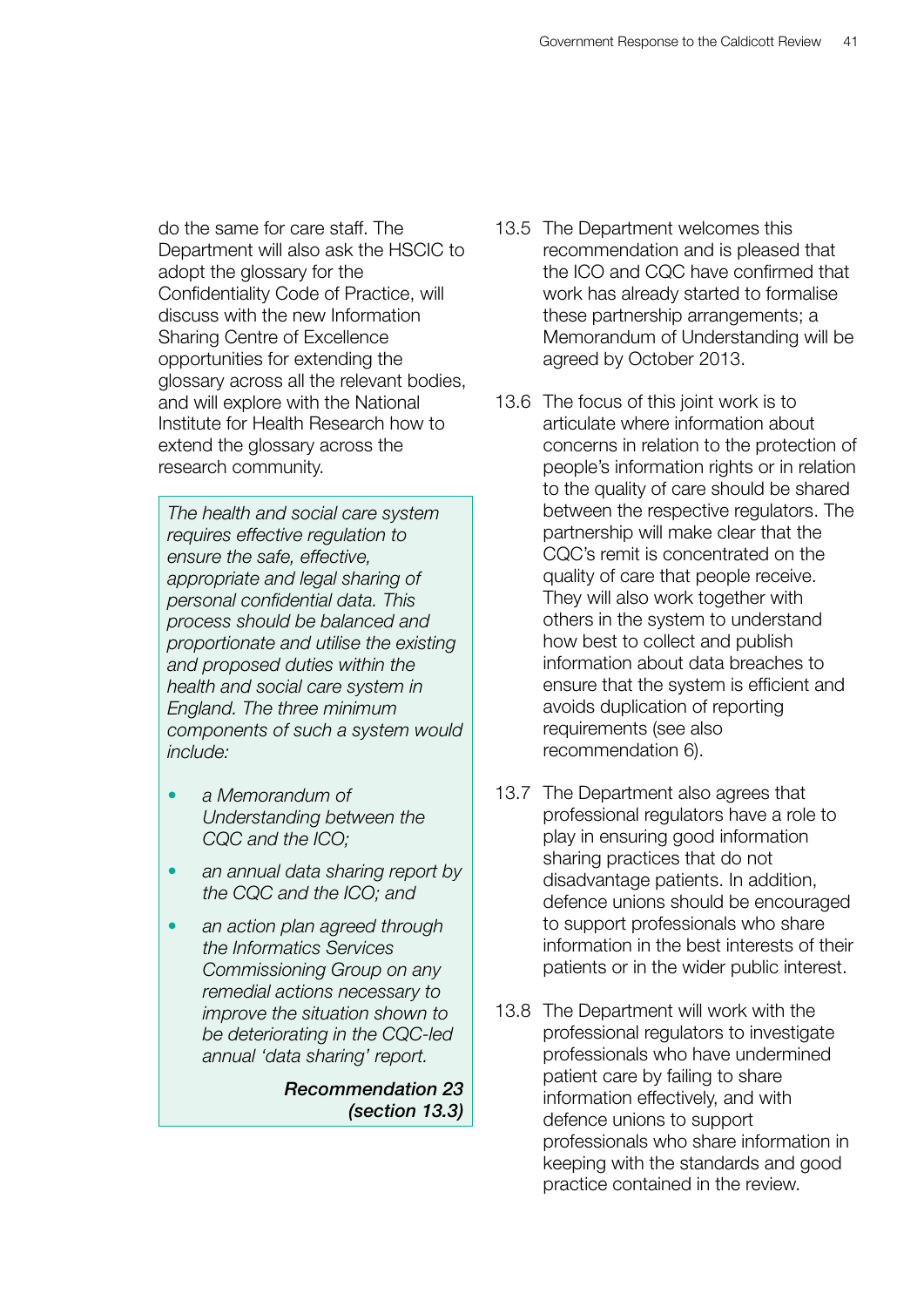# <span id="page-42-0"></span>Chapter 14. Conclusion and recommendations

- 14.1 The Department agrees that the standards, good practice and principles contained in the Report should underpin information governance across health and social care services. While it will not always be possible to implement recommendations to the letter, the aim is to do so within the spirit intended by the review's findings.
- 14.2 The Report made three final recommendations:

*The Review Panel recommends that the Secretary of State publicly supports the redress activities proposed by this review and promulgates actions to ensure that they are delivered.*

#### *Recommendation 24 (section 14.1)*

14.3 The Department supports this recommendation. The ISCG is best placed to take forward the work required to drive the implementation of the recommendation. The Secretary of State for Health has asked Dame Fiona Caldicott to establish an advisory group, the Independent Information Governance Oversight Panel, to oversee this activity and to report to

the Secretary of State on progress annually, with the first report to be one year after the publication of this government response.

*The Review Panel recommends that the revised Caldicott principles should be adopted and promulgated throughout the health and social care system.*

> *Recommendation 25 (section 14.2)*

- 14.4 The original Caldicott principles were well received by the clinical and practice communities, and many Caldicott Guardians have relied upon them in their daily work for some 15 years since Dame Fiona's first Report. Dame Fiona's revised principles represent a welcome update and offer a new opportunity to promote information governance throughout the health and social care system and challenge a culture that undermines the quality of patient care by failing to share information effectively.
- 14.5 The HSCIC guidance, published alongside this response provides simple rules that complement the revised Caldicott principles. The guidance will help everyone working in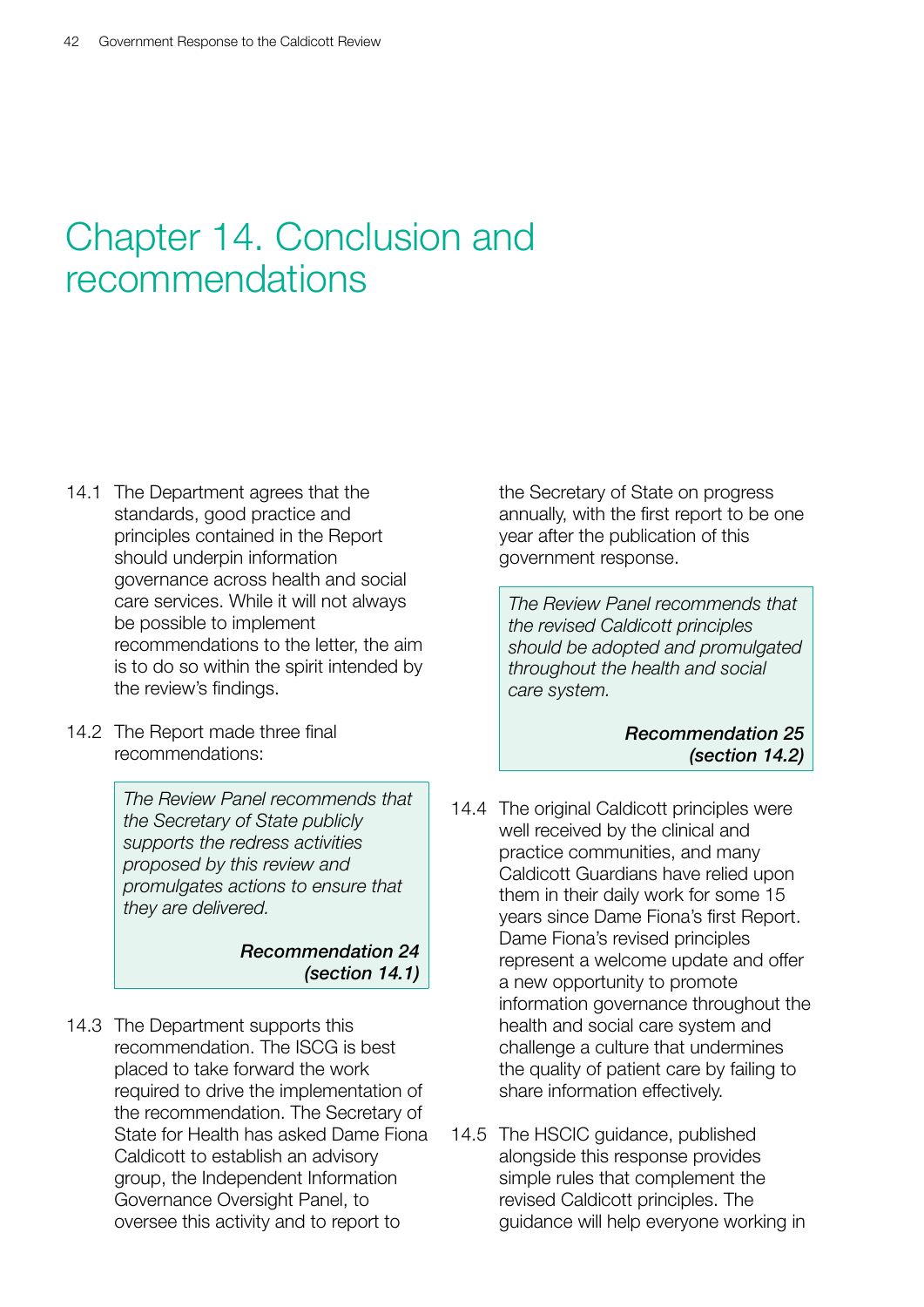health and care to follow good information governance practice in their daily work.

- 14.6 The Department accepts the revised Caldicott principles and will ensure that the principles and the actions in this response, particularly those relating to information sharing, are aligned. The principles will be included in the Confidentiality Code of Practice published by the HSCIC.
- 14.7 The Department has adopted the revised principles along with many other organisations across the health and care system. In addition, the ICO welcomes these revised principles as an effective way to help those working with sensitive personal data in the health and care system to meet the requirements of the Data Protection Act. The Department and a growing number of organisations are working the principles into their guidance, training and other work programmes. For example:
	- the Department will review its internal policies in autumn 2013 to ensure alignment with the revised Caldicott principles;
	- the NHS Leadership Academy will build these principles into its leadership programmes for the NHS; and
	- the Professional Standards Authority is reviewing its document *Standards for Members of NHS Boards and Clinical Commissioning Group Governing Bodies in England*<sup>29</sup> over the coming months and will consider

whether the wording should be amended to include reference to the new Caldicott duty to share. The revised standard will be used to measure performance in 2014/15.

*The Secretary of State for Health should maintain oversight of the recommendations from the Information Governance Review and should publish an assessment of the implementation of those recommendations within 12 months of the publication of the review's final report.*

> *Recommendation 26 (section 14.3)*

- 14.8 HSCIC will provide a team to support and co-ordinate the implementation of many of the actions in this response. The ISCG information governance sub-group will be responsible for monitoring progress on all of the actions described in this response. In addition, as noted above, Dame Fiona Caldicott has established an advisory group, the Independent Information Governance Oversight Panel, to oversee this activity and will report to the Secretary of State on progress annually, with the first report to be one year after publication of this government response.
- 14.9 Some of the actions outlined in this response require significant further work. Work undertaken by the Department will include appropriate impact assessments and consideration of public duties including the health inequalities duty and the public sector equality duty.

<sup>29</sup> *[www.professionalstandards.org.uk/library/](www.professionalstandards.org.uk/library/document-detail?id=89114436-21e2-47df-b5a0-7d5308b66b8e) [document-detail?id=89114436-21e2-47df-b5a0-](www.professionalstandards.org.uk/library/document-detail?id=89114436-21e2-47df-b5a0-7d5308b66b8e) [7d5308b66b8e](www.professionalstandards.org.uk/library/document-detail?id=89114436-21e2-47df-b5a0-7d5308b66b8e)*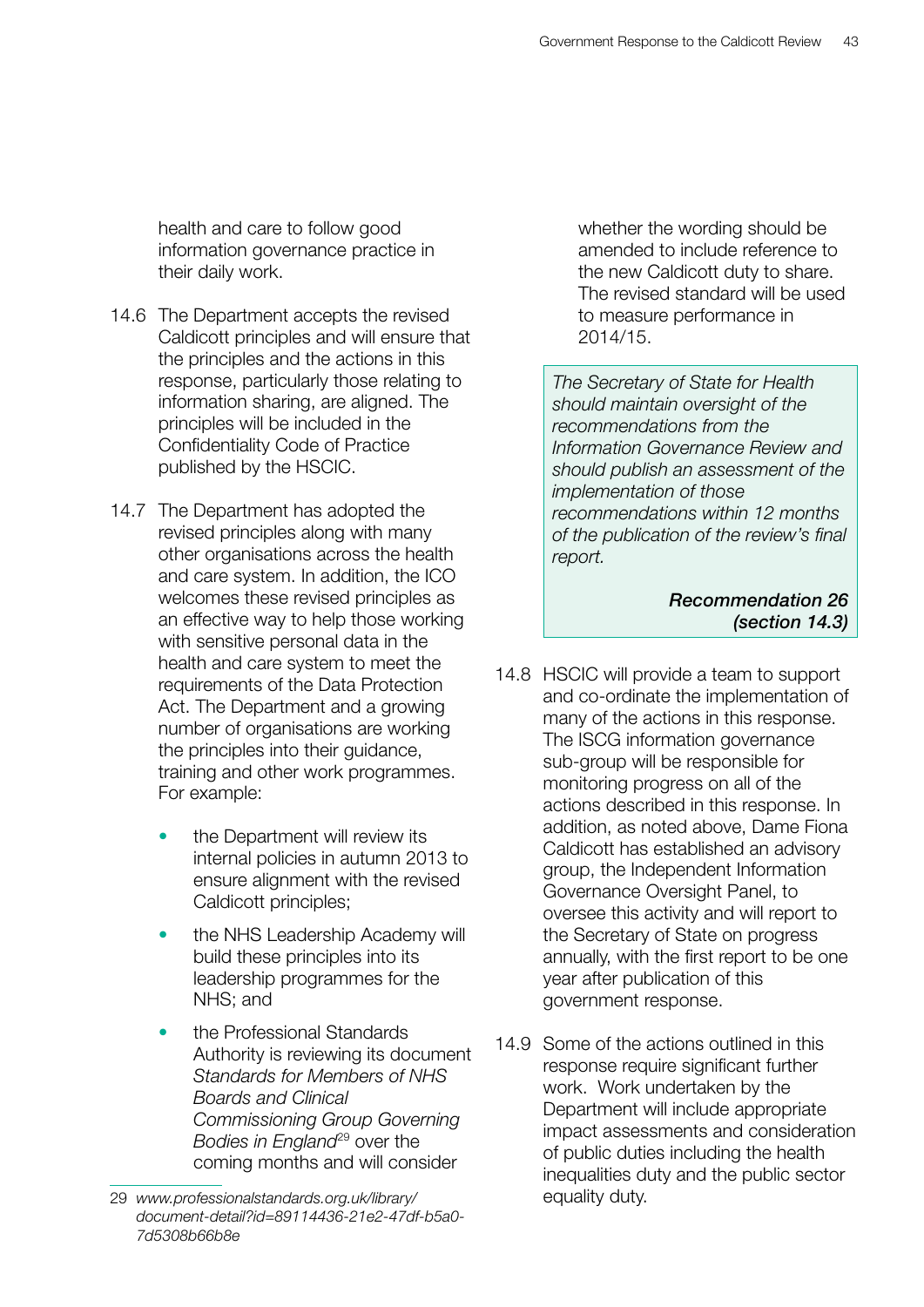# <span id="page-44-0"></span>Table of commitments – who's doing what

This table summarises the expectations and commitments that are within the body of this government response with a reference to the section or recommendation where the commitments or expectations can be found.

| <b>Who</b>                          | <b>What</b>                                                                                                                                                                                                                                                              |
|-------------------------------------|--------------------------------------------------------------------------------------------------------------------------------------------------------------------------------------------------------------------------------------------------------------------------|
| Department of Health<br>commitments | • set the strategic vision and direction and act as steward of the system to<br>deliver the review's recommendations (introduction)                                                                                                                                      |
|                                     | • work with national partners to set the framework for delivery through local<br>organisations (introduction)                                                                                                                                                            |
|                                     | • routinely include information sharing and information governance in all its<br>work to improve care (introduction)                                                                                                                                                     |
|                                     | · consider what standards and guidance are needed to help people who are<br>organising their own care (introduction)                                                                                                                                                     |
|                                     | • work with ADASS and the LGA to ensure that local authority<br>commissioners of adult social care are supported and encouraged to lead<br>the local action required (introduction)                                                                                      |
|                                     | • work with partner organisations to consider how electronic access might<br>be extended to care records outside the NHS (1)                                                                                                                                             |
|                                     | • commission an options analysis to determine whether audit trails are the<br>best approach (1)                                                                                                                                                                          |
|                                     | • take the revised Caldicott principles into consideration when reviewing the<br>CQC regulations (2)                                                                                                                                                                     |
|                                     | . include the recommendation on the use of NICE Clinical Guideline 138 in<br>the ongoing work with the bodies who provide guidance and best practice<br>advice to local authorities and to care providers and with regulators and<br>professional bodies (2)             |
|                                     | • commission the Professional Standards Authority to work with other<br>organisations to ensure that all health and social care professional<br>regulators publish consistent guidance that reflects the messages in the<br>HSCIC's Confidentiality Code of Practice (3) |
|                                     | • work with the social care, public health and research sectors to support<br>them in any specific local actions relating to reporting of data breaches (5)                                                                                                              |
|                                     | • ask CIPFA and SOLACE to include a reference to publishing data breaches<br>when next updating their guidance on Annual Governance Statements (6)                                                                                                                       |
|                                     | • work with local authorities to encourage them to publish details of<br>incidents (6)                                                                                                                                                                                   |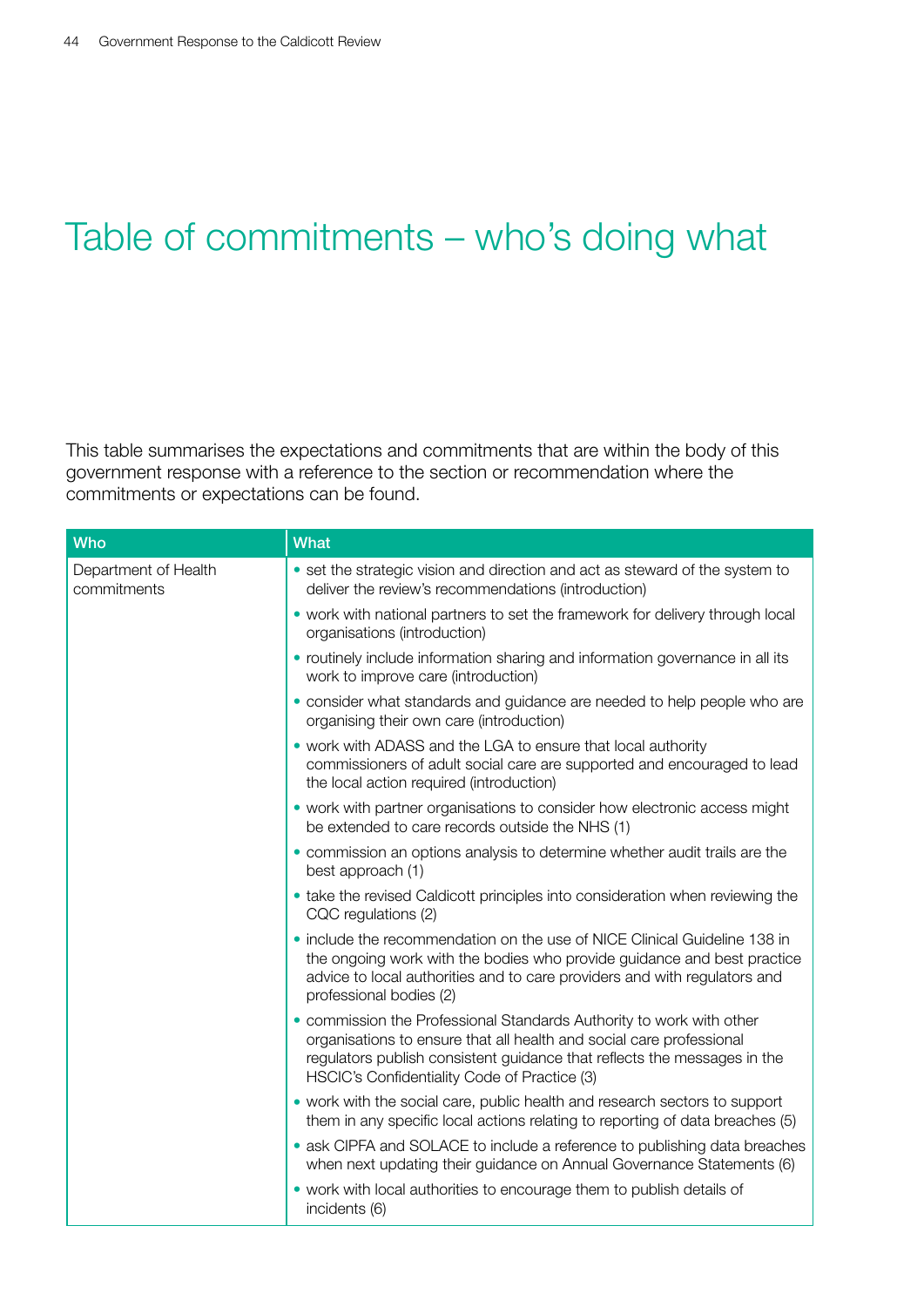| <b>Who</b>                                                          | <b>What</b>                                                                                                                                                                                                                                                                         |
|---------------------------------------------------------------------|-------------------------------------------------------------------------------------------------------------------------------------------------------------------------------------------------------------------------------------------------------------------------------------|
| Department of Health<br>commitments                                 | • ask the Leeds project to include incident reporting in its work (6)                                                                                                                                                                                                               |
|                                                                     | • work with NHS England to develop a consent management standard,<br>consider how best to enable implementation of mechanisms for sharing<br>the decisions of individuals between different systems and recommend to<br>the ISCG that these standards are considered a priority (8) |
|                                                                     | • work with the adult social care sector to consider how, where they do not<br>already exist, the rights, pledges and duties of the NHS Constitution might<br>be extended to the adult social care system (9)                                                                       |
|                                                                     | • lead work to confirm the challenges to be overcome and the options for<br>consideration in relation to commissioners' access to personal confidential<br>data – across the NHS, public health and research (10)                                                                   |
|                                                                     | • ask delivery partners such as Skills for Care and the National Skills<br>Academy to ensure that their products support the appropriate application<br>of information governance (12)                                                                                              |
|                                                                     | · lead a review into whether public health activity should have further<br>statutory support to process confidential personal information where<br>alternative arrangements are insufficient (13)                                                                                   |
|                                                                     | . work with The College of Social Work and Higher Education Institutes to<br>ensure that social work qualifying courses contain the most up-to-date<br>legal requirements and best practice (14)                                                                                    |
|                                                                     | • work with Skills for Care to ensure that appropriate training is available for<br>social care workers (14)                                                                                                                                                                        |
|                                                                     | • undertake further work to support the appointment, training and<br>development of Caldicott Guardians in social care and local government<br>and research (15)                                                                                                                    |
|                                                                     | • work with the Department for Education and others to see whether there is<br>a need to develop an approach to identifying and tackling bad practice (16)                                                                                                                          |
|                                                                     | • work with the Department for Education and others to ensure that<br>appropriate arrangements for assessing the risk to a child are established<br>(16)                                                                                                                            |
|                                                                     | • develop and implement an agreed approach to recording information<br>about the unborn (18)                                                                                                                                                                                        |
|                                                                     | • explore what might be offered to support commissioners of social care for<br>those offering virtual consultations and for medical devices used for<br>biometric monitoring (17)                                                                                                   |
|                                                                     | • ask leading organisations to extend the use of the glossary (once agreed)<br>across the health and care system (22)                                                                                                                                                               |
|                                                                     | • work with the professional regulators and defence unions to promote the<br>standards and good practice contained in the review (23)                                                                                                                                               |
|                                                                     | • promote the revised Caldicott principles (25)                                                                                                                                                                                                                                     |
| Independent Information<br>Governance Oversight Panel<br>commitment | • report to the Secretary of State on progress annually, with the first report to<br>be one year after publication of this government response (26)                                                                                                                                 |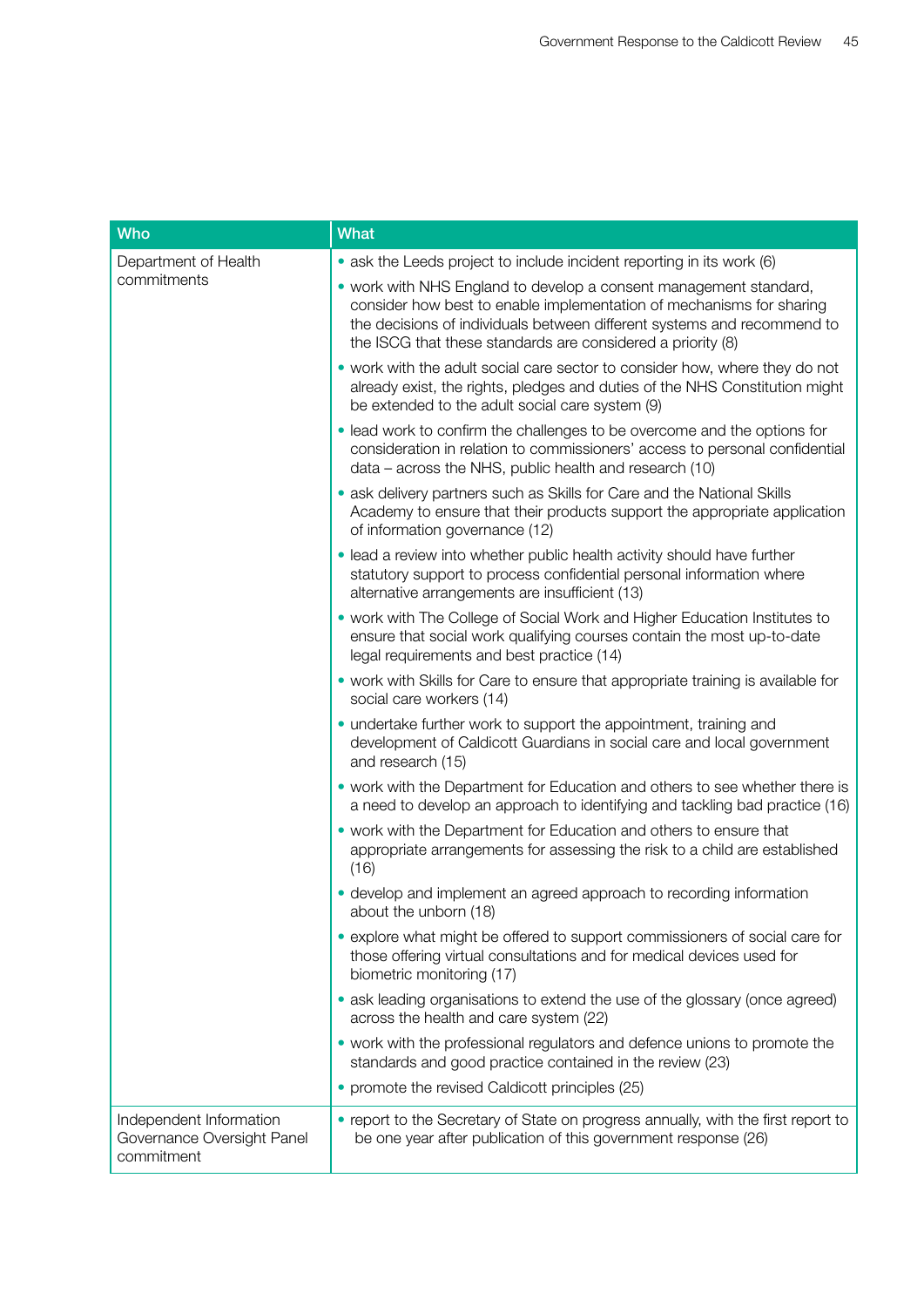| <b>Who</b>                                                                | <b>What</b>                                                                                                                                                                                                                                                                              |
|---------------------------------------------------------------------------|------------------------------------------------------------------------------------------------------------------------------------------------------------------------------------------------------------------------------------------------------------------------------------------|
| All staff and workers within the<br>health and care system<br>expectation | • be aware that the duty to safeguard children or vulnerable adults may<br>mean that information should be shared, if it is in the public interest to do<br>so, even without consent (introduction)                                                                                      |
|                                                                           | • look at information governance best practice and how it affects their work<br>(introduction)                                                                                                                                                                                           |
| All health and care<br>organisations expectations                         | • examine their existing arrangements, and lead by example with their local<br>partners to make it easier to share information (introduction)                                                                                                                                            |
|                                                                           | • expect that relevant personal confidential data is shared among the<br>registered and regulated health and social care professionals who have a<br>legitimate relationship with the individual (2)                                                                                     |
|                                                                           | • seek advice from the ICO and refer to the HSCIC's Confidentiality Code of<br>Practice for further advice on managing and reporting data breaches (5)                                                                                                                                   |
|                                                                           | • explain and apologise for every personal data breach, with appropriate<br>action agreed to prevent recurrence (5)                                                                                                                                                                      |
|                                                                           | • clearly explain to patients and the public how the personal information they<br>collect could be used in de-identified form for research, audit, public health<br>and other purposes (7)                                                                                               |
|                                                                           | • make clear what rights the individual has open to them, including any<br>ability to actively dissent (7)                                                                                                                                                                               |
|                                                                           | • use the best practice contained in the HSCIC's Confidentiality Code of<br>Practice when reviewing their information governance practices to ensure<br>that they adhere to the required standards (12)                                                                                  |
|                                                                           | • that social care providers use the Information Governance Toolkit (12)                                                                                                                                                                                                                 |
|                                                                           | • appoint a Caldicott Guardian or Caldicott lead with access to appropriate<br>training and support (15)                                                                                                                                                                                 |
|                                                                           | · local authorities consider extending Caldicott Guardian arrangements to<br>children's services (15)                                                                                                                                                                                    |
|                                                                           | • strengthen their leadership on information governance (15)                                                                                                                                                                                                                             |
|                                                                           | • ensure that the information provided to inform citizens about how their<br>information is used does not exclude disadvantaged groups (19)                                                                                                                                              |
|                                                                           | • use the revised Caldicott principles in all relevant information governance<br>material and communications (25)                                                                                                                                                                        |
| Local NHS providers<br>expectation                                        | • audit their information sharing practices in adult NHS services against<br>NICE Clinical Guideline 138 (2)                                                                                                                                                                             |
| Local commissioners<br>expectations                                       | • use the NICE Quality Standard 15 in commissioning and monitoring adult<br>NHS services (in relation to information sharing) (2)                                                                                                                                                        |
|                                                                           | • investigate, manage, report and publish personal data breaches and<br>ensure that commissioned bodies are investigated, managed, reported<br>and published appropriately (6)                                                                                                           |
|                                                                           | • implement appropriate arrangements in relation to information governance<br>including the demonstration of strong leadership on information<br>governance and adopt information governance procedures that are<br>equivalent to those already established by healthcare providers (12) |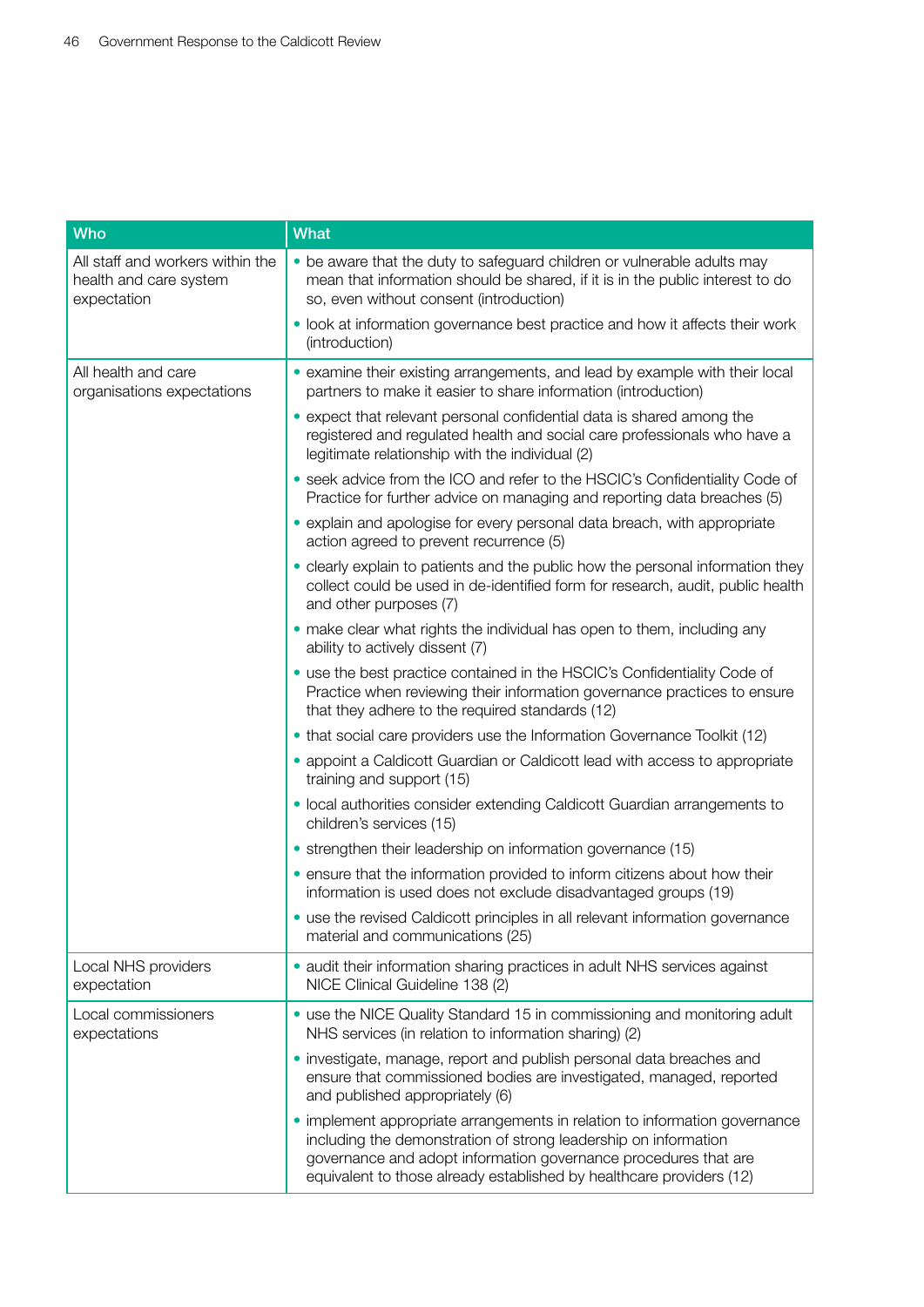| <b>Who</b>                                                                       | <b>What</b>                                                                                                                                                                                                                                                                                         |
|----------------------------------------------------------------------------------|-----------------------------------------------------------------------------------------------------------------------------------------------------------------------------------------------------------------------------------------------------------------------------------------------------|
| Leading national organisations<br>expectations                                   | • take action to establish the right conditions for improved sharing (4)<br>. have regard to the HSCIC's Confidentiality Code of Practice and promote<br>the Code of Practice and the objection details to employers and<br>organisations (11)                                                      |
|                                                                                  | • welcome the revised Caldicott principles and work the principles into their<br>guidance, training and other work programmes (25)                                                                                                                                                                  |
| Academy of Medical Royal<br>Colleges commitment                                  | • include information governance in reviews of curricula for postgraduate<br>training (14)                                                                                                                                                                                                          |
| <b>BMA</b> commitment                                                            | • with NHS England, explore reasons for abnormal number of objections to<br>sharing of information with care.data (11)                                                                                                                                                                              |
| Confidentiality Advisory Group<br>of the Health Research<br>Authority commitment | • provide additional guidance on the website to applicants who are intending<br>to seek approval under Section 251 to use personal confidential data (10)                                                                                                                                           |
| CQC commitments                                                                  | • the evolving approach to information governance monitoring work will<br>focus on how well information is used and shared to support delivery of<br>good quality care and ensure that it can assess the effectiveness of<br>information sharing in different settings and pathways of care (2 & 4) |
|                                                                                  | • use the HSCIC's Confidentiality Code of Practice to inform its monitoring<br>plans for information governance (12)                                                                                                                                                                                |
|                                                                                  | · agree a Memorandum of Understanding and produce an annual data<br>sharing report with the ICO (23)                                                                                                                                                                                                |
| Health Education England<br>commitment                                           | • work with professional regulators and education institutions to incorporate<br>the revised Caldicott principles, a single set of terms and definitions and<br>good practice into curricula and work relating to bands 1-4 and other staff<br>(14 & 22)                                            |
| <b>HSCIC</b> commitments                                                         | • monitor the rate of objections to the sharing of information with the new<br>care.data service (11)                                                                                                                                                                                               |
|                                                                                  | • build new requirements into the next release of the toolkit to cover the<br>relevant aspects of the issues in recommendation 12 (12)                                                                                                                                                              |
|                                                                                  | • provide a team to support and co-ordinate the implementation of many of<br>the actions in this response (26)                                                                                                                                                                                      |
| ICO commitments                                                                  | • support ongoing work by others to ensure that a clear and easily<br>understandable message on how their information is used is delivered to<br>patients, people who use care and support and the wider public (7)                                                                                 |
|                                                                                  | • support work to increase awareness among patients and the public about<br>the existence of the NHS Constitution and what it contains (9)                                                                                                                                                          |
|                                                                                  | • agree a Memorandum of Understanding and produce an annual data<br>sharing report with the CQC (23)                                                                                                                                                                                                |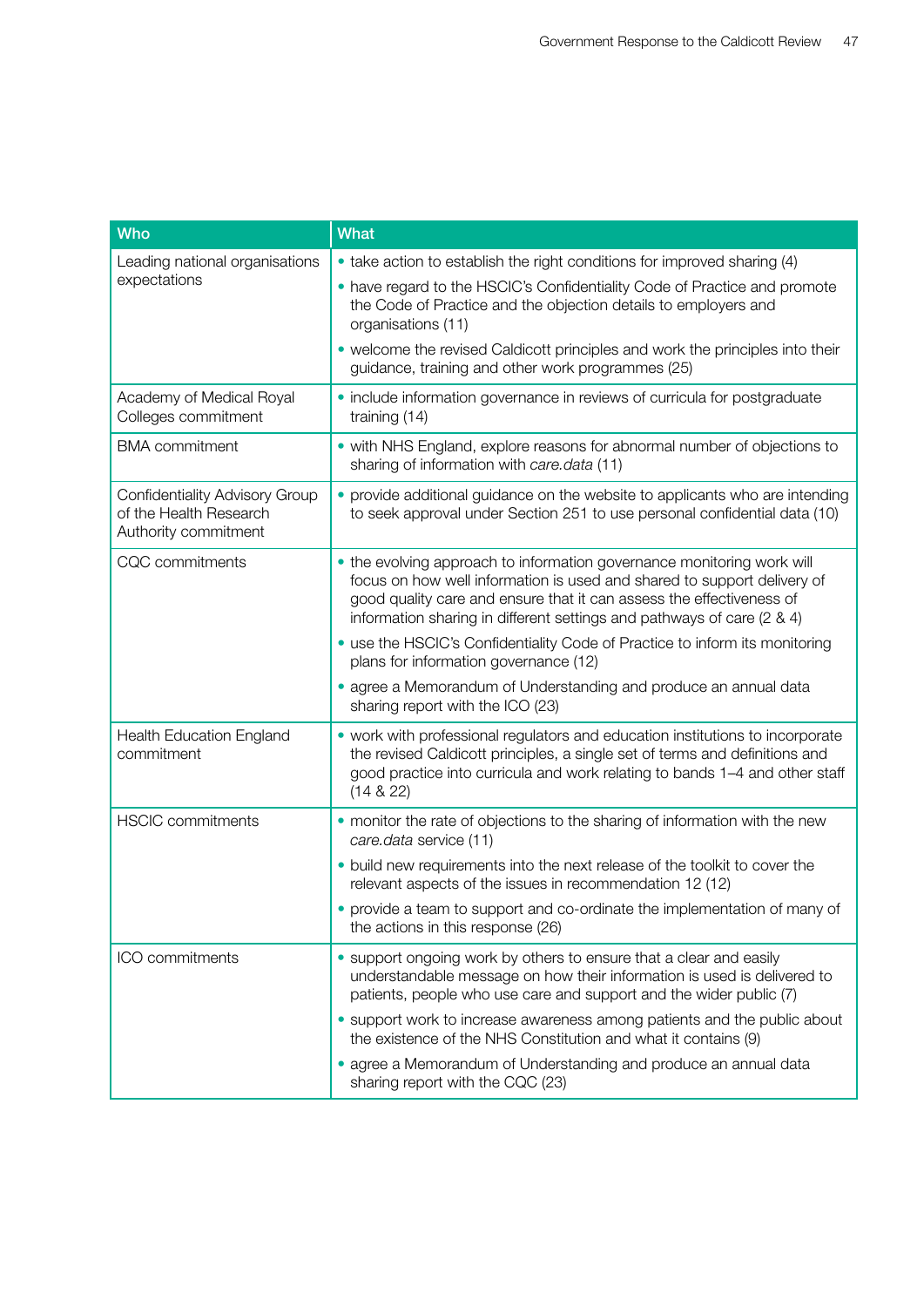| <b>Who</b>                                               | What                                                                                                                                                                                                                                                                                                                           |
|----------------------------------------------------------|--------------------------------------------------------------------------------------------------------------------------------------------------------------------------------------------------------------------------------------------------------------------------------------------------------------------------------|
| ISCG information governance<br>sub-group commitments (if | • consider how best to support the extension of the Information Governance<br>Toolkit across local authorities (4)                                                                                                                                                                                                             |
| directed by the ISCG)                                    | • consider the establishment of accredited safe havens (10)                                                                                                                                                                                                                                                                    |
|                                                          | • commission work to produce a data sharing agreement template (20)                                                                                                                                                                                                                                                            |
|                                                          | • agree a single set of terms for information governance and consider<br>whether it should be adopted as a standard (22)                                                                                                                                                                                                       |
|                                                          | • drive implementation activity and monitor progress on all of the actions<br>described in this response (24 & 26)                                                                                                                                                                                                             |
| Monitor commitment                                       | • when they next update their requirements for foundation trusts' annual<br>reports, consider including a requirement to publish all data breaches (6)                                                                                                                                                                         |
| NHS Employers commitment                                 | • work together with Trade Union Partners through the National and Regional<br>Social Partnership Forums to identify areas of good practice which can<br>inform future development work starting with a joint workshop with NHS<br>England and Social Partnership Forum partners in September 2013                             |
| NHS England commitments                                  | • lead work on electronic access to health records (1)                                                                                                                                                                                                                                                                         |
|                                                          | • give a clear steer to commissioners of care on the need to monitor provider<br>information governance performance through using a variety of<br>mechanisms, and to take account of the findings of inspection reports<br>published by the CQC where poor information sharing practice has been<br>identified (4)             |
|                                                          | • include actions to take the Caldicott recommendations forward, for<br>example in work on the CCG Assurance Framework and the Standard<br>Contract (4, 12 & 15)                                                                                                                                                               |
|                                                          | • include data breaches in scope for the duty of candour including in any<br>monitoring and reporting (5)                                                                                                                                                                                                                      |
|                                                          | • when they next update their requirements for Quality Accounts, consider<br>including a requirement to publish all data breaches (6)                                                                                                                                                                                          |
|                                                          | • include the proposed new standard on consent management within the<br>Technology Strategy, due to be published in December 2013 (8)                                                                                                                                                                                          |
|                                                          | • review the intelligence requirements for NHS commissioners' access to<br>personal confidential data, identify options to meet these data needs and,<br>where alternatives to using personal confidential data cannot be found,<br>work with the Department to identify options that could satisfy these<br>requirements (10) |
|                                                          | • with BMA, explore reasons for abnormal number of objections to sharing<br>of information with care.data (11)                                                                                                                                                                                                                 |
|                                                          | • require NHS commissioning organisations to provide reassurance on<br>recommendation 12 and to publish findings (12)                                                                                                                                                                                                          |
|                                                          | • develop guidance for those offering virtual consultations and utilising<br>devices and holding personal confidential data, for example for remote<br>telemonitoring on health matters (17)                                                                                                                                   |
| NHS Leadership Academy<br>commitment                     | • include the new duty to share in guidance for NHS boards and Top<br>Leaders Programme (12)                                                                                                                                                                                                                                   |
| <b>NHS Trust Development</b><br>Authority commitment     | • when they next update their requirements for trusts' annual reports,<br>consider including a requirement to publish all data breaches (6)                                                                                                                                                                                    |